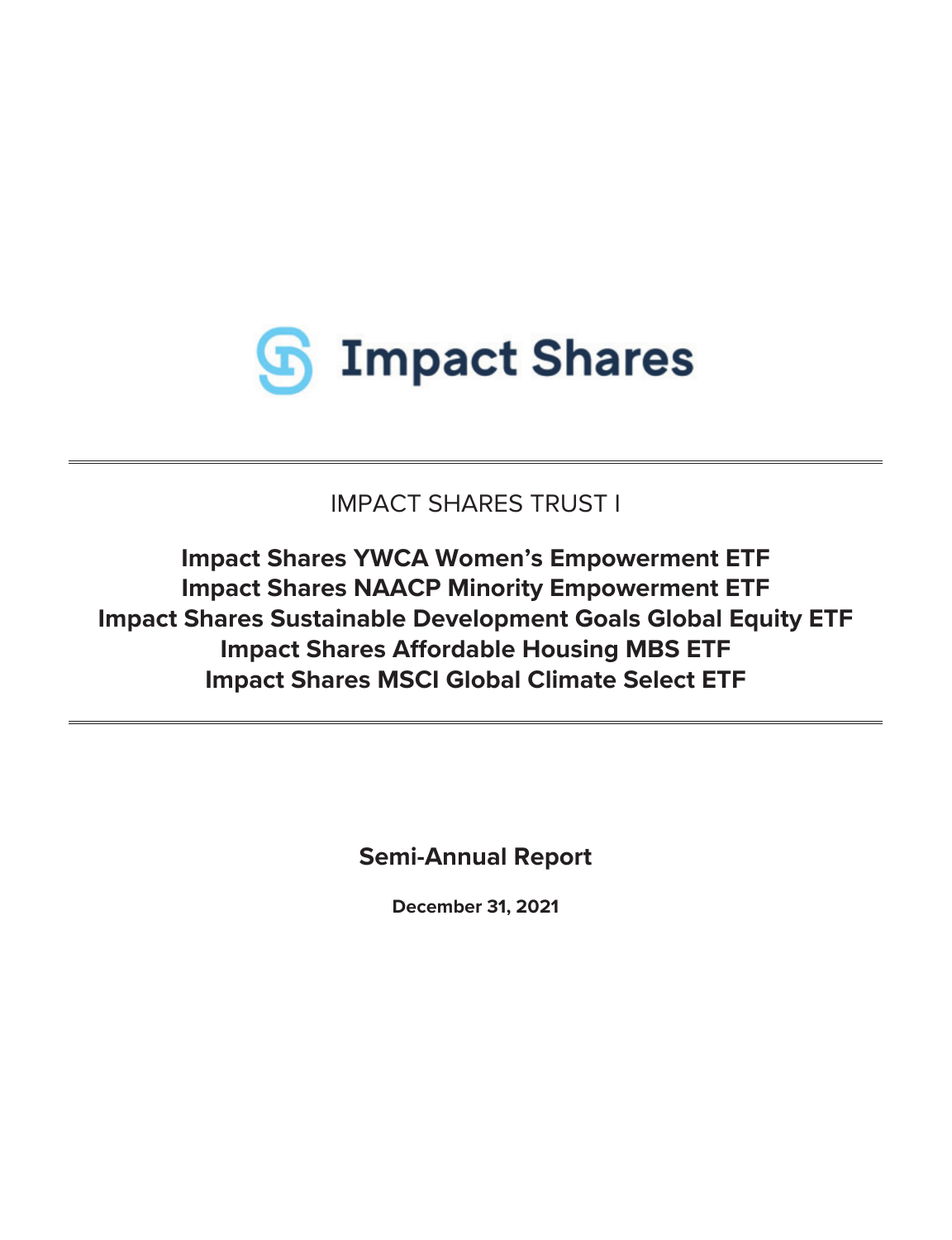# **Impact Shares Trust I** Table of Contents

Each Fund files its complete schedule of Fund holdings with the Securities and Exchange Commission (the "Commission") for the first and third quarters of each fiscal year or as an exhibit to its reports on Form N-PORT. The Fund's Form N-PORT is available on the Commission's website at http://www.sec.gov.

A description of the policies and procedures that Impact Shares, Corp. uses to determine how to vote proxies relating to Fund securities, as well as information relating to how a Fund voted proxies relating to Fund securities during the most recent 12-month period ended June 30, is available (i) without charge, upon request, by calling 1-844-448-3383; and (ii) on the Commission's website at http://www.sec.gov.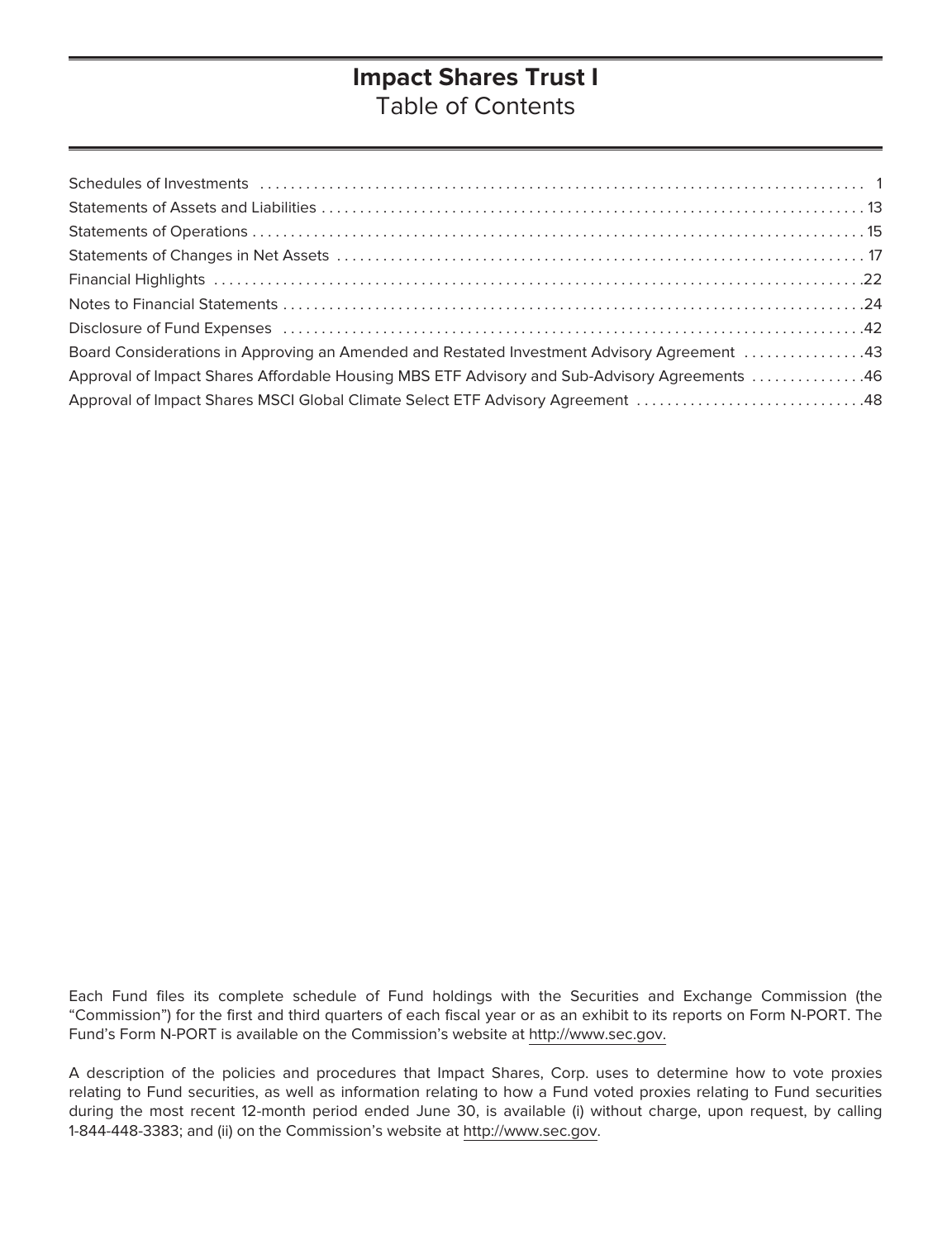### <span id="page-2-0"></span>**Sector Weightings†:**

| 37.1% Information Technology |
|------------------------------|
| 14.2% Health Care            |
| 12.7% Communication Services |
| 10.6% Consumer Discretionary |
| 7.9% Financials              |
| 5.7% Industrials             |
| 5.7% Consumer Staples        |
| 2.3% Utilities               |
| 1.8% Real Estate             |
| 1.5% Materials               |
| 0.5% Short-Term Investment   |
|                              |

† Percentages based on total investments.

| Description                    | <b>Shares</b> | <b>Fair Value</b> |
|--------------------------------|---------------|-------------------|
| COMMON STOCK - 102.2%          |               |                   |
| Communication Services - 13.1% |               |                   |
| Alphabet, CI A <sup>*</sup>    | 331           | \$<br>958,920     |
| Alphabet, CIC <sup>*</sup>     | 308           | 891,226           |
|                                | 14,555        | 358,053           |
| Comcast, CIA                   | 9,441         | 475,166           |
| Interpublic Group              | 801           | 29,997            |
| Lumen Technologies             | 1,959         | 24,585            |
| Meta Platforms, CI A*          | 3,473         | 1,168,144         |
| Verizon Communications         | 8,435         | 438,283           |
| Walt Disney*                   | 3,773         | 584,400           |
|                                |               | 4,928,774         |
|                                |               |                   |
| Consumer Discretionary - 10.9% |               |                   |
| Amazon.com <sup>*</sup>        | 549           | 1,830,553         |
| Aptiv*                         | 543           | 89,568            |
|                                | 158           | 16,338            |
|                                | 464           | 47,142            |
| Carnival*                      | 1,687         | 33.942            |
| Darden Restaurants             | 267           | 40,221            |
| Deckers Outdoor*               | 54            | 19,780            |
| eBay                           | 1,372         | 91,238            |
| Expedia Group <sup>*</sup>     | 297           | 53,674            |
|                                | 8,017         | 166,513           |
| Gap                            | 420           | 7,413             |
| General Motors*                | 2,955         | 173.252           |
| Hasbro                         | 269           | 27,379            |
| Hilton Worldwide Holdings*     | 573           | 89,382            |
| Lululemon Athletica*           | 251           | 98,254            |
| Marriott International, CI A*  | 567           | 93,691            |
| McDonald's                     | 1,550         | 415,509           |
| Royal Caribbean Cruises*       | 467           | 35,912            |
| Starbucks                      | 2,478         | 289,852           |
| Target                         | 777           | 179,829           |
|                                | 2,529         | 192,002           |
| VF                             | 663           | 48,545            |
| Yum! Brands                    | 542           | 75,262            |
|                                |               | 4,115,251         |

| Description                         | <b>Shares</b> | Fair Value   |
|-------------------------------------|---------------|--------------|
|                                     |               |              |
| Consumer Staples - 5.8%             |               |              |
| Archer-Daniels-Midland              | 859           | \$<br>58,060 |
| Campbell Soup                       | 300           | 13,038       |
| Church & Dwight                     | 379           | 38,848       |
|                                     | 187           | 32,605       |
| Coca-Cola                           | 6,051         | 358,280      |
| Colgate-Palmolive                   | 1,318         | 112,478      |
| Conagra Brands                      | 726           | 24,793       |
| Estee Lauder, CIA                   | 362           | 134,012      |
| General Mills                       | 922           | 62,124       |
| Hershey                             | 222           | 42,950       |
| JM Smucker                          | 164           | 22,275       |
| Kellogg                             | 386           | 24,866       |
|                                     | 520           | 74,318       |
| Kraft Heinz                         | 1,028         | 36,905       |
|                                     | 1,037         | 46,934       |
| Molson Coors Beverage, CIB          | 278           | 12,885       |
| PepsiCo                             | 2,160         | 375,214      |
| Procter & Gamble                    | 3,801         | 621,768      |
| Tyson Foods, CIA                    | 456           | 39,745       |
| Walgreens Boots Alliance            | 1,111         | 57,950       |
|                                     |               | 2,190,048    |
| Financials - 8.1%                   |               |              |
| Aflac                               | 954           | 55,704       |
| Allstate                            | 462           | 54,354       |
| American Express                    | 1,006         | 164,582      |
| American International PLC          | 1,318         | 74,941       |
| Ameriprise Financial                | 177           | 53,394       |
| Bank of America                     | 11,474        | 510,478      |
| Bank of New York Mellon             | 1,232         | 71,554       |
| BlackRock, CIA                      | 225           | 206,001      |
| Capital One Financial               | 694           | 100,692      |
|                                     | 3,150         | 190,228      |
| Fifth Third Bancorp                 | 1,069         | 46,555       |
| First Republic Bank                 | 271           | 55,964       |
| Goldman Sachs Group                 | 531           | 203,134      |
| <b>Hannon Armstrong Sustainable</b> |               |              |
| Infrastructure Capital <sup>*</sup> | 1,300         | 69,056       |
| Hartford Financial Services Group   | 542           | 37,420       |
| Huntington Bancshares               | 2,268         | 34,973       |
| KeyCorp                             | 1,464         | 33,862       |
| Lincoln National                    | 269           | 18,362       |
| MetLife                             | 1,130         | 70,614       |
|                                     | 258           | 100,770      |
| Morgan Stanley                      | 2,316         | 227,339      |
|                                     | 326           | 38,993       |
| Principal Financial Group           | 384           | 27,775       |
| Progressive                         | 912           | 93,617       |
| Prudential Financial                | 601           | 65,052       |
| Regions Financial                   | 1,460         | 31,828       |
|                                     | 386           | 182,165      |
| State Street                        | 565           | 52,545       |
| T Rowe Price Group                  | 358           | 70,397       |
| US Bancorp                          | 2,104         | 118,182      |
| Voya Financial                      | 168           | 11,140       |
|                                     |               | 3,071,671    |
|                                     |               |              |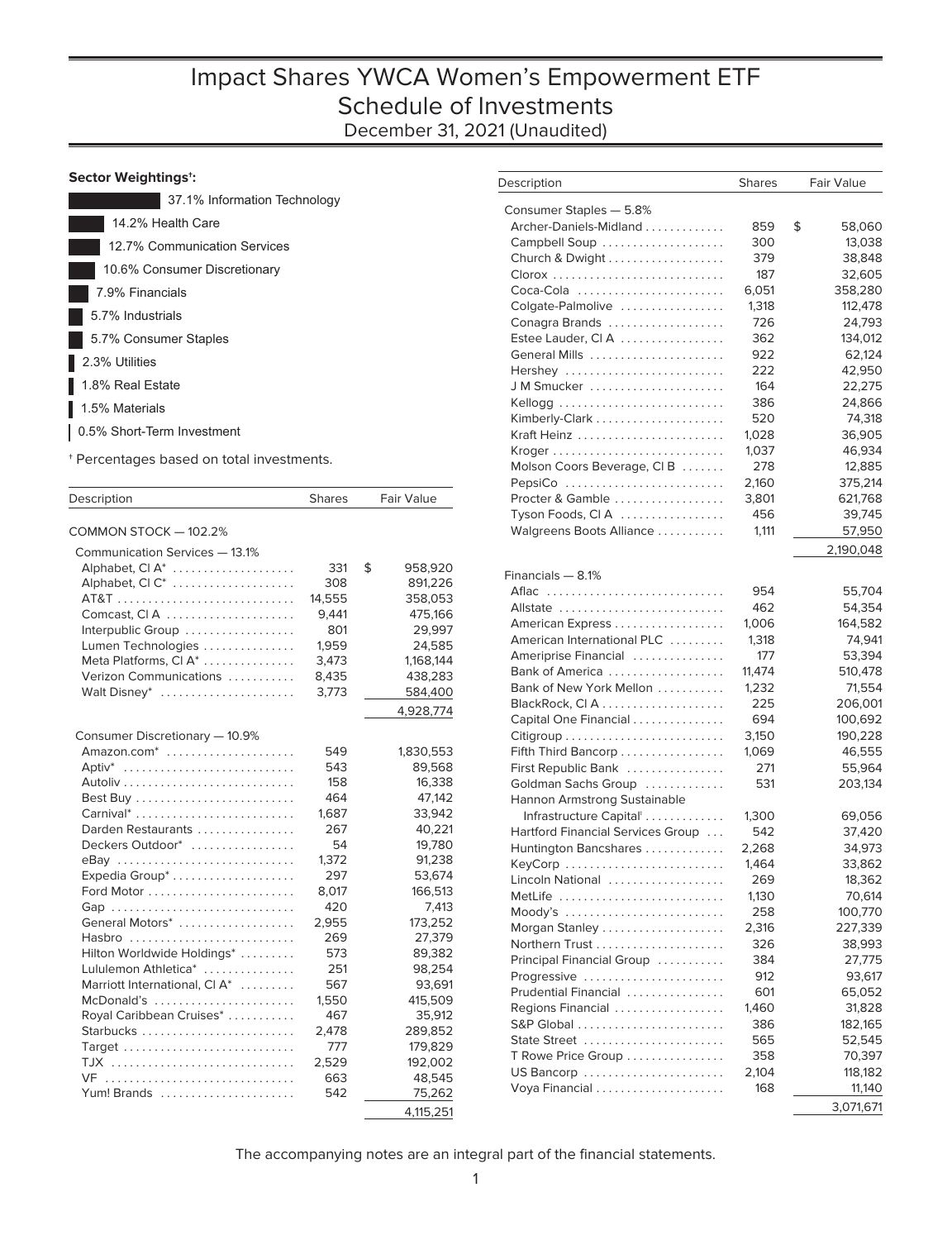# Impact Shares YWCA Women's Empowerment ETF Schedule of Investments December 31, 2021 (Unaudited)

| Description                       | <b>Shares</b> | Fair Value    |
|-----------------------------------|---------------|---------------|
| Health Care - 14.6%               |               |               |
| Abbott Laboratories               | 2,797         | \$<br>393,650 |
| AbbVie                            | 2,758         | 373,433       |
| Agilent Technologies              | 480           | 76,632        |
| AmerisourceBergen, CI A           | 230           | 30,565        |
| Amgen                             | 895           | 201,348       |
| Anthem                            | 385           | 178,463       |
| Baxter International              | 780           | 66,955        |
| Becton Dickinson                  | 455           | 114,423       |
| Biogen*                           | 234           | 56,141        |
| BioMarin Pharmaceutical*          | 285           | 25,180        |
| Bristol-Myers Squibb              | 3,488         | 217,477       |
|                                   | 444           | 22,862        |
| Cigna                             | 534           | 122,622       |
| CVS Health                        | 2,058         | 212,303       |
| Edwards Lifesciences*             | 1,020         | 132,141       |
| Eli Lilly                         | 1,259         | 347,761       |
| Gilead Sciences                   | 1,976         | 143,478       |
| Johnson & Johnson                 | 4,132         | 706,861       |
| McKesson                          | 241           | 59,905        |
| Medtronic PLC                     | 2,126         | 219,935       |
| Merck                             | 3,862         | 295,984       |
|                                   | 200           | 7,780         |
| Pfizer                            | 8,830         | 521,411       |
| Quest Diagnostics                 | 188           | 32,526        |
| Regeneron Pharmaceuticals*        | 168           | 106,095       |
| UnitedHealth Group                | 1,490         | 748,189       |
| Vertex Pharmaceuticals*           | 406           | 89,158        |
|                                   |               | 5,503,278     |
| Industrials - 5.9%                |               |               |
|                                   | 903           | 160,400       |
| Caterpillar                       | 857           | 177,176       |
|                                   | 3,479         | 130,810       |
|                                   | 221           | 48,209        |
|                                   | 995           | 38,884        |
| Eaton PLC                         | 629           | 108,704       |
| Emerson Electric                  | 941           | 87,485        |
| General Electric                  | 1,722<br>635  | 162,677       |
| IHS Markit<br>Illinois Tool Works | 441           | 84,404        |
| Johnson Controls International    |               | 108,839       |
| PLC                               | 1,111         | 90,335        |
| Norfolk Southern                  | 377           | 112,237       |
| Owens Corning                     | 155           | 14,028        |
| Pentair                           | 255           | 18,623        |
| Rockwell Automation               | 179           | 62,444        |
| Southwest Airlines*               | 602           | 25,790        |
| TransUnion                        | 297           | 35,219        |
|                                   | 172           | 23,225        |
| Union Pacific                     | 996           | 250,922       |
| United Parcel Service, CI B       | 1,152         | 246,920       |
| Verisk Analytics, CIA             | 251           | 57,411        |
| Waste Management                  | 604           | 100,808       |
| WW Grainger                       | 69            | 35,758        |
| Xylem                             | 283           | 33,937        |
|                                   |               | 2,215,245     |

| Description                                         | <b>Shares</b> | <b>Fair Value</b> |
|-----------------------------------------------------|---------------|-------------------|
| Information Technology - 38.1%                      |               |                   |
| Accenture PLC, CIA                                  | 2,011         | \$<br>833,660     |
| Adobe*                                              | 1,536         | 871,004           |
| Apple                                               | 12,327        | 2,188,905         |
| Autodesk <sup>*</sup>                               | 714           | 200,770           |
| Automatic Data Processing                           | 662           | 163,236           |
| Enphase Energy*                                     | 2,241         | 409,968           |
| First Solar*                                        | 1,766         | 153,925           |
| HP                                                  | 3,732         | 140,585           |
|                                                     | 12,748        | 656,522           |
|                                                     | 883           | 567,963           |
| Keysight Technologies*                              | 588           | 121,428           |
| Mastercard, CIA                                     | 1,418         | 509,516           |
| Microsoft                                           | 6,164         | 2,073,076         |
| Motorola Solutions                                  | 531           | 144,273           |
| NVIDIA                                              | 8,163         | 2,400,820         |
| PayPal Holdings*                                    | 1,896         | 357,548           |
| QUALCOMM                                            | 3,572         | 653,212           |
| salesforce.com <sup>*</sup>                         |               | 781,704           |
|                                                     | 3,076         |                   |
| SolarEdge Technologies*                             | 869           | 243,815           |
| TE Connectivity                                     | 1,031         | 166,341           |
|                                                     | 2,695         | 584,033           |
| Workday, $CI A^*$                                   | 599           | 163,635           |
|                                                     |               | 14,385,939        |
| Materials - 1.5%                                    |               |                   |
| Air Products and Chemicals                          | 345           | 104,970           |
| Avery Dennison                                      | 128           | 27,721            |
| Celanese, CIA                                       | 170           | 28,570            |
|                                                     | 1,161         | 65,852            |
| Ecolab                                              | 388           | 91,021            |
| International Flavors &                             |               |                   |
| Fragrances                                          | 392           | 59,055            |
| International Paper                                 | 792           | 37,208            |
| Mosaic                                              | 518           | 20,352            |
| Newmont                                             | 1,210         | 75,044            |
| PPG Industries                                      | 369           | 63,630            |
| Sylvamo*                                            | 75            | 2,092             |
|                                                     |               | 575,515           |
| Real Estate - 1.8%                                  |               |                   |
| AvalonBay Communities <sup>#</sup>                  | 213           | 53,802            |
| CBRE Group, CI A*                                   | 524           | 56,859            |
| Equinix <sup><math>\ddagger</math></sup>            | 139           | 117,572           |
| Equity LifeStyle Properties <sup>‡</sup>            | 259           | 22,704            |
| Healthpeak Properties <sup>‡</sup>                  | 818           | 29,522            |
| Host Hotels & Resorts <sup>*</sup> #                | 1,087         | 18,903            |
| Iron Mountain <sup>#</sup>                          | 436           | 22,816            |
| Orion Office REIT <sup>*</sup>                      | 2             | 37                |
|                                                     | 1,146         |                   |
| Prologis <sup>‡</sup><br>Realty Income <sup>#</sup> | 25            | 192,940<br>1,790  |
|                                                     |               |                   |
| Ventas <sup>‡</sup>                                 | 600           | 30,672            |
| Welltower <sup>†</sup>                              | 652           | 55,922            |
| Weyerhaeuser <sup>t</sup>                           | 1,156         | 47,604            |
| WP Carey <sup>#</sup>                               | 275           | 22,564            |
|                                                     |               | 673,707           |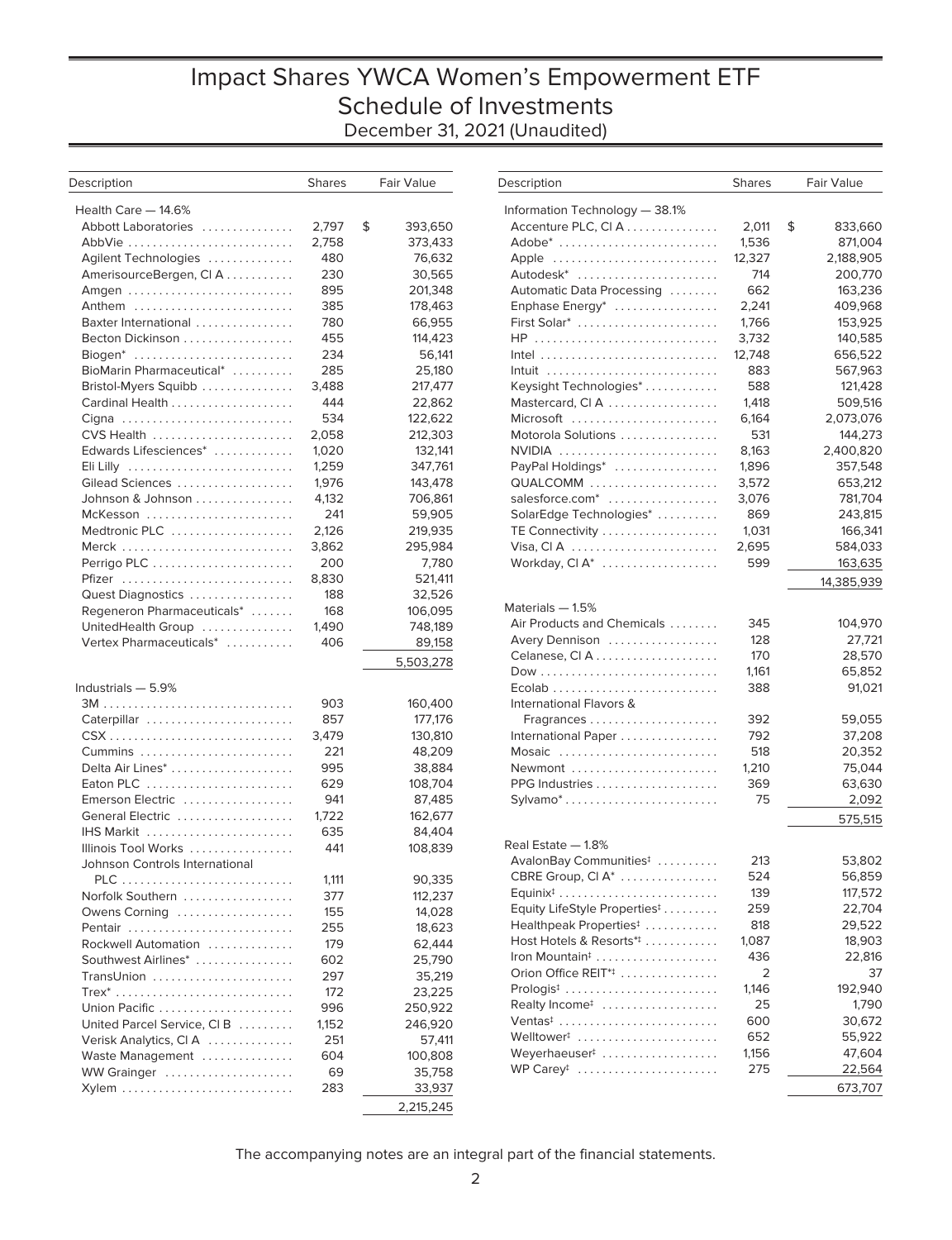# Impact Shares YWCA Women's Empowerment ETF Schedule of Investments December 31, 2021 (Unaudited)

| Description                             | <b>Shares</b> | Fair Value       |
|-----------------------------------------|---------------|------------------|
| Utilities $-2.4%$                       |               |                  |
| American Water Works                    | 273           | \$<br>51.559     |
| Atlantica Sustainable Infrastructure    |               |                  |
| PLC                                     | 1,833         | 65,548           |
| Brookfield Renewable, CIA               | 5,313         | 195,678          |
| CenterPoint Energy                      | 880           | 24,561           |
| CMS Energy                              | 434           | 28,232           |
| Consolidated Edison                     | 529           | 45,134           |
| Dominion Energy                         | 1,236         | 97,100           |
| Edison International                    | 569           | 38,834           |
| Entergy                                 | 302           | 34,020           |
| Essential Utilities                     | 333           | 17.879           |
| Eversource Energy                       | 510           | 46,400           |
| Exelon                                  | 1,493         | 86,236           |
| $N$ iSource                             | 584           | 16,124           |
| $PG@E^*$                                | 2,245         | 27,254           |
| PPL                                     | 1,167         | 35,080           |
| Sempra Energy                           | 489           | 64,685           |
|                                         | 307           | 14,094           |
|                                         | 715           | 16,281           |
|                                         |               | 904,699          |
|                                         |               |                  |
| <b>Total Common Stock</b>               |               |                  |
| $(Cost $31,156,457)$                    |               | 38,564,127       |
| SHORT-TERM INVESTMENT - 0.5%            |               |                  |
| Invesco Government & Agency,            |               |                  |
| CI Institutional, $0.030\%$ (A) $\dots$ | 202,333       | 202,333          |
|                                         |               |                  |
| <b>Total Short-Term Investment</b>      |               |                  |
| $(Cost $202,333)$                       |               | 202,333          |
| Total Investments - 102.7%              |               |                  |
| $(Cost $31,358,790)$                    |               | \$<br>38,766,460 |

Percentages are based on Net Assets of \$ \$37,741,689.

Non-income producing security.

- ‡ Real Estate Investment Trust
- (A) Rate shown represents the 7-day effective yield as of December 31, 2021.

ADR – American Depositary Receipt Cl — Class PLC — Public Limited Company

As of December 31, 2021, all of the Fund's investments were considered Level 1, in accordance with the authoritative guidance under U.S. Generally Accepted Accounting Principles.

For the period ended December 31, 2021, were no transfers in or out of Level 3.

For more information on valuation inputs, see Note 2 in the Notes to Financial Statements.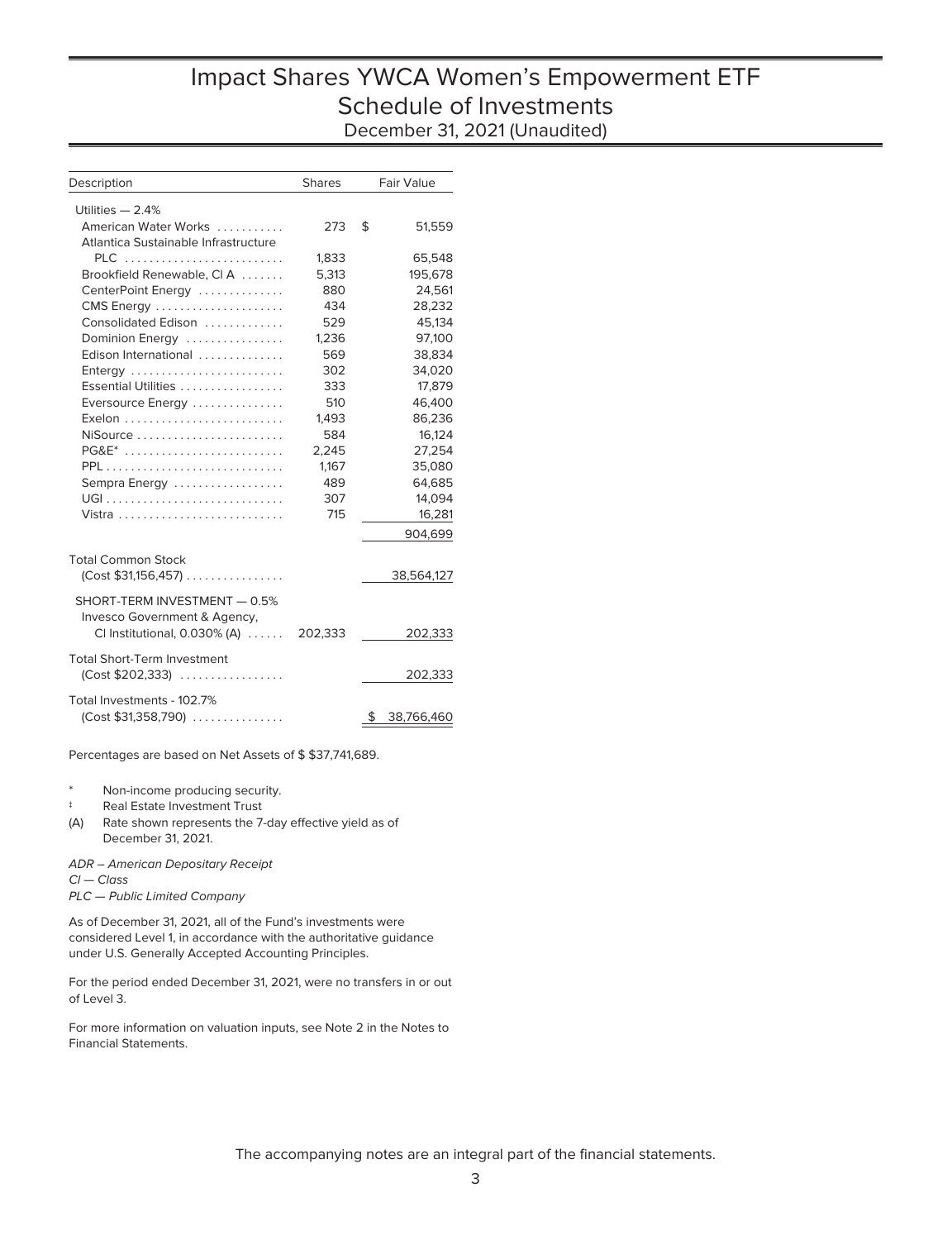# Impact Shares NAACP Minority Empowerment ETF Schedule of Investments December 31, 2021 (Unaudited)

| 36.9% Information Technology |
|------------------------------|
| 12.1% Communication Services |
| 11.8% Health Care            |
| 11.6% Consumer Discretionary |
| 8.1% Financials              |
| 7.7% Industrials             |
| 4.0% Utilities               |
| 3.9% Consumer Staples        |
| 1.7% Materials               |
| 1.4% Real Estate             |
| 0.8% Short-Term Investment   |
| 0.0% Energy                  |

† Percentages based on total investments.

| Description                    | <b>Shares</b> | <b>Fair Value</b> |
|--------------------------------|---------------|-------------------|
|                                |               |                   |
| COMMON STOCK - 101.7%          |               |                   |
| Communication Services - 12.4% |               |                   |
| Alphabet, CI A <sup>*</sup>    | 334           | \$<br>967,611     |
| Alphabet, CIC <sup>*</sup>     | 312           | 902,800           |
|                                | 26,859        | 660,732           |
|                                | 1,071         | 141,265           |
| Meta Platforms, CI A*          | 3,671         | 1,234,741         |
|                                | 3,181         | 137,483           |
| Verizon Communications         | 15,570        | 809,017           |
|                                |               | 4,853,649         |
|                                |               |                   |
| Consumer Discretionary - 11.9% |               |                   |
| Amazon.com <sup>*</sup>        | 60            | 200,060           |
| $Aptiv^*$                      | 426           | 70,269            |
| Autoliv                        | 118           | 12,202            |
| Dollar Tree*                   | 370           | 51,993            |
| DR Horton                      | 529           | 57,370            |
| eBay                           | 1,076         | 71,554            |
| Floor & Decor Holdings, CI A*  | 170           | 22,102            |
|                                | 6,305         | 130,955           |
| Gap                            | 310           | 5,471             |
| General Motors*                | 2,327         | 136,432           |
| Hilton Worldwide Holdings*     | 450           | 70,195            |
| Home Depot                     | 1,763         | 731,663           |
| Las Vegas Sands*               | 559           | 21,041            |
|                                | 92            | 16,832            |
| Lowe's                         | 1,152         | 297,769           |
| Marriott International, CI A*  | 445           | 73,532            |
| McDonald's                     | 1,224         | 328,118           |
| MercadoLibre*                  | 79            | 106,524           |
|                                | 2,094         | 349,007           |
| NVR*                           | 5             | 29,544            |
| Royal Caribbean Cruises*       | 362           | 27,838            |
|                                | 819           | 189,549           |
| Tesla*                         | 1,321         | 1,396,006         |
|                                | 1.991         | 151.157           |

| Description                         | <b>Shares</b> | Fair Value   |
|-------------------------------------|---------------|--------------|
|                                     |               |              |
| VF                                  | 518           | \$<br>37,928 |
| Yum! Brands                         | 481           | 66,791       |
|                                     |               | 4,651,902    |
|                                     |               |              |
| Consumer Staples - 4.0%             |               |              |
| Archer-Daniels-Midland              | 898           | 60,696       |
|                                     | 221           | 20,632       |
| Campbell Soup                       | 307           | 13,342       |
|                                     | 197           | 34,349       |
| Coca-Cola                           | 6,373         | 377,345      |
| Constellation Brands, CIA           | 272           | 68,264       |
| Hormel Foods                        | 437           | 21,330       |
| JM Smucker                          | 169           | 22,954       |
| Kellogg                             | 401           | 25,832       |
|                                     | 546           | 78,034       |
| Kraft Heinz                         | 1,073         | 38,521       |
|                                     | 1,085         | 49,107       |
| Molson Coors Beverage, CIB          | 288           | 13,349       |
| Mondelez International, CI A        | 2,288         | 151,717      |
| PepsiCo                             | 2,277         | 395,538      |
| Sysco                               | 825           | 64,804       |
| Tyson Foods, CIA                    | 474           | 41,314       |
|                                     | 1,162         |              |
| Walgreens Boots Alliance            |               | 60,610       |
|                                     |               | 1,537,738    |
| Energy $-0.0\%$                     |               |              |
| DT Midstream                        | 201           |              |
|                                     |               | 9,644        |
| Financials - 8.3%                   |               |              |
| American Express                    | 1,060         | 173,416      |
| Aon PLC, CIA                        | 377           | 113,311      |
| Bank of America                     | 12,093        | 538,018      |
| Bank of New York Mellon             | 1,290         | 74,923       |
| Charles Schwab                      | 2,496         | 209,914      |
| Citigroup                           | 3,316         | 200,253      |
| Hannon Armstrong Sustainable        |               |              |
| Infrastructure Capital <sup>‡</sup> | 2,195         | 116,599      |
| Huntington Bancshares               | 2,368         | 36,514       |
| JPMorgan Chase                      | 4,916         | 778,449      |
| MetLife                             | 1,187         | 74,176       |
|                                     |               |              |
| Moody's                             | 270           | 105,456      |
| Morgan Stanley                      | 2,437         | 239,216      |
| Nasdaq                              | 191           | 40,112       |
| PNC Financial Services Group        | 696           | 139,562      |
| Prudential Financial                | 629           | 68,083       |
| Regions Financial                   | 1,523         | 33,201       |
| S&P Global                          | 405           | 191,132      |
| Synchrony Financial                 | 923           | 42,818       |
| Travelers                           | 406           | 63,510       |
|                                     |               | 3,238,663    |
|                                     |               |              |
| Health Care - 12.1%                 |               |              |
| Abbott Laboratories                 | 2,947         | 414,761      |
| AbbVie                              | 2,905         | 393,337      |
| Agilent Technologies                | 503           | 80,304       |
| AstraZeneca ADR                     | 17            | 990          |
| Baxter International                | 820           | 70,389       |
| Becton Dickinson                    | 477           | 119,956      |
|                                     | 248           | 59,500       |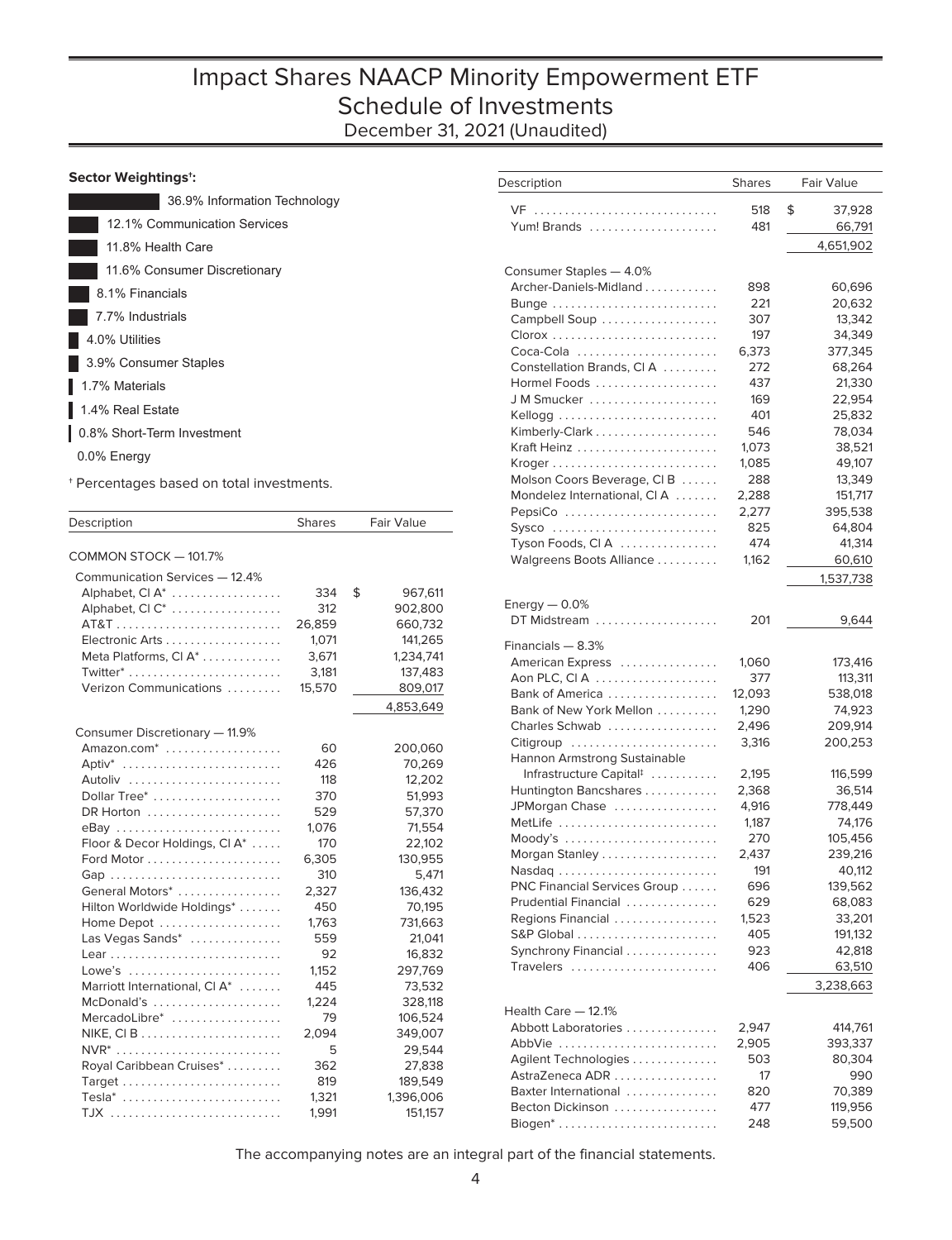# Impact Shares NAACP Minority Empowerment ETF Schedule of Investments December 31, 2021 (Unaudited)

| Description                       | <b>Shares</b> | Fair Value    |
|-----------------------------------|---------------|---------------|
| Boston Scientific*                | 2,392         | \$<br>101,612 |
| Bristol-Myers Squibb              |               |               |
|                                   | 3,672         | 228,949       |
| Cigna                             | 563           | 129,282       |
| CVS Health                        | 2,165         | 223,341       |
| Edwards Lifesciences*             | 1,071         | 138,748       |
| Gilead Sciences                   | 2,077         | 150,811       |
|                                   | 249           | 94,730        |
| Laboratory Corp of America        |               |               |
|                                   | 159           | 49,959        |
| Medtronic PLC                     | 2,240         | 231,728       |
|                                   | 4,066         | 311,618       |
|                                   | 203           | 7,897         |
| Pfizer                            | 9,303         | 549,342       |
| Quest Diagnostics                 | 197           | 34,083        |
| ResMed                            | 244           | 63,557        |
| Teleflex                          | 77            | 25,293        |
| Thermo Fisher Scientific          | 650           | 433,706       |
| UnitedHealth Group                | 1,569         | 787,858       |
|                                   |               | 4,701,751     |
| Industrials — 7.9%                |               |               |
|                                   | 950           | 168,748       |
|                                   | 379           | 55,728        |
| Boeing*                           | 911           | 183,403       |
| Canadian Pacific Railway          | 418           | 30,037        |
| Carrier Global                    | 1,410         | 76,478        |
| CSX                               | 3,656         | 137,465       |
|                                   | 232           | 50,609        |
|                                   | 471           | 161,501       |
| Delta Air Lines*                  | 1,041         | 40,682        |
| Eaton PLC                         | 659           | 113,889       |
| Emerson Electric                  | 988           | 91,854        |
| Expeditors International of       |               |               |
|                                   | 275           | 36,930        |
|                                   | 408           | 105,525       |
| General Electric                  | 1,812         | 171,180       |
| Honeywell International           | 1,139         | 237,493       |
| Howmet Aerospace                  | 617           | 19,639        |
|                                   | 665           | 88,392        |
| Illinois Tool Works               | 465           | 114,762       |
| JB Hunt Transport Services        | 134           | 27,390        |
|                                   | 85            | 21,698        |
| Rockwell Automation               | 188           | 65,584        |
| Southwest Airlines*               | 943           | 40,398        |
| Stanley Black & Decker            | 264           | 49,796        |
| Uber Technologies*                | 8,188         | 343,323       |
| Union Pacific                     | 1,049         | 264,274       |
| United Airlines Holdings*         | 515           | 22,547        |
| United Parcel Service, CI B       | 1,213         | 259,994       |
| United Rentals*                   | 120           | 39,875        |
| WW Grainger                       | 71            | 36,795        |
|                                   | 294           | 35,256        |
|                                   |               |               |
|                                   |               | 3,091,245     |
| Information Technology - 37.8%    |               |               |
| Accenture PLC, CIA                | 3,175         | 1,316,196     |
| Apple                             | 12,466        | 2,213,588     |
| Automatic Data Processing         | 698           | 172,113       |
| Booz Allen Hamilton Holding, CI A | 210           | 17,806        |

| Description                             | <b>Shares</b> | Fair Value    |
|-----------------------------------------|---------------|---------------|
| Cisco Systems                           | 4,257         | \$<br>269,766 |
| Dell Technologies, CI C*                |               |               |
|                                         | 1,365         | 76,672        |
| Enphase Energy*                         | 3,781         | 691,696       |
| First Solar*                            | 2,982         | 259,911       |
| HP                                      | 5,890         | 221,876       |
|                                         | 20,135        | 1,036,953     |
| Mastercard, CIA                         | 1,494         | 536,824       |
| Microsoft                               | 6,130         | 2,061,642     |
| NVIDIA                                  | 6,416         | 1,887,010     |
| PayPal Holdings*                        | 1,998         | 376,783       |
| QUALCOMM                                | 5,643         | 1,031,935     |
| salesforce.com <sup>*</sup>             | 4,858         | 1,234,563     |
| SolarEdge Technologies*                 | 1,466         | 411,316       |
| Visa, CIA                               | 2,837         | 614,806       |
| VMware, CI A*                           | 574           | 66,515        |
| Workday, CI A*                          | 945           | 258,155       |
|                                         |               | 14,756,126    |
| Materials - 1.8%                        |               |               |
|                                         |               |               |
|                                         | 157           | 36,702        |
| CF Industries Holdings                  | 341           | 24,136        |
| DuPont de Nemours                       | 835           | 67,451        |
| Eastman Chemical                        | 215           | 25,996        |
|                                         | 406           | 95,244        |
|                                         | 205           | 22,527        |
| Freeport-McMoRan, CIB                   | 2,394         | 99,902        |
| International Flavors &                 |               |               |
| Fragrances                              | 410           | 61,766        |
| Martin Marietta Materials               | 100           | 44,052        |
| Mosaic                                  | 537           | 21,099        |
| Newmont                                 | 1,270         | 78,765        |
| PPG Industries                          | 384           | 66,217        |
|                                         |               |               |
| Vulcan Materials                        | 215           | 44,630        |
|                                         |               | 688,487       |
| Real Estate - 1.4%                      |               |               |
| AvalonBay Communities <sup>#</sup>      | 223           | 56,328        |
| Crown Castle International <sup>#</sup> | 702           | 146,535       |
|                                         | 146           | 123,493       |
| Equity Residential <sup>#</sup>         | 539           | 48,780        |
| Healthpeak Properties <sup>#</sup>      | 852           | 30,749        |
| Iron Mountain <sup>‡</sup>              | 452           | 23,653        |
| Regency Centers <sup>#</sup>            | 237           | 17,858        |
| $Ventas†$                               | 627           | 32,052        |
| Welltower <sup>#</sup>                  | 685           | 58,752        |
|                                         |               |               |
|                                         |               | 538,200       |
| Utilities - 4.1%                        |               |               |
|                                         | 1,057         | 25,685        |
| Alliant Energy                          | 388           | 23,850        |
| American Electric Power                 | 795           | 70,731        |
| American Water Works                    | 290           | 54,769        |
| Atlantica Sustainable Infrastructure    |               |               |
|                                         |               |               |
| PLC                                     | 3,090         | 110,499       |
| Avangrid                                | 93            | 4,639         |
|                                         | 452           | 29,403        |
| Consolidated Edison                     | 556           | 47,438        |
| Dominion Energy                         | 1,296         | 101,814       |
| DTE Energy                              | 306           | 36,579        |
| Duke Energy                             | 1,227         | 128,712       |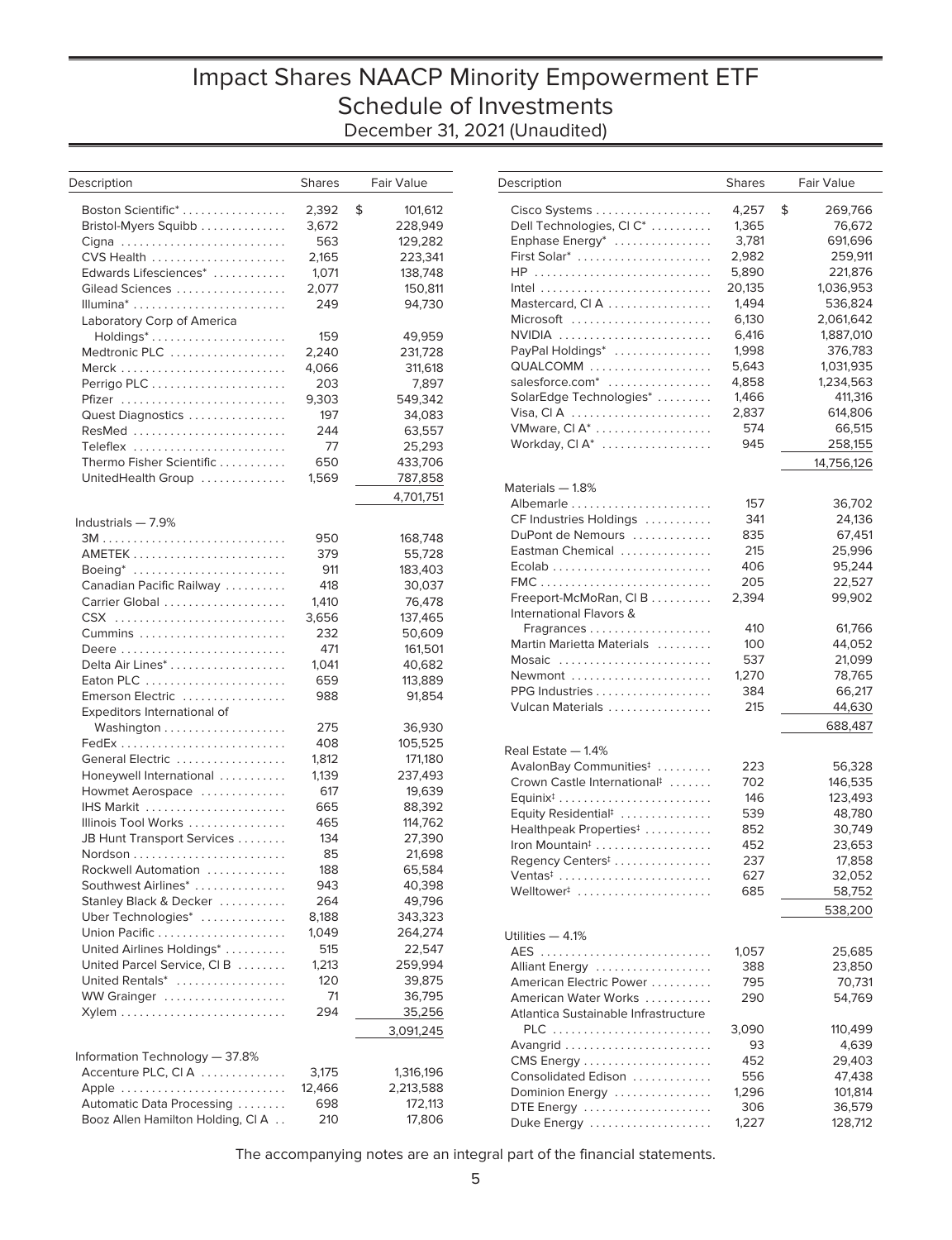# Impact Shares NAACP Minority Empowerment ETF Schedule of Investments December 31, 2021 (Unaudited)

| Description                        | <b>Shares</b> |    | Fair Value |
|------------------------------------|---------------|----|------------|
| Edison International               | 593           | \$ | 40,472     |
| Entergy                            | 314           |    | 35,372     |
| Eversource Energy                  | 534           |    | 48,583     |
| Exelon                             | 1,568         |    | 90,568     |
| FirstEnergy                        | 865           |    | 35,975     |
| NextEra Energy                     | 3,206         |    | 299,312    |
| NiSource                           | 600           |    | 16,566     |
| NRG Energy                         | 383           |    | 16,500     |
| OGE Energy                         | 296           |    | 11,361     |
| PPL                                | 1.218         |    | 36.613     |
| <b>Public Service Enterprise</b>   |               |    |            |
|                                    | 806           |    | 53,784     |
| Sempra Energy                      | 514           |    | 67,992     |
| Southern                           | 1,707         |    | 117,066    |
| WEC Energy Group                   | 498           |    | 48,341     |
|                                    | 850           |    | 57,545     |
|                                    |               |    | 1,610,169  |
|                                    |               |    |            |
| <b>Total Common Stock</b>          |               |    |            |
| $(Cost $30,856,288)$               |               |    | 39,677,574 |
|                                    |               |    |            |
| SHORT-TERM INVESTMENT - 0.8%       |               |    |            |
| Invesco Government & Agency,       |               |    |            |
| CI Institutional, 0.030% (A)       | 307,679       |    | 307,679    |
|                                    |               |    |            |
|                                    |               |    |            |
| <b>Total Short-Term Investment</b> |               |    |            |
| $(Cost $307,679)$                  |               |    | 307,679    |
|                                    |               |    |            |
| Total Investments - 102.5%         |               |    |            |
| $(Cost $31,163,967)$               |               | S  | 39,985,253 |
|                                    |               |    |            |

Percentages are based on Net Assets of \$39,015,976.

Non-income producing security.

‡ Real Estate Investment Trust

(A) Rate shown represents the 7-day effective yield as of December 31, 2021.

ADR – American Depositary Receipt Cl — Class PLC — Public Limited Company

As of December 31, 2021, all of the Fund's investments were considered Level 1, in accordance with the authoritative guidance under U.S. Generally Accepted Accounting Principles.

For the period ended December 31, 2021, there were no transfers in or out of Level 3.

For more information on valuation inputs, see Note 2 in the Notes to Financial Statements.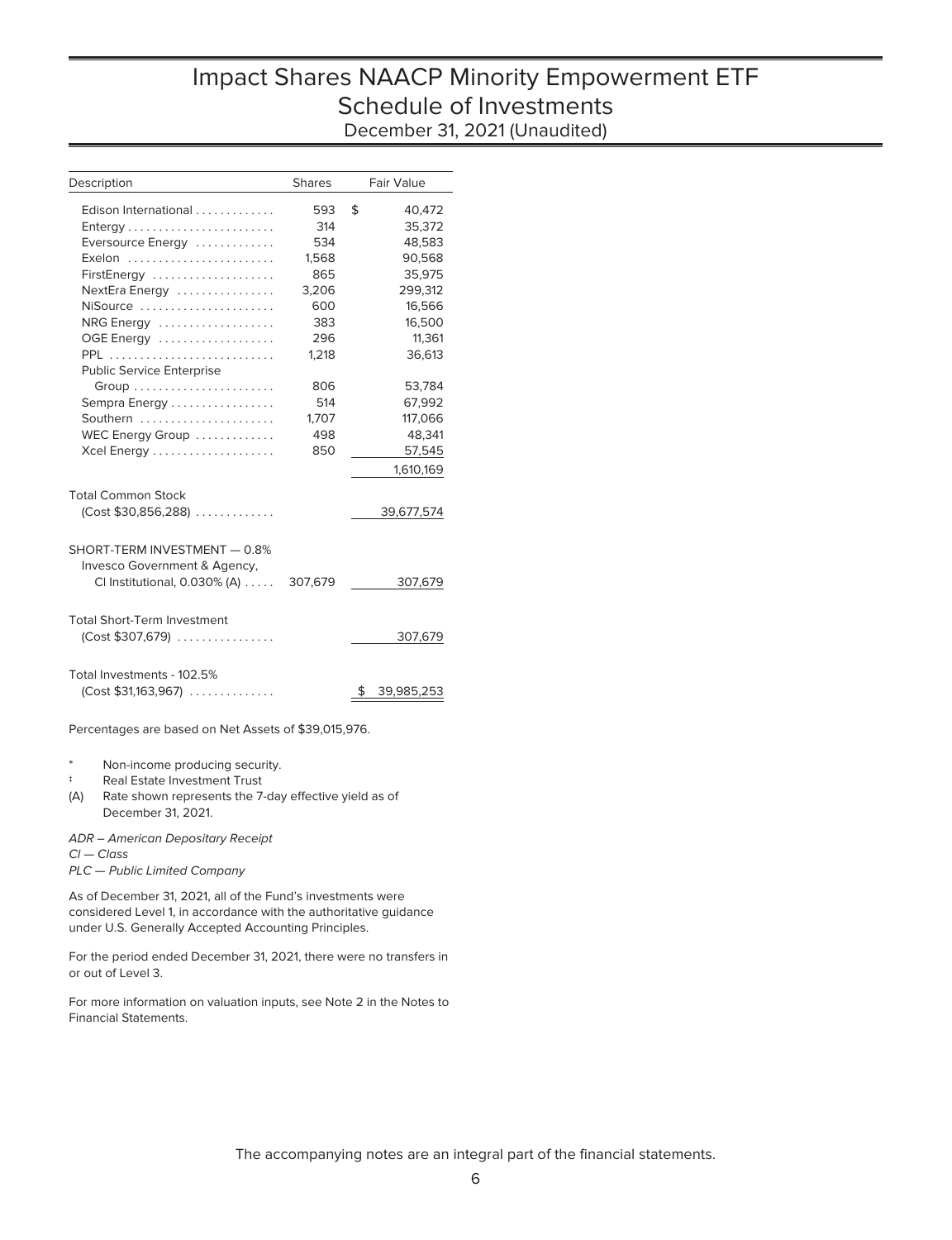# Impact Shares Sustainable Development Goals Global Equity ETF Schedule of Investments December 31, 2021 (Unaudited)

### **Sector Weightings†:**

| 25.2% Information Technology |
|------------------------------|
| 22.7% Financials             |
| 14.3% Health Care            |
| 11.7% Consumer Staples       |
| 10.1% Consumer Discretionary |
| 5.9% Industrials             |
| 5.8% Communication Services  |
| 2.5% Materials               |
| 1.0% Utilities               |
| 0.8% Real Estate             |
| 0.0% Warrant                 |

† Percentages based on total investments.

| Description                                         | <b>Shares</b> | Fair Value       |
|-----------------------------------------------------|---------------|------------------|
|                                                     |               |                  |
| COMMON STOCK - 107.6%                               |               |                  |
| Australia - 3.7%                                    |               | \$               |
| Aurizon Holdings<br>Australia & New Zealand Banking | 1,555         | 3,935            |
| Group                                               | 2,649         | 52,837           |
| Brambles                                            | 1,293         | 9,966            |
| $Dexus†$                                            | 1,002         | 8,079            |
|                                                     | 561           | 2,424            |
| Fortescue Metals Group                              | 1,615         | 22,494           |
| Mirvac Group <sup>#</sup>                           | 3,489         | 7,361            |
| National Australia Bank                             | 3,038         | 63,526           |
| Newcrest Mining                                     | 765           | 13,578           |
|                                                     | 283           | 5,790            |
| Qantas Airways <sup>*</sup>                         | 733           | 2,662            |
| QBE Insurance Group                                 | 1,335         | 10,986           |
| Scentre Group <sup>#</sup>                          | 1,483         | 3,398            |
| Stockland <sup>#</sup>                              | 2,189         | 6,729            |
| Sydney Airport*                                     | 1,242         | 7,816            |
| Vicinity Centres <sup>#</sup>                       | 3,288         | 4,029            |
| <b>Total Australia</b>                              |               | 225,610          |
| Canada $-7.2%$                                      |               |                  |
| Agnico Eagle Mines                                  | 219           | 11,544           |
|                                                     | 882           | 3,446            |
| Bank of Nova Scotia                                 | 1,152         | 80,933           |
| Brookfield Renewable, CIA                           | 142           | 5,186            |
| CAE <sup>*</sup>                                    | 309           | 7,736            |
| Gildan Activewear                                   | 182           | 7,658            |
| Kinross Gold                                        | 1,099         | 6,329            |
| Lundin Mining                                       | 565           | 4,379            |
| Ritchie Bros Auctioneers                            | 97            | 5,891            |
| Royal Bank of Canada                                | 1,341         | 141,238          |
|                                                     | 97            | 5,408            |
| Thomson Reuters                                     | 162           | 19,226           |
| Toronto-Dominion Bank<br>Yamana Gold                | 1,724<br>809  | 131,168<br>3,377 |
| <b>Total Canada</b>                                 |               | 433,519          |

| Description                          | <b>Shares</b> | Fair Value   |
|--------------------------------------|---------------|--------------|
| France $-3.7%$                       |               |              |
|                                      | 1,935         | \$<br>57,359 |
| BNP Paribas                          | 1,095         | 75,331       |
| $\text{Covivio}^{\ddagger}$          | 40            | 3.269        |
|                                      | 71            | 56,818       |
| Societe Generale                     | 755           | 25,816       |
| Valeo                                | 218           | 6,560        |
| <b>Total France</b>                  |               | 225,153      |
| Germany - 5.3%                       |               |              |
| Bayerische Motoren Werke             | 306           | 30,654       |
| Commerzbank <sup>*</sup>             | 879           | 6,656        |
|                                      | 1,043         | 147,473      |
| Siemens                              | 764           | 132,051      |
| <b>Total Germany</b>                 |               | 316,834      |
| Italy $-$ 1.2%                       |               |              |
| Intesa Sanpaolo                      | 16,215        | 41,742       |
| UniCredit                            | 2,142         | 32,842       |
| <b>Total Italy</b>                   |               | 74,584       |
| Japan $-4.1%$                        |               |              |
| ANA Holdings*                        | 31            | 648          |
|                                      | 22            | 487          |
| Astellas Pharma                      | 1,398         | 22,724       |
|                                      | 456           | 19,611       |
|                                      | 786           | 19,132       |
| East Japan Railway                   | 145           | 8,912        |
|                                      | 216           | 12,259       |
| Fast Retailing                       | 60            | 34,052       |
| FUJIFILM Holdings                    | 298           | 22,079       |
|                                      | 142           | 24,347       |
| Konica Minolta                       | 15            | 68           |
| Mizuho Financial Group               | 1,968         | 25,020       |
|                                      | 190           | 8,767        |
| Nidec                                | 235           | 27,610       |
| Takeda Pharmaceutical                | 694           | 18,919       |
| <b>Total Japan</b>                   |               | 244,635      |
| South Africa - 0.9%                  |               |              |
| Anglo American Platinum              | 57            | 6,510        |
| AngloGold Ashanti                    | 354           | 7,315        |
| Gold Fields                          | 772           | 8,452        |
| Impala Platinum Holdings             | 756           | 10,694       |
| Nedbank Group                        | 387           | 4,258        |
| Standard Bank Group                  | 1,250         | 11,003       |
| Vodacom Group                        | 627           | 5,307        |
| <b>Total South Africa</b>            |               | 53,539       |
| $Spin - 0.8%$                        |               |              |
| Atlantica Sustainable Infrastructure |               |              |
|                                      | 344           | 12,302       |
| Industria de Diseno Textil           | 1,071         | 34,591       |
| <b>Total Spain</b>                   |               | 46,893       |
| Switzerland - 9.1%                   |               |              |
| Barry Callebaut                      | 3             | 7,271        |
| Nestle                               | 2,295         | 319,907      |
| Novartis                             | 2,285         | 200,645      |
| Sonova Holding                       | 52            | 20,351       |
| <b>Total Switzerland</b>             |               | 548,174      |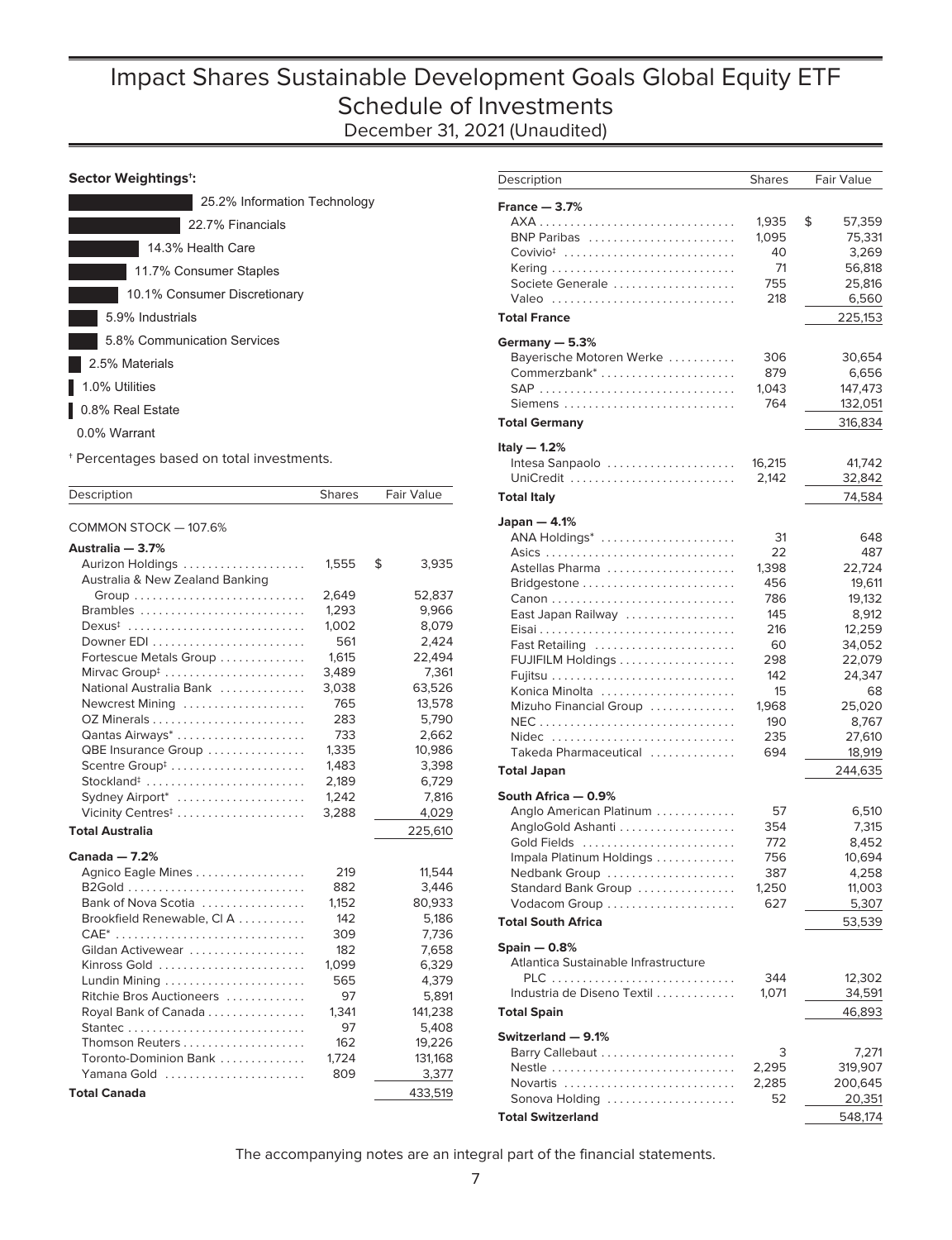# Impact Shares Sustainable Development Goals Global Equity ETF Schedule of Investments December 31, 2021 (Unaudited)

| Description                                       | <b>Shares</b>  | Fair Value    |
|---------------------------------------------------|----------------|---------------|
| United Kingdom — 3.9%                             |                |               |
| GlaxoSmithKline PLC                               | 4,716          | \$<br>102.255 |
| ITV*                                              | 3,245          | 4,842         |
| Lloyds Banking Group PLC                          | 67,438         | 43,505        |
|                                                   | 459            | 11,311        |
| NatWest Group                                     | 4,983          | 15,179        |
| Pearson                                           | 665            | 5,503         |
| Pennon Group                                      | 263            | 4,142         |
| Unilever PLC                                      | 932            | 49,628        |
| <b>Total United Kingdom</b>                       |                | 236,365       |
| United States — 67.8%                             |                |               |
| Communication Services - 5.9%                     |                |               |
| Alphabet, CI A*                                   | 66             | 191,205       |
| Alphabet, CIC <sup>*</sup>                        | 53             | 153,360       |
| Interpublic Group                                 | 361            | 13,519        |
|                                                   |                | 358,084       |
|                                                   |                |               |
| Consumer Discretionary - 7.7%                     | 3,624          | 75,270        |
| Gap                                               | 188            | 3,318         |
| General Motors*                                   | 1,339          | 78,506        |
| Lululemon Athletica*                              | 113            | 44.234        |
| McDonald's                                        | 708            | 189,793       |
|                                                   | 53             | 8,833         |
| VF                                                | 301            | 22,039        |
| Yum! Brands                                       | 280            | 38,881        |
|                                                   |                | 460,874       |
|                                                   |                |               |
| Consumer Staples - 6.4%                           | 806            |               |
| Colgate-Palmolive<br>Mondelez International, CI A |                | 68,784        |
|                                                   | 1,331<br>1,317 | 88,259        |
| PepsiCo                                           |                | 228,776       |
|                                                   |                | 385,819       |
| Financials - 10.9%                                |                |               |
| Bank of America                                   | 6,965          | 309,873       |
| Hannon Armstrong Sustainable                      |                |               |
| Infrastructure Capital <sup>‡</sup>               | 251            | 13,333        |
| JPMorgan Chase                                    | 1,672          | 264,761       |
| Moody's                                           | 158            | 61,712        |
| Morgan Stanley                                    | 75             | 7,362         |
|                                                   |                | 657.041       |
| Health Care - 9.2%                                |                |               |
| AbbVie                                            | 1,688          | 228,555       |
|                                                   | 234            | 108,469       |
| Edwards Lifesciences <sup>*</sup>                 | 620            | 80,321        |
| Medtronic PLC                                     | 1,296          | 134,071       |
|                                                   |                | 551,416       |
| Industrials $-2.4%$                               |                |               |
| CSX                                               | 1,700          | 63,920        |
| Nordson                                           | 51             | 13,019        |
| United Airlines Holdings*                         | 300            | 13,134        |
| Verisk Analytics, CI A                            | 155            | 35,453        |
| Xylem                                             | 173            | 20,746        |
|                                                   |                | 146,272       |

| Description                                                            | Shares/Number<br>of Warrants | Fair Value      |
|------------------------------------------------------------------------|------------------------------|-----------------|
| Information Technology - 23.4%                                         |                              |                 |
| Accenture PLC, CIA                                                     | 615                          | \$<br>254,948   |
| Cisco Systems                                                          | 4,062                        | 257,409         |
| Dell Technologies, CI C*                                               | 264                          | 14,829          |
| Enphase Energy*                                                        | 429                          | 78,481          |
| First Solar*                                                           | 339                          | 29,547          |
| Hewlett Packard Enterprise                                             | 1,215                        | 19,161          |
| HP                                                                     | 1,138                        | 42,869          |
| Intel                                                                  | 3,836                        | 197,554         |
| QUALCOMM                                                               | 1,084                        | 198,231         |
| salesforce.com <sup>*</sup>                                            | 948                          | 240,915         |
| SolarEdge Technologies*                                                | 169                          | 47,417          |
| VMware, Cl A*                                                          | 103                          | 11,936          |
| Western Digital*                                                       | 283                          | 18,454          |
|                                                                        |                              | 1,411,751       |
| Materials - 0.8%                                                       |                              |                 |
| Newmont                                                                | 736                          | 45,647          |
| Real Estate $-0.3%$                                                    |                              |                 |
| Healthpeak Properties <sup>#</sup>                                     | 509                          | 18,370          |
| Utilities $-0.7%$<br>Brookfield Renewable, CIA                         | 1,151                        |                 |
|                                                                        |                              | 42,391          |
| <b>Total United States</b>                                             |                              | 4,077,665       |
| <b>Total Common Stock</b>                                              |                              |                 |
| $(Cost $5,651,743)$                                                    |                              | 6,482,971       |
| PREFERRED STOCK - 0.1%                                                 |                              |                 |
| Germany - 0.1%<br>Bayerische Motoren Werke (A)                         | 52                           | 4,315           |
| <b>Total Germany</b>                                                   |                              | 4,315           |
|                                                                        |                              |                 |
| <b>Total Preferred Stock</b><br>$(Cost $4,506)$                        |                              | 4,315           |
| WARRANT $-0.0%$<br>Occidental Petroleum<br>Expires, 8/6/27             |                              |                 |
| Strike Price \$22.00*                                                  | 21                           | 265             |
| <b>Total Warrant</b><br>$(Cost $—) \ldots \ldots \ldots \ldots \ldots$ |                              | 265             |
| Total Investments - 107.7%                                             |                              |                 |
| $(Cost $5,656,249) \ldots \ldots \ldots$                               |                              | 6,487,551<br>\$ |
| Percentages are based on Net Assets of \$6,025,498.                    |                              |                 |

‡ Real Estate Investment Trust

- Non-income producing security.
- (A) There is currently no rate available.

Cl — Class

PLC — Public Limited Company

As of December 31, 2021, all of the Fund's investments were considered Level 1, in accordance with the authoritative guidance under U.S. Generally Accepted Accounting Principles.

For the period ended December 31, 2021, there were no transfers in or out of Level 3.

For more information on valuation inputs, see Note 2 in the Notes to Financial Statements.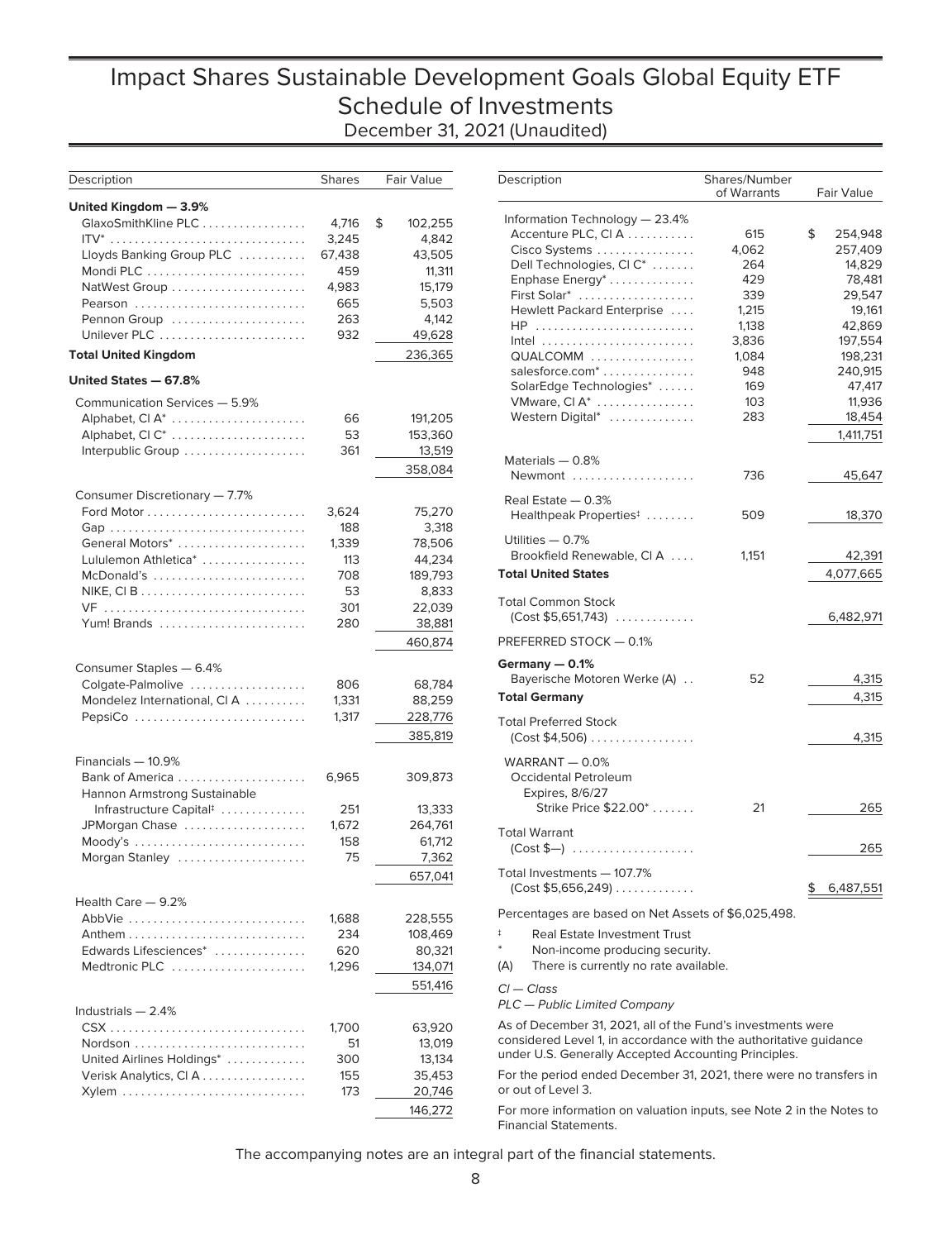### **Sector Weightings†:**

95.1% Mortgage-Backed Securities

4.9% Short-Term Investment

† Percentages based on total investments.

|                                            | Face          |               |
|--------------------------------------------|---------------|---------------|
| Description                                | Amount/Shares | Fair Value    |
| MORTGAGE-BACKED SECURITIES - 94.9%         |               |               |
| Agency Mortgage-Backed Obligations - 94.9% |               |               |
| <b>FHLMC</b>                               |               |               |
|                                            | \$            | \$            |
| $6.000\%, 12/01/2023$                      | 171,293       | 187,991       |
| $5.500\%, 02/01/2029$                      | 117,602       | 128,725       |
| $5.000\%, 03/01/2050$                      | 35,756        | 38,981        |
| 4.500%, 01/01/2049 to                      |               |               |
| 03/01/2050                                 | 946,692       | 1,015,195     |
| 4.000%, 04/01/2048 to                      |               |               |
| 06/01/2048                                 | 1,858,050     | 1,976,430     |
|                                            |               |               |
| $3.500\%, 10/01/2051$                      | 257,267       | 273,285       |
| 3.000%, 09/01/2034 to                      |               |               |
| 06/01/2051                                 | 8,900,794     | 9,235,397     |
| 2.500%, 08/01/2051 to                      |               |               |
| 12/01/2051                                 | 6,993,487     | 7,172,002     |
| 2.000%, 08/01/2035 to                      |               |               |
|                                            |               |               |
| 12/01/2051                                 | 12,499,802    | 12,614,917    |
| $1.500\%, 08/01/2036$                      | 491,673       | 493,271       |
| <b>FNMA</b>                                |               |               |
| $5.500\%, 04/01/2031$                      | 199,121       | 217,774       |
| 5.000%, 12/01/2048 to                      |               |               |
| $03/01/2050$                               | 604,258       | 658,743       |
|                                            |               |               |
| 4.500%, 11/01/2048 to                      |               |               |
| 02/01/2050                                 | 1,136,845     | 1,217,048     |
| 4.000%, 07/01/2048 to                      |               |               |
| 11/01/2050                                 | 3,629,776     | 3,866,499     |
| 3.500%, 06/01/2028 to                      |               |               |
| 01/01/2051                                 | 8,480,605     | 8,931,123     |
|                                            |               |               |
| 3.000%, 04/01/2025 to                      |               |               |
| 11/01/2051                                 | 3,931,973     | 4,090,301     |
| 2.500%, 05/01/2026 to                      |               |               |
| 12/01/2051                                 | 13,574,136    | 13,955,330    |
| 2.000%, 04/01/2036 to                      |               |               |
| 12/01/2051                                 | 18,219,191    | 18,309,054    |
| 1.500%, 10/01/2036 to                      |               |               |
|                                            |               |               |
| 09/01/2051                                 | 1,724,883     | 1,688,952     |
| GNMA                                       |               |               |
| $5.000\%, 03/20/2050$                      | 211,188       | 226,749       |
| 4.500%,02/20/2050                          | 601,655       | 636,947       |
| 4.000%, 10/20/2050 to                      |               |               |
| 01/20/2051                                 | 1,275,731     | 1,344,536     |
|                                            |               |               |
| $3.500\%, 12/20/2050$                      | 2,499,718     | 2,607,284     |
| $3.000\%, 03/20/2050$                      | 3,205,234     | 3,318,962     |
| 2.500%,08/20/2051                          | 1,689,515     | 1,739,331     |
| <b>Total Mortgage-Backed Securities</b>    |               |               |
| (Cost \$96,981,612)                        |               |               |
|                                            |               | 95,944,827    |
| SHORT-TERM INVESTMENT - 4.9%               |               |               |
| Morgan Stanley Institutional               |               |               |
|                                            |               |               |
| Liquidity Fund, Government                 |               |               |
| Portfolio, 0.030% (A)                      | 4,910,581     | 4,910,581     |
|                                            |               |               |
| <b>Total Short-Term Investment</b>         |               |               |
| $(Cost $4,910,581)$                        |               | 4,910,581     |
|                                            |               |               |
| Total Investments - 99.8%                  |               |               |
| (Cost \$101,892,193)                       |               | \$100,855,408 |
|                                            |               |               |

Percentages are based on Net Assets of \$101,107,399.

(A) Rate shown represents the 7-day effective yield as of December 31, 2021.

The following is a summary of the inputs used as of December 31, 2021 in valuing the Fund's investments carried at value:

| Investments in                       |          |                          |         |               |
|--------------------------------------|----------|--------------------------|---------|---------------|
| <b>Securities</b>                    | l evel 1 | l evel 2                 | Level 3 | Total         |
| Mortgage-<br><b>Backed</b>           |          |                          |         |               |
| Securities  \$                       |          | $-$ \$95,944,827 \$ $-$  |         | \$95,944,827  |
| Short-Term<br>Investment . 4,910,581 |          |                          |         | 4,910,581     |
| Total                                |          |                          |         |               |
| Investments<br>in Securities         |          | \$4.910.581 \$95.944.827 | \$      | \$100,855,408 |

For the period ended December 31, 2021, there were no transfers in or out of Level 3.

For more information on valuation inputs, see Note 2 in the Notes to Financial Statements.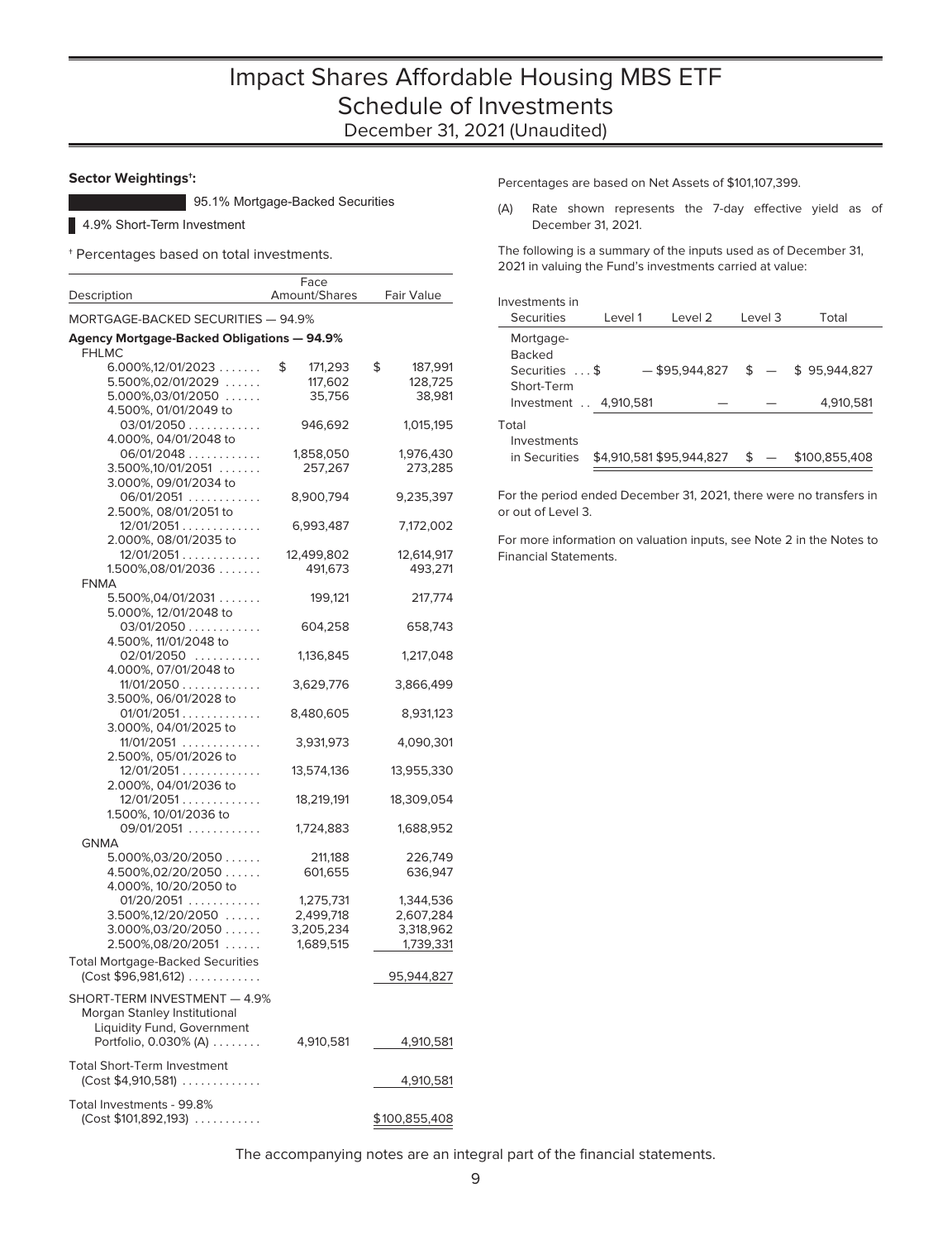### **Sector Weightings†:**

| 29.5% Information Technology |
|------------------------------|
| 17.6% Financials             |
| 12.7% Industrials            |
| 10.1% Health Care            |
| 8.7% Communication Services  |
| 8.5% Consumer Discretionary  |
| 8.3% Real Estate             |
| 2.4% Consumer Staples        |
| 1.2% Materials               |
| 1.0% Utilities               |
|                              |

† Percentages based on total investments.

| Description                   | <b>Shares</b>  | <b>Fair Value</b> |
|-------------------------------|----------------|-------------------|
|                               |                |                   |
| COMMON STOCK - 89.6%          |                |                   |
| Communication Services - 7.8% |                |                   |
| Alphabet, CI A <sup>*</sup>   | 22             | \$<br>63,735      |
| Alphabet, CIC <sup>*</sup>    | 2              | 5,787             |
| AT&T                          | 136            | 3,346             |
| BT Group, CIA                 | 3,360          | 7,689             |
| Elisa                         | 94             | 5,759             |
| Informa $PLC^*$               | 842            | 5,870             |
|                               | $\overline{2}$ | 58                |
| Koninklijke KPN               | 2,218          | 6,855             |
| Orange                        | 422            | 4,497             |
| Pearson                       | 594            | 4,916             |
| Publicis Groupe               | 60             | 4,021             |
| Rogers Communications, CIB    | 30             | 1,418             |
|                               | 76             | 1,807             |
| Singapore Telecommunications  | 2,422          | 4,156             |
|                               | 16             | 9,006             |
|                               | 34             | 485               |
| Telefonica                    | 500            | 2,180             |
|                               | 20             | 314               |
| Telia                         | 166            | 649               |
| <b>TELUS</b>                  | 198            | 4,627             |
| Verizon Communications        | 226            | 11,743            |
| Vodafone Group PLC            | 2,554          | 3,869             |
| Walt Disney*                  | 24             | 3,717             |
|                               |                | 156,504           |
| Consumer Discretionary - 7.6% |                |                   |
|                               | 8              | 2,293             |
|                               | 30             | 7,052             |
| Berkeley Group Holdings       | 36             | 2,320             |
|                               | 86             | 8,738             |
| Burberry Group                | 106            | 2,600             |
|                               | 16             | 3,503             |
| H & M Hennes & Mauritz, CI B  | 18             | 354               |
| Home Depot                    | 38             | 15,770            |
| Hydro One                     | 152            | 3,925             |
| Industria de Diseno Textil    | 294            | 9,495             |
| Kingfisher                    | 1,664          | 7,597             |
|                               |                |                   |

| Description                     | <b>Shares</b> | Fair Value       |
|---------------------------------|---------------|------------------|
| Klepierre* <sup>‡</sup>         | 86            | \$<br>2,030      |
| Lowe's                          | 10            | 2,585            |
| Lululemon Athletica*            | 6             | 2,349            |
| McDonald's                      | 16            | 4,289            |
| MercadoLibre*                   | 2             | 2,697            |
|                                 | 34            | 5,667            |
|                                 | 56            | 1,774            |
| Oriental Land                   | 2             | 337              |
| Puma                            | 26            | 3,164            |
|                                 | 2             | 43               |
|                                 | 2             | 251              |
|                                 | 32            | 7,406            |
| Tesla*                          | 42            | 44,385           |
| VF                              | 54            | 3,954            |
| XPeng ADR, CI A*                | 128           | 6,442            |
| Zalando*                        | 22            | 1,772            |
|                                 |               |                  |
|                                 |               | 152,792          |
| Consumer Staples - 2.2%         | 2             | 47               |
| Beiersdorf                      | 30            | 3,069            |
| Carrefour                       | 202           | 3,683            |
| Coca-Cola                       | 98            | 5,803            |
| Colgate-Palmolive               | 98            | 8,363            |
| Estee Lauder, CIA               | 8             | 2,962            |
|                                 | 30            | 2,021            |
|                                 | 6             | 354              |
|                                 | 28            |                  |
| Procter & Gamble                | 94            | 1,804            |
|                                 |               | 15,377<br>43,483 |
| Financials - 15.7%              |               |                  |
|                                 | 768           | 15,019           |
| Allstate                        | 16            | 1,883            |
| American Express                | 78            | 12,761           |
| Australia & New Zealand Banking |               |                  |
|                                 | 84            | 1,675            |
| AXA                             | 1,010         | 29,939           |
| Banco Bilbao Vizcaya Argentaria | 504           | 2,995            |
|                                 | 66            | 2,936            |
| Bank of Montreal                | 34            | 3,633            |
| Bank of New York Mellon         | 94            | 5,459            |
| Bank of Nova Scotia             | 60            | 4,215            |
| BlackRock, CIA                  | 12            | 10,987           |
| Canadian Imperial Bank of       |               |                  |
| Commerce                        | 150           | 17,352           |
| Citigroup                       | 48            | 2,899            |
| CME Group, CIA                  | 10            | 2,284            |
| Credit Suisse Group             | 304           | 2,950            |
|                                 | 88            |                  |
| DBS Group Holdings              |               | 2,126            |
| Deutsche Bank*                  | 366           | 4,565            |
| Deutsche Boerse                 | 14            | 2,331            |
| DNB Bank                        | 30            | 687              |
| FirstRand                       | 130           | 497              |
| Insurance Australia Group       | 418           | 1,291            |
| Intact Financial                | 20            | 2,580            |
| Intesa Sanpaolo                 | 1,864         | 4,799            |
|                                 | 186           | 4,282            |
| JPMorgan Chase                  | 136           | 21,536           |
| KBC Group                       | 30            | 2,563            |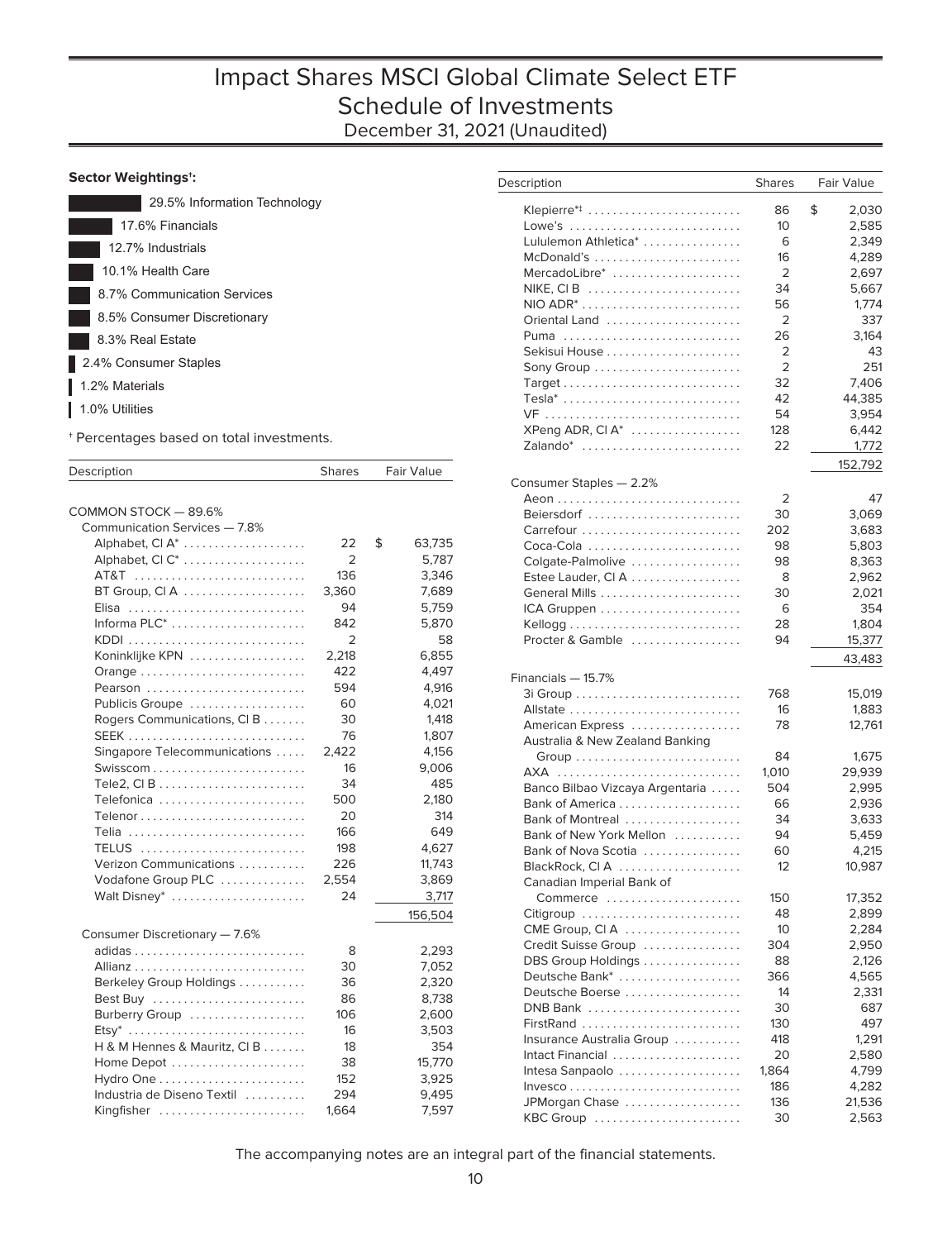# Impact Shares MSCI Global Climate Select ETF Schedule of Investments December 31, 2021 (Unaudited)

| Description                  | <b>Shares</b>  | Fair Value  | Description         |
|------------------------------|----------------|-------------|---------------------|
| KeyCorp                      | 172            | \$<br>3,978 | Vertex Phar         |
| Lloyds Banking Group PLC     | 6,500          | 4,193       | Waters*             |
| London Stock Exchange Group  |                |             | Zoetis, CI A        |
| PLC                          | 132            | 12,346      |                     |
| Marsh & McLennan             | 48             | 8,343       | Industrials $-$     |
|                              | 60             | 23,435      | $ABB$               |
| Morgan Stanley               | 54             | 5,301       | Alstom              |
| Nedbank Group                | 1              | 11          | Brambles.           |
| NN Group                     | 164            | 8,839       | Central Jap         |
| Northern Trust               | 106            | 12,679      | <b>Expeditors</b>   |
| Old Mutual                   | 146            | 120         | Washingt            |
| PNC Financial Services Group | 34             | 6,818       | Ferguson P          |
| Prudential Financial         | 50             | 5,412       | IHS Markit          |
| Regions Financial            | 152            | 3,314       | Keisei Elect        |
| Royal Bank of Canada         | 16             | 1,685       |                     |
| S&P Global                   | 52             | 24,540      | Kingspan G          |
| SBI Holdings                 | $\overline{2}$ | 54          | Kintetsu Gr         |
| State Street                 | 46             | 4,278       | <b>KION Group</b>   |
| Sun Life Financial           | 68             | 3,756       | Legrand $\ldots$    |
| SVB Financial Group*         | 6              | 4,069       | Nibe Indust         |
| Swedbank                     | 28             | 563         | Odakyu Ele          |
| Swiss Re                     | 32             | 3,159       | Plug Power          |
| T Rowe Price Group           | 26             | 5,113       | <b>Robert Half</b>  |
| Toronto-Dominion Bank        | 36             | 2,739       | Schneider I         |
| Travelers                    | 30             | 4,693       | $SGS$               |
| Zurich Insurance Group       | 6              | 2,628       | Shimizu             |
|                              |                | 316,310     | Sunrun*             |
|                              |                |             | Thomson R           |
| Health Care - 9.0%           |                |             | Tokyu               |
| AbbVie                       | 48             | 6,500       | <b>Trane Tech</b>   |
| Agilent Technologies         | 16             | 2,554       | Transurban          |
|                              | 30             | 6,749       | <b>Vestas Win</b>   |
| Anthem                       | 18             | 8,343       | West Japar          |
| Astellas Pharma              | 2              | 32          | <b>WSP Globa</b>    |
| AstraZeneca PLC              | 88             | 10,306      | <b>WW Graing</b>    |
| Becton Dickinson             | 14             | 3,521       |                     |
| Biogen*                      | 12             | 2,879       | Information To      |
| Bristol-Myers Squibb         | 42             | 2,619       | Accenture I         |
| Chugai Pharmaceutical        | $\overline{2}$ | 65          |                     |
|                              | 60             | 13,778      | Adobe*              |
| CVS Health                   | 86             | 8,872       | Analog Dev          |
| Daiichi Sankyo               | 2              | 51          | Apple               |
| DaVita*                      | 34             | 3,868       | Atos $\dots$        |
| Edwards Lifesciences*        | 120            | 15,546      | Autodesk*           |
| Eisai                        | 2              | 113         | Azbil               |
| Eli Lilly                    | 52             | 14,363      | Capgemini           |
| Gilead Sciences              | 110            | 7,987       | <b>Citrix Syste</b> |
| GlaxoSmithKline PLC          | 320            | 6,938       | Dassault Sy         |
|                              | 16             | 7,422       | <b>Dell Techno</b>  |
| IDEXX Laboratories*          | $\overline{4}$ | 2,634       | Edenred             |
| Illumina*                    | 12             | 4,565       | Enphase Er          |
| Johnson & Johnson            | 112            | 19,160      | Fujitsu             |
|                              | 60             | 4,598       | <b>GDS Holdir</b>   |
|                              | 34             | 2,986       | Getlink             |
| Novo Nordisk, CIB            | 12             | 1,343       | Hewlett Pa          |
| Ono Pharmaceutical           | 2              | 50          | $Intel \dots$       |
| Quest Diagnostics            | 14             | 2,422       | Intuit              |
| Takeda Pharmaceutical        | 2              | 55          | Keysight Te         |
|                              | 26             | 2,954       | Mastercard          |
| UnitedHealth Group           | 20             | 10,043      | Microsoft.          |

| Description                                          | <b>Shares</b>  | Fair Value       |
|------------------------------------------------------|----------------|------------------|
| Vertex Pharmaceuticals*                              | 10             | \$<br>2,196      |
| Waters*                                              | 6              | 2,236            |
|                                                      | 14             | 3,416            |
| Industrials - 11.4%                                  |                | 181,164          |
| ABB                                                  | 1,078          | 41,151           |
|                                                      | 184            | 6,503            |
| Brambles                                             | 258            | 1,988            |
| Central Japan Railway                                | 2              | 267              |
| Expeditors International of                          |                |                  |
| Washington                                           | 28             | 3,760            |
| Ferguson PLC                                         | 72             | 12,734           |
|                                                      | 180            | 23,925           |
| Keisei Electric Railway                              | $\overline{2}$ | 54               |
| Kingspan Group                                       | 102            | 12,124           |
| Kintetsu Group Holdings*                             | 2<br>44        | 56               |
| KION Group                                           | 62             | 4,806<br>7,222   |
| Nibe Industrier, CIB                                 | 94             | 1,420            |
| Odakyu Electric Railway                              | 2              | 37               |
| Plug Power*                                          | 62             | 1,750            |
| Robert Half International                            | 30             | 3,346            |
| Schneider Electric                                   | 292            | 57,008           |
| SGS                                                  | 4              | 13,331           |
| Shimizu                                              | 2              | 13               |
| $S$ unrun $*$                                        | 98             | 3,362            |
| Thomson Reuters                                      | 72             | 8,545            |
| Tokyu                                                | $\overline{2}$ | 26               |
| Trane Technologies                                   | 22             | 4,444            |
| Transurban Group                                     | 684            | 6,854            |
| Vestas Wind Systems                                  | 90             | 2,740            |
| West Japan Railway                                   | 2              | 84               |
| WSP Global                                           | 52             | 7,491            |
| WW Grainger                                          | 6              | 3,110            |
|                                                      |                | 228,151          |
| Information Technology - 26.4%<br>Accenture PLC, CIA | 98             |                  |
| Adobe*                                               | 36             | 40,626<br>20,414 |
| Analog Devices                                       | 104            | 18,280           |
|                                                      | 400            | 71,028           |
|                                                      | 66             | 2,794            |
| Autodesk <sup>*</sup>                                | 32             | 8,998            |
|                                                      | 2              | 91               |
| Capgemini                                            | 16             | 3,903            |
| Citrix Systems                                       | 68             | 6,432            |
| Dassault Systemes                                    | 438            | 25,938           |
| Dell Technologies, CI C*                             | 136            | 7,639            |
| Edenred                                              | 44             | 2,021            |
| Enphase Energy <sup>*</sup>                          | 24             | 4,391            |
|                                                      | 2              | 343              |
| GDS Holdings ADR <sup>*</sup>                        | 52             | 2,452            |
| Getlink                                              | 292            | 4,813            |
| Hewlett Packard Enterprise                           | 742<br>240     | 11,701           |
|                                                      |                | 12,360           |
| Keysight Technologies*                               | 24<br>20       | 15,437<br>4,130  |
| Mastercard, CIA                                      | 52             | 18,685           |
|                                                      | 356            | 119,730          |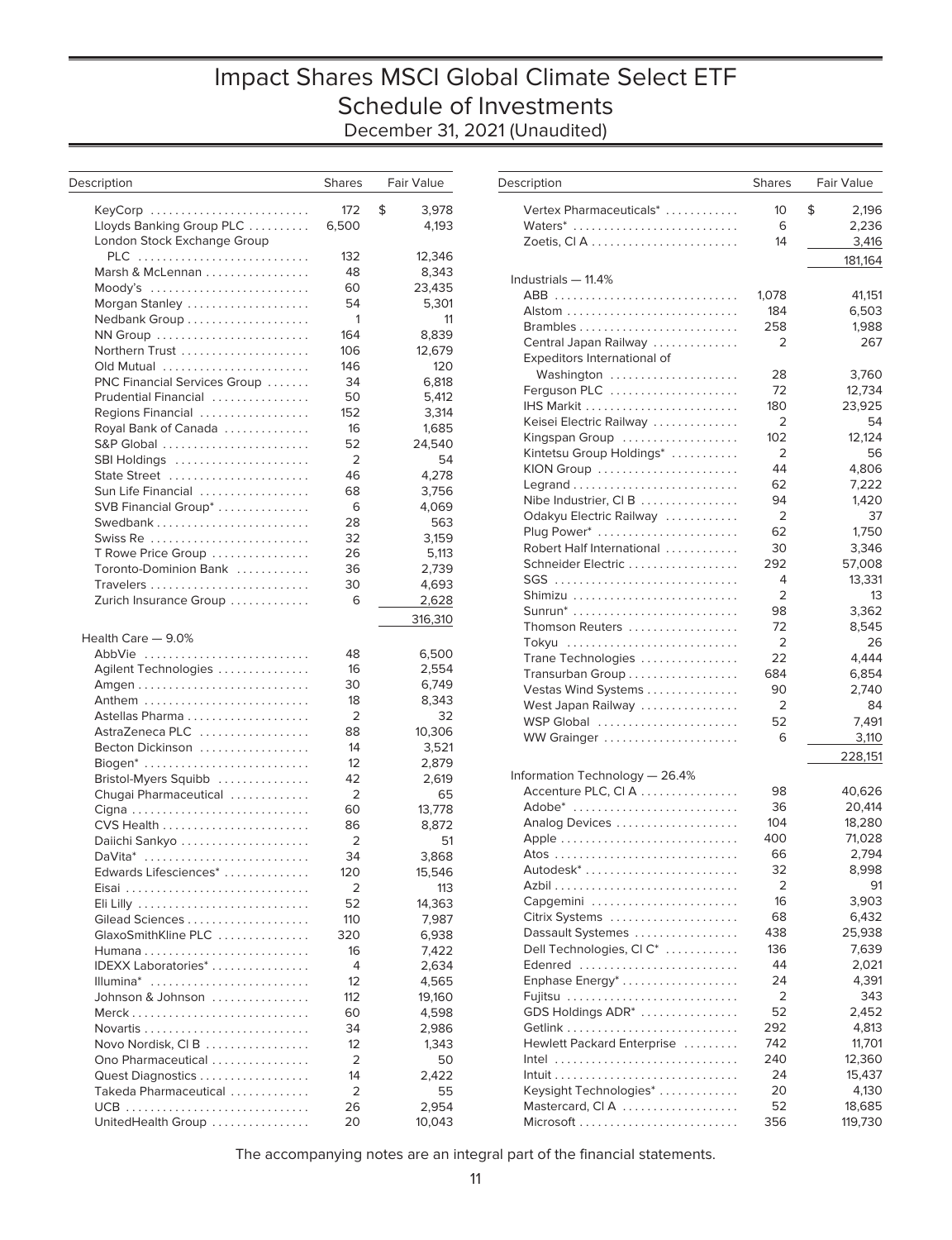# Impact Shares MSCI Global Climate Select ETF Schedule of Investments December 31, 2021 (Unaudited)

| Description                             | <b>Shares</b>  | Fair Value      |
|-----------------------------------------|----------------|-----------------|
|                                         | 2              | \$<br>92        |
|                                         | 474            | 2,991           |
| Nomura Research Institute               | 2              | 86              |
| NVIDIA                                  | 98             | 28,823          |
| Omron                                   | 2              | 199             |
| Oracle                                  | 306            | 26,686          |
| PayPal Holdings*                        | 52             | 9,806           |
| salesforce.com <sup>*</sup>             | 76             | 19,314          |
| ServiceNow*                             | 32             | 20,772          |
| SolarEdge Technologies*                 | 16             | 4,489           |
| Telefonaktiebolaget LM Ericsson,        |                |                 |
| CIB                                     | 18             | 198             |
|                                         | 2              | 59              |
| Visa, CIA                               | 8              | 1,734           |
| VMware, CI A*                           | 108            | 12,515          |
| Worldline*                              | 22             | 1,221           |
|                                         |                | 531,191         |
| Materials - 1.1%                        |                |                 |
| L'Oreal                                 | 38             | 17,936          |
| Novozymes, $CI B$                       | 18             | 1,472           |
| Wheaton Precious Metals                 | 68             | 2,896           |
|                                         |                | 22,304          |
| Real Estate - 7.5%                      |                |                 |
| Boston Properties <sup>‡</sup>          | 68             | 7,832           |
|                                         | 694            | 4,973           |
| CapitaLand Integrated Commercial        |                |                 |
| $Trust‡$                                | 1,936          | 2,921           |
| Capitaland Investment*                  | 764            | 1,927           |
| CBRE Group, CI A*                       | 178            | 19,315          |
| $Covivio†$                              | 34             | 2,779           |
| Daiwa House Industry                    | 2              | 57              |
| Dexus <sup>‡</sup>                      | 394            | 3,177           |
|                                         | 14             | 11,842          |
| Gecina <sup>#</sup>                     | 30             | 4,174           |
| Goodman Group <sup>#</sup>              | 648            | 12,450          |
| Healthpeak Properties <sup>‡</sup>      | 230            | 8,301           |
|                                         | 132            | 6,908           |
| Land Securities Group <sup>#</sup>      | 362            | 3,793           |
| Mitsui Fudosan                          | $\overline{2}$ | 40              |
| $Prologis†$                             | 130            | 21,887          |
| $Segro‡$                                | 872            | 16,905          |
| Simon Property Group <sup>#</sup>       | 24             | 3,834           |
| Unibail-Rodamco-Westfield* <sup>‡</sup> | 54             | 3,767           |
| Ventas <sup><math>\ddagger</math></sup> | 38             | 1,943           |
|                                         | 206            | 11,310          |
|                                         |                | 150,135         |
| Utilities - 0.9%                        |                |                 |
| Elia Group                              | 20             | 2,619           |
| Meridian Energy                         | 526            | 1,743           |
| Red Electrica                           | 286            | 6,160           |
| Terna - Rete Elettrica Nazionale        | 932            | 7,506           |
|                                         |                | 18,028          |
| <b>Total Common Stock</b>               |                |                 |
| $(Cost $1,781,570)$                     |                | 1,800,062       |
| Total Investments - 89.6%               |                |                 |
| (Cost \$1,781,570)                      |                | \$<br>1,800,062 |
|                                         |                |                 |

Percentages are based on Net Assets of \$2,008,557.

- Non-income producing security.
- ‡ Real Estate Investment Trust

ADR – American Depositary Receipt Cl — Class PLC — Public Limited Company

As of December 31, 2021, all of the Fund's investments were considered Level 1, in accordance with the authoritative guidance under U.S. Generally Accepted Accounting Principles.

For the period ended December 31, 2021, there were no transfers in or out of Level 3.

For more information on valuation inputs, see Note 2 in the Notes to Financial Statements.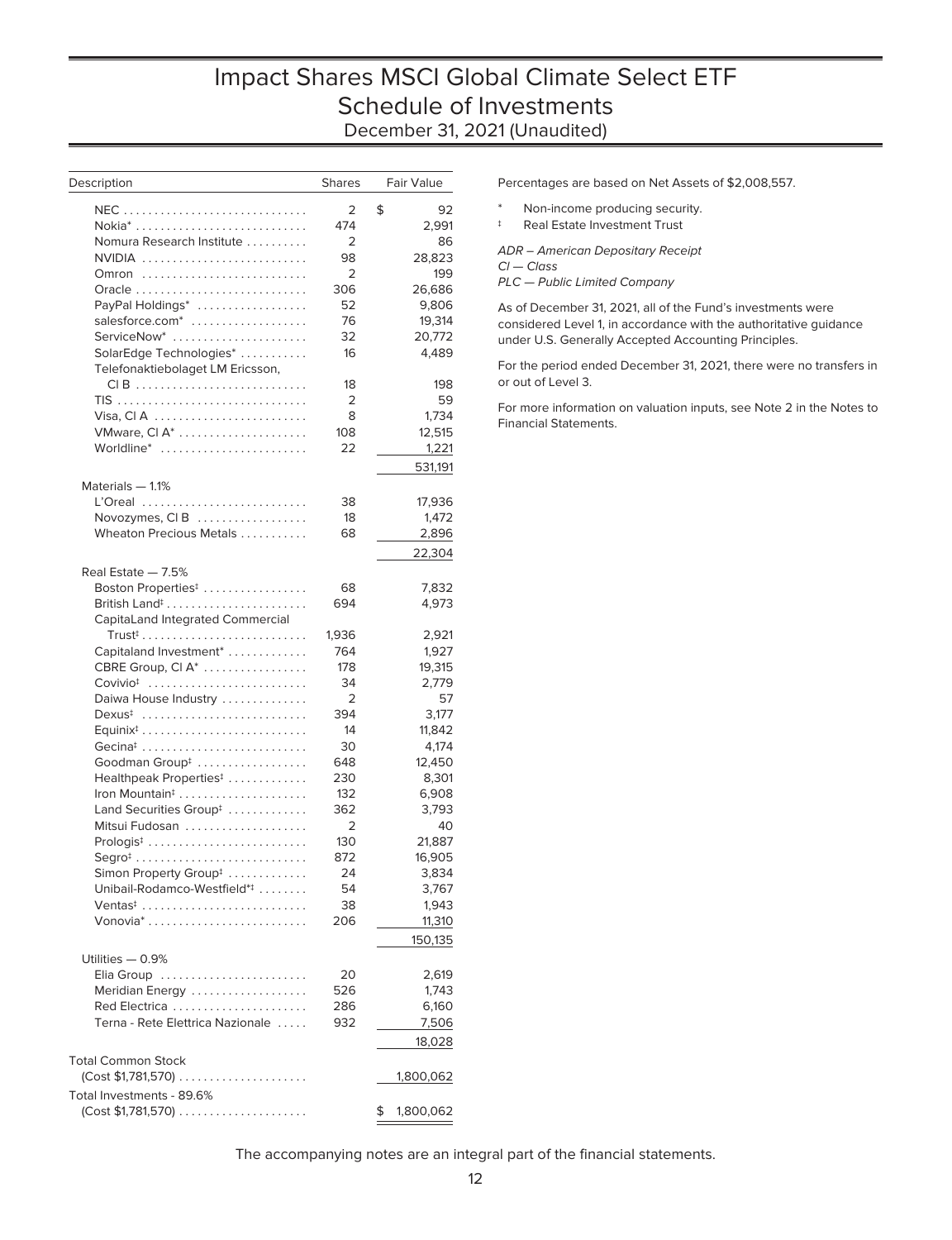# Impact Shares Trust I Statements of Assets and Liabilities December 31, 2021 (Unaudited)

<span id="page-14-0"></span>

|                                                                                                                | <b>Impact Shares</b><br><b>YWCA</b><br>Women's<br><b>Empowerment</b><br><b>ETF</b> | <b>Impact Shares</b><br><b>NAACP</b><br><b>Minority</b><br><b>Empowerment</b><br><b>ETF</b> | <b>Impact Shares</b><br><b>Sustainable</b><br>Development<br><b>Goals Global</b><br><b>Equity ETF</b> |
|----------------------------------------------------------------------------------------------------------------|------------------------------------------------------------------------------------|---------------------------------------------------------------------------------------------|-------------------------------------------------------------------------------------------------------|
| <b>Assets:</b>                                                                                                 |                                                                                    |                                                                                             |                                                                                                       |
|                                                                                                                | 31,358,790<br>\$                                                                   | 31,163,967<br>\$                                                                            | 5,656,249<br>\$                                                                                       |
|                                                                                                                | \$ 38,766,460                                                                      | \$39,985,253                                                                                | \$<br>6,487,551                                                                                       |
| Dividends Receivable (and contained according to Dividends Receivable and contained according to Dividends Rec | 17,845                                                                             | 17,635                                                                                      | 5,632                                                                                                 |
|                                                                                                                | 8,003                                                                              | 8,536                                                                                       | 1,353                                                                                                 |
|                                                                                                                | 969                                                                                | 473                                                                                         | 8,785                                                                                                 |
|                                                                                                                | 38.793.277                                                                         | 40.011.897                                                                                  | 6,503,321                                                                                             |
| Liabilities:                                                                                                   |                                                                                    |                                                                                             |                                                                                                       |
|                                                                                                                | 1,019,326                                                                          | 971.280                                                                                     | 443,556                                                                                               |
|                                                                                                                | 24.259                                                                             | 16.105                                                                                      | 3.667                                                                                                 |
|                                                                                                                | 8,003                                                                              | 8,536                                                                                       | 1,353                                                                                                 |
| Foreign Currency Payable, at value (Cost \$-, \$- and \$30,822)                                                | $\hspace{0.1mm}-\hspace{0.1mm}$                                                    |                                                                                             | 29,247                                                                                                |
|                                                                                                                | 1,051,588                                                                          | 995,921                                                                                     | 477,823                                                                                               |
|                                                                                                                | \$ 37,741,689                                                                      | \$<br>39,015,976                                                                            | \$6,025,498                                                                                           |
| <b>Net Assets Consist of:</b>                                                                                  |                                                                                    |                                                                                             |                                                                                                       |
|                                                                                                                | \$30,427,399                                                                       | \$29.984.073                                                                                | \$<br>5,195,618                                                                                       |
|                                                                                                                | 7,314,290                                                                          | 9,031,903                                                                                   | 829,880                                                                                               |
|                                                                                                                | \$37,741,689                                                                       | \$<br>39,015,976                                                                            | \$6,025,498                                                                                           |
| Outstanding Shares of Beneficial Interest (unlimited authorization - no                                        |                                                                                    |                                                                                             |                                                                                                       |
|                                                                                                                | 1,075,001                                                                          | 1,100,000                                                                                   | 225,001                                                                                               |
| Net Asset Value, Offering and Redemption Price Per Share                                                       | 35.11<br>\$                                                                        | 35.47<br>\$                                                                                 | 26.78<br>\$                                                                                           |

Amounts designated as "-" are \$0.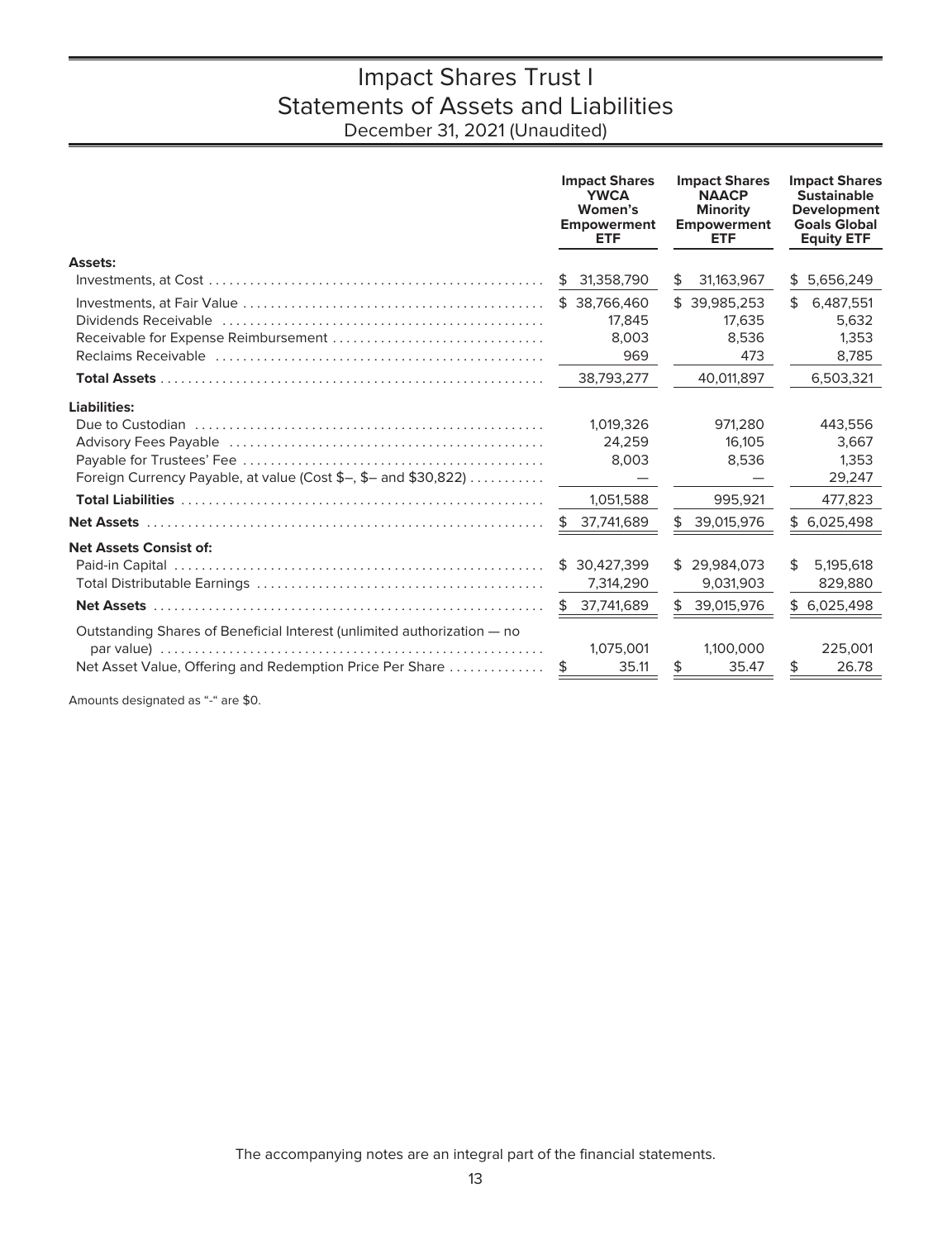# Impact Shares Trust I Statements of Assets and Liabilities December 31, 2021 (Unaudited)

|                                                                                                                | <b>Impact Shares</b><br><b>Affordable</b><br><b>Housing MBS</b><br><b>ETF</b> | <b>Impact Shares</b><br><b>MSCI Global</b><br><b>Climate</b><br><b>Select ETF</b> |
|----------------------------------------------------------------------------------------------------------------|-------------------------------------------------------------------------------|-----------------------------------------------------------------------------------|
| Assets:                                                                                                        |                                                                               |                                                                                   |
|                                                                                                                | \$101,892,193                                                                 | \$1,781,570                                                                       |
| Investments, at Fair Value (all contained according to the contained and the contact of the state of the state | \$100,855,408<br>24,138                                                       | \$1,800,062<br>198,407<br>35                                                      |
|                                                                                                                | 211,717<br>62,226                                                             | 1.789<br>11,794<br>429                                                            |
| Reimbursement/Receivable due from Investment Adviser                                                           | 21,679<br>2,290                                                               | 26,477<br>75                                                                      |
|                                                                                                                | 101,177,458                                                                   | 2,039,068                                                                         |
| Liabilities:                                                                                                   |                                                                               |                                                                                   |
|                                                                                                                | 26,324<br>11,612                                                              | 2,888<br>6,146                                                                    |
|                                                                                                                | 7,986<br>7,206                                                                | 2,641<br>3,380                                                                    |
|                                                                                                                | 5,496<br>5,179                                                                | 2,459<br>2,123                                                                    |
|                                                                                                                | 4,645<br>1,611                                                                | 2,459<br>8,415                                                                    |
|                                                                                                                | 70,059                                                                        | 30,511                                                                            |
|                                                                                                                | \$101,107,399                                                                 | \$2,008,557                                                                       |
| <b>Net Assets Consist of:</b>                                                                                  |                                                                               |                                                                                   |
|                                                                                                                | \$102,940,516<br>(1,833,117)                                                  | \$2,000,000<br>8,557                                                              |
|                                                                                                                | \$101,107,399                                                                 | \$2,008,557                                                                       |
| Outstanding Shares of Beneficial Interest (unlimited authorization - no par value)                             | 5,150,000<br>19.63<br>\$                                                      | 100,000<br>20.09<br>\$                                                            |

Amounts designated as "-" are \$0.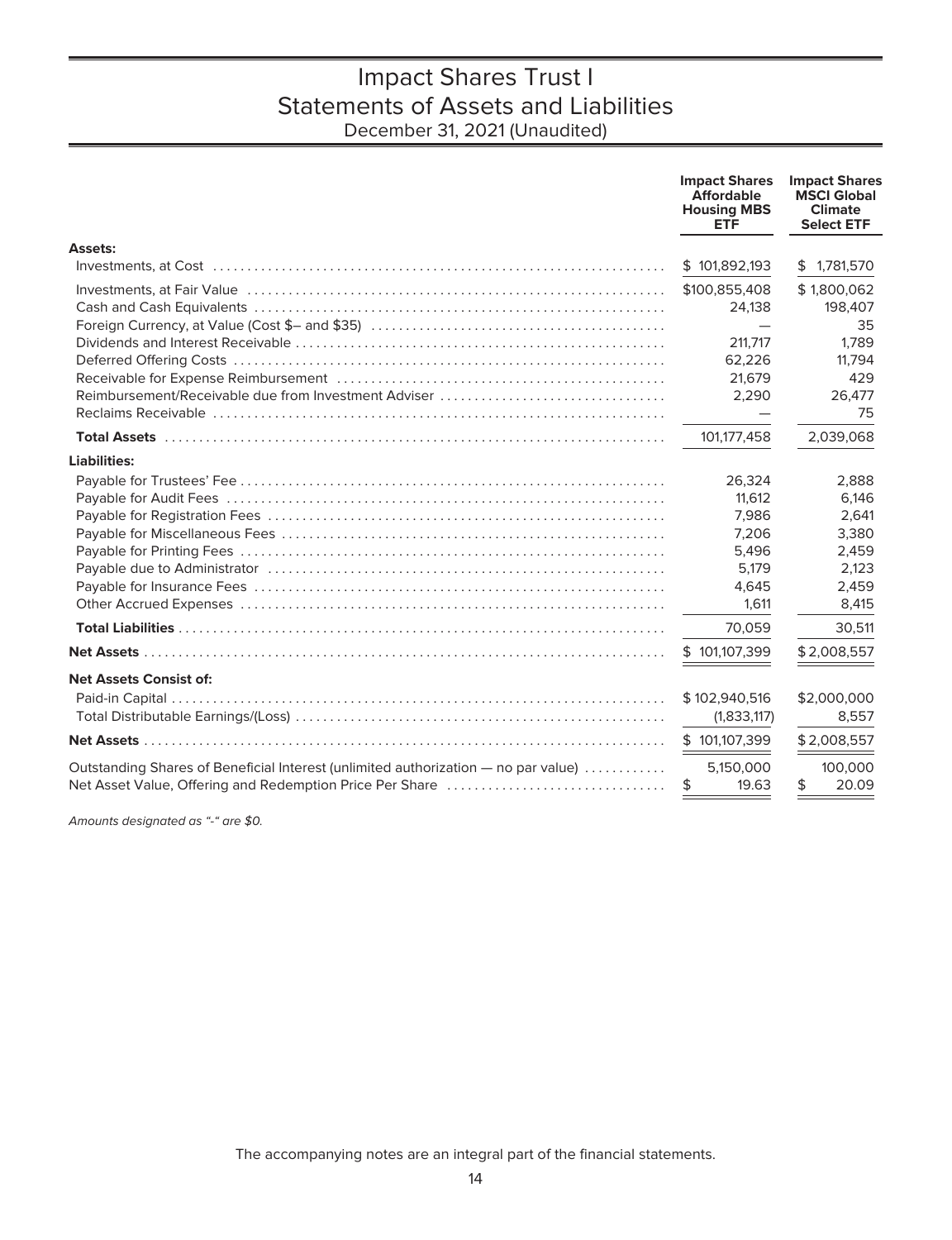# Impact Shares Trust Statements of Operations For the Period Ended December 31, 2021 (Unaudited)

<span id="page-16-0"></span>

|                                                                  | <b>Impact Shares</b><br><b>YWCA</b><br>Women's<br><b>Empowerment</b><br><b>ETF</b> | <b>Impact Shares</b><br><b>NAACP</b><br>Minority<br><b>Empowerment</b><br><b>ETF</b> | <b>Impact Shares</b><br><b>Sustainable</b><br><b>Development</b><br><b>Goals Global</b><br><b>Equity ETF</b> |
|------------------------------------------------------------------|------------------------------------------------------------------------------------|--------------------------------------------------------------------------------------|--------------------------------------------------------------------------------------------------------------|
| <b>Investment Income:</b>                                        |                                                                                    |                                                                                      |                                                                                                              |
|                                                                  | 221.673<br>(353)                                                                   | \$<br>239,801<br>(10)                                                                | \$<br>56.213<br>(2,465)                                                                                      |
|                                                                  | 221,320                                                                            | 239,791                                                                              | 53,748                                                                                                       |
| <b>Expenses:</b>                                                 |                                                                                    |                                                                                      |                                                                                                              |
|                                                                  | 125,598                                                                            | 87,539                                                                               | 21,251                                                                                                       |
|                                                                  | 95,722                                                                             | 152,252                                                                              | 32,497                                                                                                       |
| <b>Net Realized Gain (Loss) on:</b>                              |                                                                                    |                                                                                      |                                                                                                              |
|                                                                  | (10, 294)                                                                          | 314,452                                                                              | 8,634<br>(1, 324)                                                                                            |
|                                                                  |                                                                                    |                                                                                      |                                                                                                              |
| Net Realized Gain (Loss) on Investments and Foreign Currency     | (10, 294)                                                                          | 314,452                                                                              | 7,310                                                                                                        |
| <b>Net Change in Unrealized Appreciation:</b>                    |                                                                                    |                                                                                      |                                                                                                              |
|                                                                  | 2,975,989                                                                          | 3,434,750                                                                            | 383,851                                                                                                      |
|                                                                  |                                                                                    |                                                                                      | 1,612                                                                                                        |
| Net Change in Unrealized Appreciation on Investments and Foreign | 2,975,989                                                                          | 3,434,750                                                                            | 385,463                                                                                                      |
| Net Realized and Unrealized Gain on Investments and Foreign      | 2,965,695                                                                          | 3,749,202                                                                            | 392,773                                                                                                      |
| Net Increase in Net Assets Resulting from Operations             | \$3,061,417                                                                        | \$3.901.454                                                                          | \$425,270                                                                                                    |
|                                                                  |                                                                                    |                                                                                      |                                                                                                              |

Amounts designated as "-" are either \$0 or have been rounded to \$0.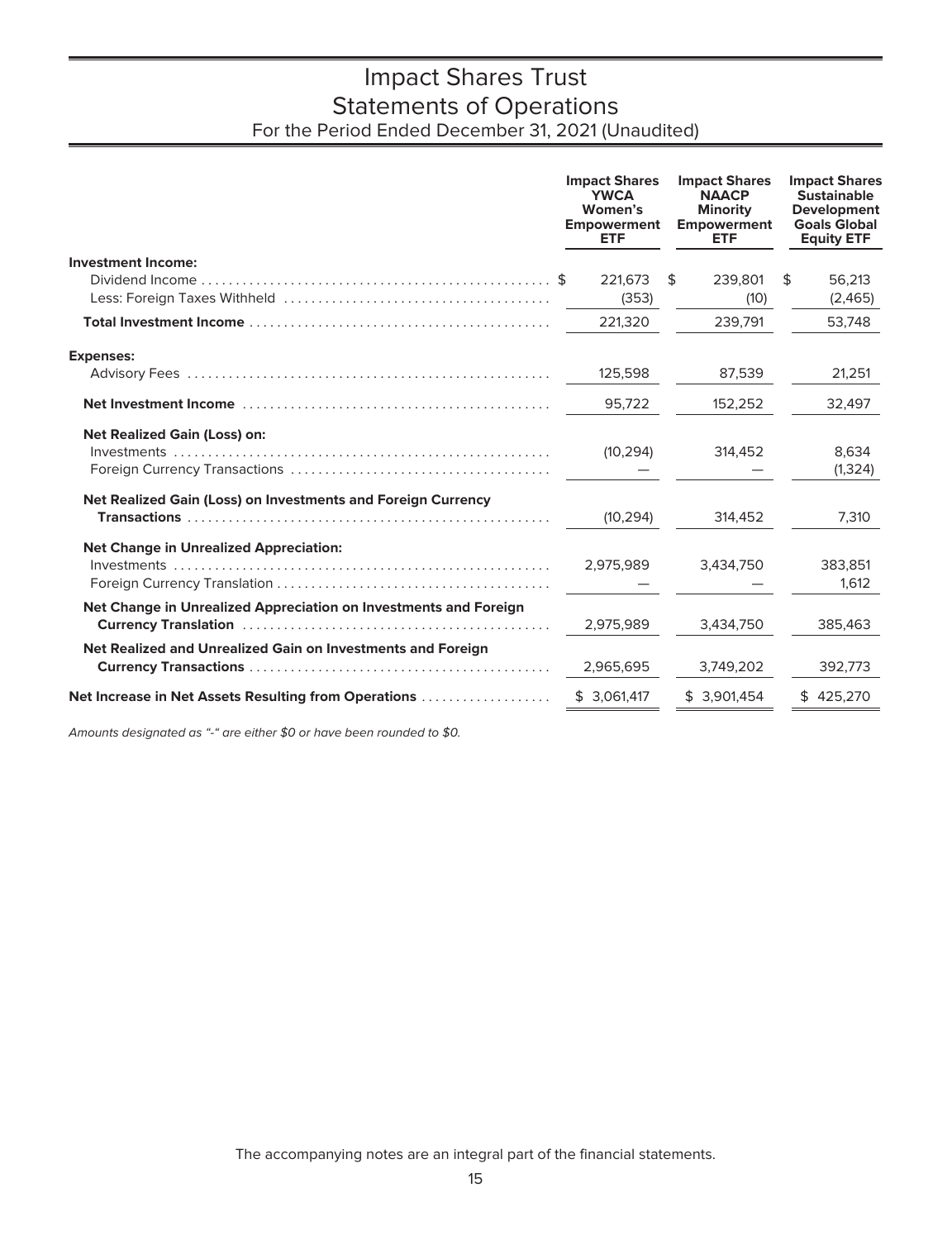# Impact Shares Trust Statements of Operations For the Period Ended December 31, 2021 (Unaudited)

|                                                                                | <b>Impact Shares</b><br><b>Affordable</b><br><b>Housing MBS</b><br>ETF <sup>(1)</sup> | <b>Impact Shares</b><br><b>MSCI Global</b><br><b>Climate Select</b><br>ETF <sup>(2)</sup> |
|--------------------------------------------------------------------------------|---------------------------------------------------------------------------------------|-------------------------------------------------------------------------------------------|
| <b>Investment Income:</b>                                                      |                                                                                       |                                                                                           |
|                                                                                | 499                                                                                   | \$<br>4,371                                                                               |
|                                                                                | 289,312                                                                               |                                                                                           |
|                                                                                |                                                                                       | (205)                                                                                     |
|                                                                                | 289,811                                                                               | 4,166                                                                                     |
| <b>Expenses:</b>                                                               |                                                                                       |                                                                                           |
|                                                                                | 122,575                                                                               | 918                                                                                       |
|                                                                                | 4,645                                                                                 | 2,459                                                                                     |
|                                                                                | 29,629                                                                                | 4,178                                                                                     |
|                                                                                | 11,612                                                                                | 6,146                                                                                     |
|                                                                                | 10,534                                                                                | 4,097                                                                                     |
|                                                                                | 12,335                                                                                | 4,916                                                                                     |
|                                                                                | 41,956                                                                                | 16,840                                                                                    |
|                                                                                | 4,018                                                                                 | 1,639                                                                                     |
|                                                                                | 5,496                                                                                 | 2,459                                                                                     |
|                                                                                | 7,986                                                                                 | 2,640                                                                                     |
|                                                                                | 2,157                                                                                 | 17                                                                                        |
|                                                                                | 11,851                                                                                | 5,839                                                                                     |
|                                                                                | 264.794                                                                               | 52,148                                                                                    |
| Less:                                                                          |                                                                                       |                                                                                           |
|                                                                                | (122, 575)                                                                            | (918)                                                                                     |
|                                                                                | (19, 834)                                                                             | (49, 817)                                                                                 |
|                                                                                | 122,385                                                                               | 1,413                                                                                     |
|                                                                                | 167,426                                                                               | 2,753                                                                                     |
|                                                                                |                                                                                       |                                                                                           |
| <b>Net Realized Gain (Loss) on:</b>                                            |                                                                                       |                                                                                           |
|                                                                                | (226,660)                                                                             | 113                                                                                       |
|                                                                                |                                                                                       | $12 \overline{ }$                                                                         |
| Net Realized Gain (Loss) on Investments and Foreign Currency Transactions      | (226, 660)                                                                            | 125                                                                                       |
| <b>Net Unrealized Appreciation (Depreciation):</b>                             |                                                                                       |                                                                                           |
|                                                                                | (1,036,785)                                                                           | 18,492                                                                                    |
|                                                                                |                                                                                       | 9                                                                                         |
| Net Unrealized Appreciation (Depreciation) on Investments and Foreign Currency |                                                                                       |                                                                                           |
|                                                                                | (1,036,785)                                                                           | 18,501                                                                                    |
| Net Realized and Unrealized Gain (Loss) on Investments and Foreign Currency    |                                                                                       |                                                                                           |
|                                                                                | (1,263,445)                                                                           | 18,626                                                                                    |
|                                                                                |                                                                                       |                                                                                           |
| Net Increase (Decrease) in Net Assets Resulting from Operations                | \$(1,096,019)                                                                         | 21,379                                                                                    |
|                                                                                |                                                                                       |                                                                                           |

(1) Commenced operations on July 26, 2021.<br>(2) Commenced operations on November 2, 2 Commenced operations on November 2, 2021.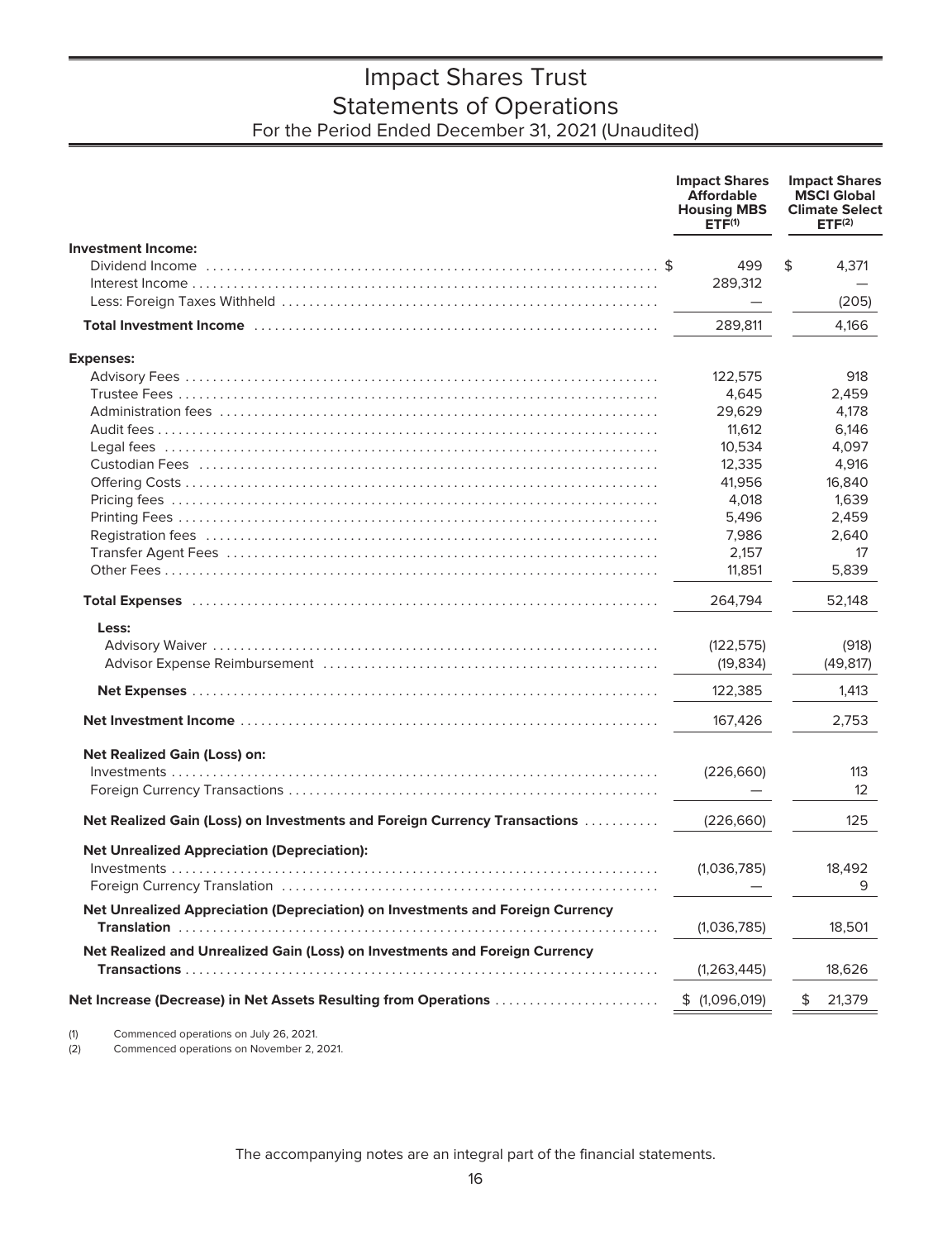<span id="page-18-0"></span>

|                                                                                                                                                       |                                                            | <b>Impact Shares YWCA Women's</b><br><b>Empowerment ETF</b> |
|-------------------------------------------------------------------------------------------------------------------------------------------------------|------------------------------------------------------------|-------------------------------------------------------------|
|                                                                                                                                                       | <b>Period Ended</b><br>December 31.<br>2021<br>(Unaudited) | Year ended<br>June 30, 2021                                 |
| <b>Operations:</b>                                                                                                                                    |                                                            |                                                             |
| Net Realized Gain (Loss) on Investments and Foreign Currency Transaction<br>Net Change in Unrealized Appreciation on Investments and Foreign Currency | 95.722<br>(10, 294)                                        | \$<br>102,403<br>1,269,849                                  |
|                                                                                                                                                       | 2,975,989                                                  | 3,863,812                                                   |
| Net Increase in Net Assets Resulting from Operations                                                                                                  | 3,061,417                                                  | 5,236,064                                                   |
|                                                                                                                                                       | (1,055,395)                                                | (770, 423)                                                  |
| <b>Capital Share Transactions:</b>                                                                                                                    |                                                            |                                                             |
|                                                                                                                                                       | 6,173,881                                                  | 17,681,768                                                  |
| Increase in Net Assets from Capital Share Transactions                                                                                                | 6,173,881                                                  | 17,681,768                                                  |
|                                                                                                                                                       | 8.179.903                                                  | 22,147,409                                                  |
| <b>Net Assets:</b>                                                                                                                                    | 29,561,786                                                 | 7,414,377                                                   |
|                                                                                                                                                       | 37.741.689<br>\$                                           | 29,561,786<br>\$                                            |
| <b>Share Transactions:</b>                                                                                                                            |                                                            |                                                             |
|                                                                                                                                                       | 175,000                                                    | 575,000                                                     |
| Net Increase in Shares Outstanding from Share Transactions                                                                                            | 175,000                                                    | 575,000                                                     |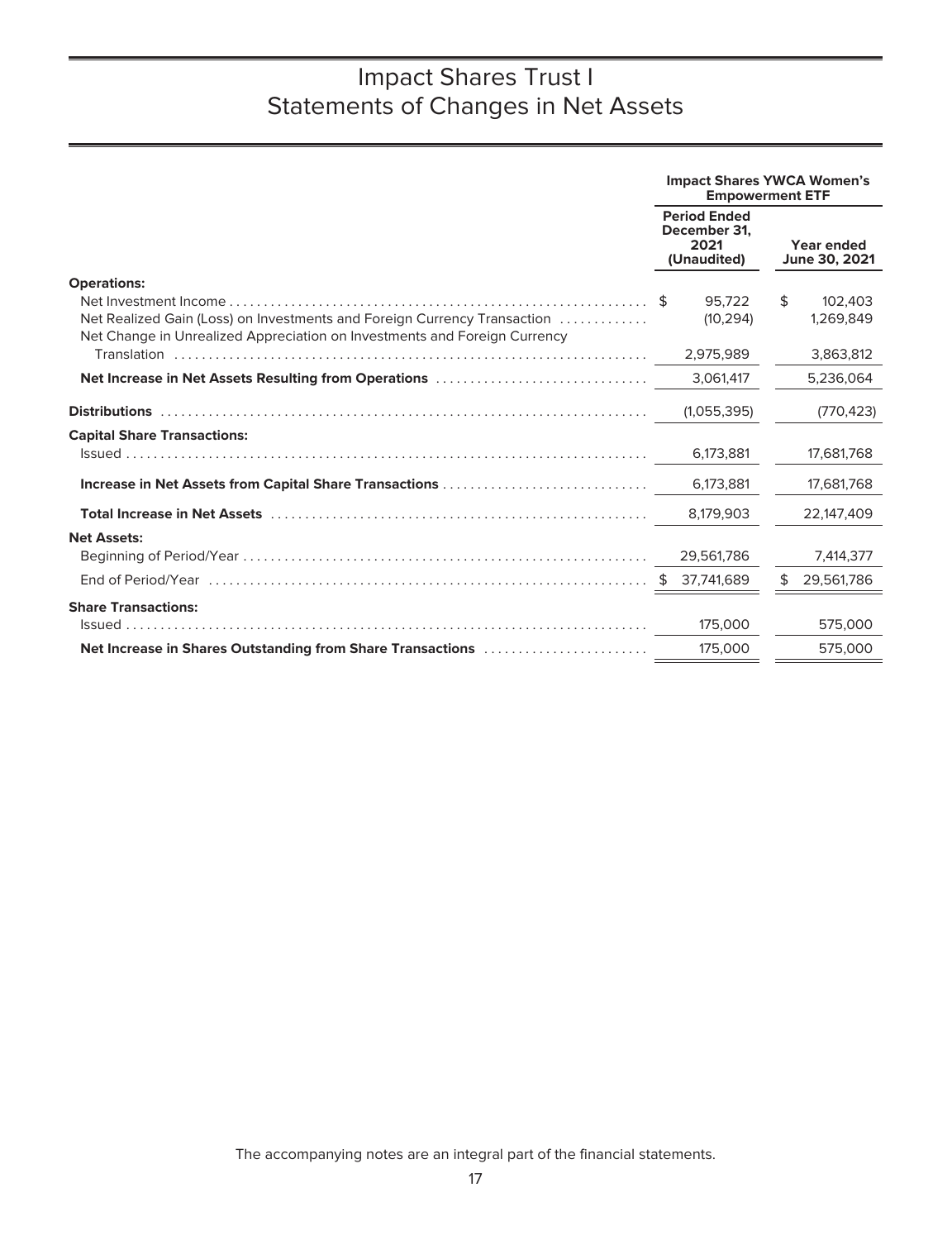|                                                                                                                                                 | <b>Impact Shares NAACP Minority</b><br><b>Empowerment ETF</b> |                             |
|-------------------------------------------------------------------------------------------------------------------------------------------------|---------------------------------------------------------------|-----------------------------|
|                                                                                                                                                 | <b>Period Ended</b><br>December 31.<br>2021<br>(Unaudited)    | Year ended<br>June 30, 2021 |
| <b>Operations:</b>                                                                                                                              |                                                               |                             |
| Net Realized Gain on Investments and Foreign Currency Transactions<br>Net Change in Unrealized Appreciation on Investments and Foreign Currency | 152.252<br>314,452                                            | \$<br>188,380<br>882.950    |
|                                                                                                                                                 | 3,434,750                                                     | 5,143,120                   |
| Net Increase in Net Assets Resulting from Operations                                                                                            | 3,901,454                                                     | 6,214,450                   |
|                                                                                                                                                 | (1,041,517)                                                   | (317, 178)                  |
| <b>Capital Share Transactions:</b>                                                                                                              |                                                               |                             |
|                                                                                                                                                 | 5.137.532<br>(856,098)                                        | 20,185,823                  |
| Increase in Net Assets from Capital Share Transactions                                                                                          | 4,281,434                                                     | 20,185,823                  |
|                                                                                                                                                 | 7,141,371                                                     | 26,083,095                  |
| <b>Net Assets:</b>                                                                                                                              |                                                               |                             |
|                                                                                                                                                 | 31,874,605                                                    | 5,791,510                   |
|                                                                                                                                                 |                                                               | \$31,874,605                |
| <b>Share Transactions:</b>                                                                                                                      | 150,000<br>(25,000)                                           | 725,000                     |
| Net Increase in Shares Outstanding from Share Transactions                                                                                      | 125,000                                                       | 725,000                     |
|                                                                                                                                                 |                                                               |                             |

Amounts designated as "-" are \$0.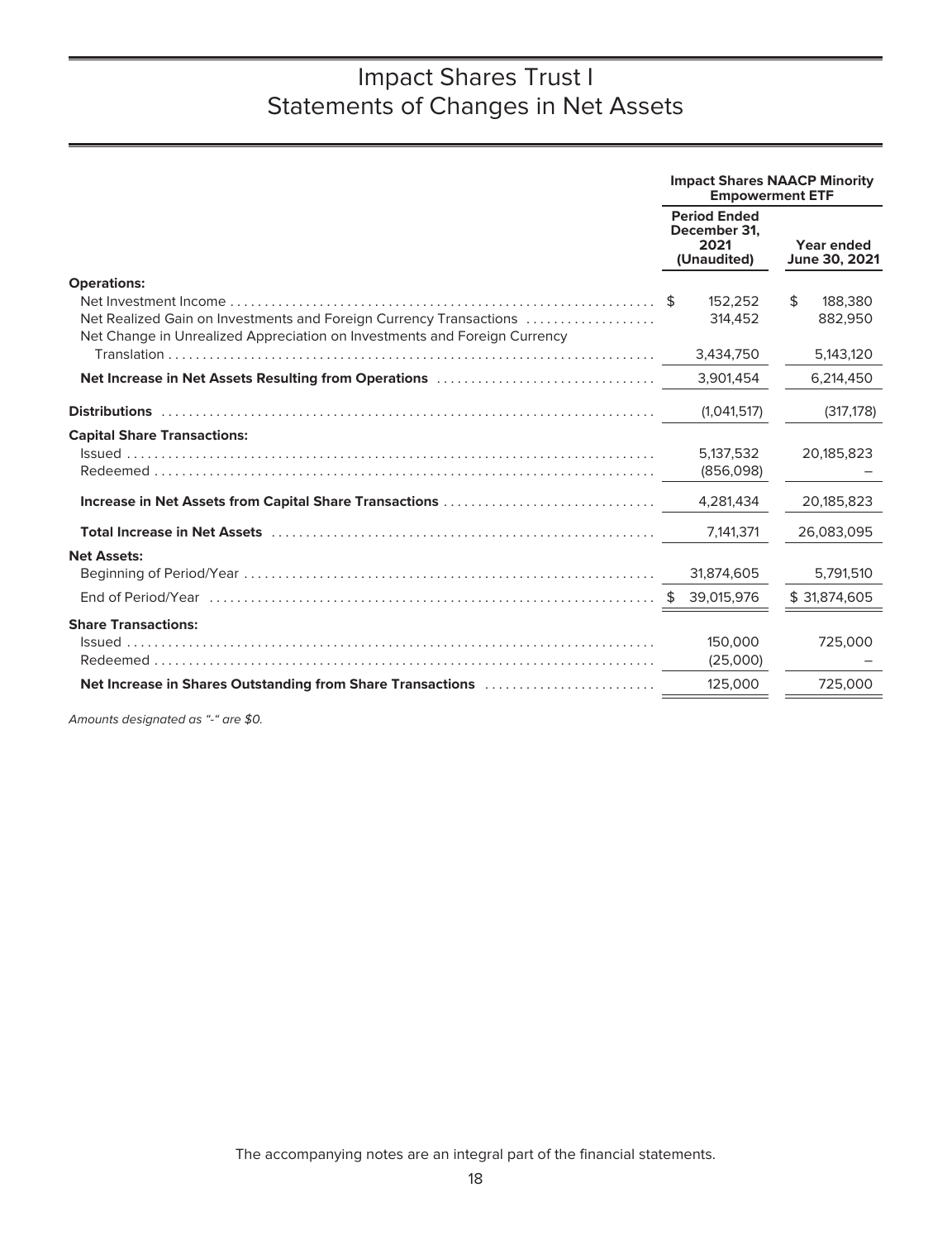| <b>Period Ended</b><br>December 31.<br>2021<br>Year ended<br>June 30, 2021<br>(Unaudited)<br><b>Operations:</b><br>32.497<br>\$<br>48,037<br>- S<br>Net Realized Gain on Investments and Foreign Currency Transactions<br>7,310<br>580,112<br>Net Change in Unrealized Appreciation on Investments and Foreign Currency<br>385,463<br>556,082<br>Net Increase in Net Assets Resulting from Operations<br>425,270<br>1,184,231<br>(588, 657)<br>(65, 595)<br><b>Capital Share Transactions:</b><br>733,414<br>1,328,612<br>Increase in Net Assets from Capital Share Transactions<br>733,414<br>1,328,612<br>570,027<br>2,447,248<br><b>Net Assets:</b><br>5,455,471<br>3,008,223<br>6,025,498<br>\$<br>5,455,471<br><b>Share Transactions:</b><br>25,000<br>50,000<br>25,000<br>50,000<br>Net Increase in Shares Outstanding from Share Transactions |  | <b>Impact Shares Sustainable</b><br><b>Development Goals Global Equity</b> | ETF |  |
|------------------------------------------------------------------------------------------------------------------------------------------------------------------------------------------------------------------------------------------------------------------------------------------------------------------------------------------------------------------------------------------------------------------------------------------------------------------------------------------------------------------------------------------------------------------------------------------------------------------------------------------------------------------------------------------------------------------------------------------------------------------------------------------------------------------------------------------------------|--|----------------------------------------------------------------------------|-----|--|
|                                                                                                                                                                                                                                                                                                                                                                                                                                                                                                                                                                                                                                                                                                                                                                                                                                                      |  |                                                                            |     |  |
|                                                                                                                                                                                                                                                                                                                                                                                                                                                                                                                                                                                                                                                                                                                                                                                                                                                      |  |                                                                            |     |  |
|                                                                                                                                                                                                                                                                                                                                                                                                                                                                                                                                                                                                                                                                                                                                                                                                                                                      |  |                                                                            |     |  |
|                                                                                                                                                                                                                                                                                                                                                                                                                                                                                                                                                                                                                                                                                                                                                                                                                                                      |  |                                                                            |     |  |
|                                                                                                                                                                                                                                                                                                                                                                                                                                                                                                                                                                                                                                                                                                                                                                                                                                                      |  |                                                                            |     |  |
|                                                                                                                                                                                                                                                                                                                                                                                                                                                                                                                                                                                                                                                                                                                                                                                                                                                      |  |                                                                            |     |  |
|                                                                                                                                                                                                                                                                                                                                                                                                                                                                                                                                                                                                                                                                                                                                                                                                                                                      |  |                                                                            |     |  |
|                                                                                                                                                                                                                                                                                                                                                                                                                                                                                                                                                                                                                                                                                                                                                                                                                                                      |  |                                                                            |     |  |
|                                                                                                                                                                                                                                                                                                                                                                                                                                                                                                                                                                                                                                                                                                                                                                                                                                                      |  |                                                                            |     |  |
|                                                                                                                                                                                                                                                                                                                                                                                                                                                                                                                                                                                                                                                                                                                                                                                                                                                      |  |                                                                            |     |  |
|                                                                                                                                                                                                                                                                                                                                                                                                                                                                                                                                                                                                                                                                                                                                                                                                                                                      |  |                                                                            |     |  |
|                                                                                                                                                                                                                                                                                                                                                                                                                                                                                                                                                                                                                                                                                                                                                                                                                                                      |  |                                                                            |     |  |
|                                                                                                                                                                                                                                                                                                                                                                                                                                                                                                                                                                                                                                                                                                                                                                                                                                                      |  |                                                                            |     |  |
|                                                                                                                                                                                                                                                                                                                                                                                                                                                                                                                                                                                                                                                                                                                                                                                                                                                      |  |                                                                            |     |  |
|                                                                                                                                                                                                                                                                                                                                                                                                                                                                                                                                                                                                                                                                                                                                                                                                                                                      |  |                                                                            |     |  |
|                                                                                                                                                                                                                                                                                                                                                                                                                                                                                                                                                                                                                                                                                                                                                                                                                                                      |  |                                                                            |     |  |
|                                                                                                                                                                                                                                                                                                                                                                                                                                                                                                                                                                                                                                                                                                                                                                                                                                                      |  |                                                                            |     |  |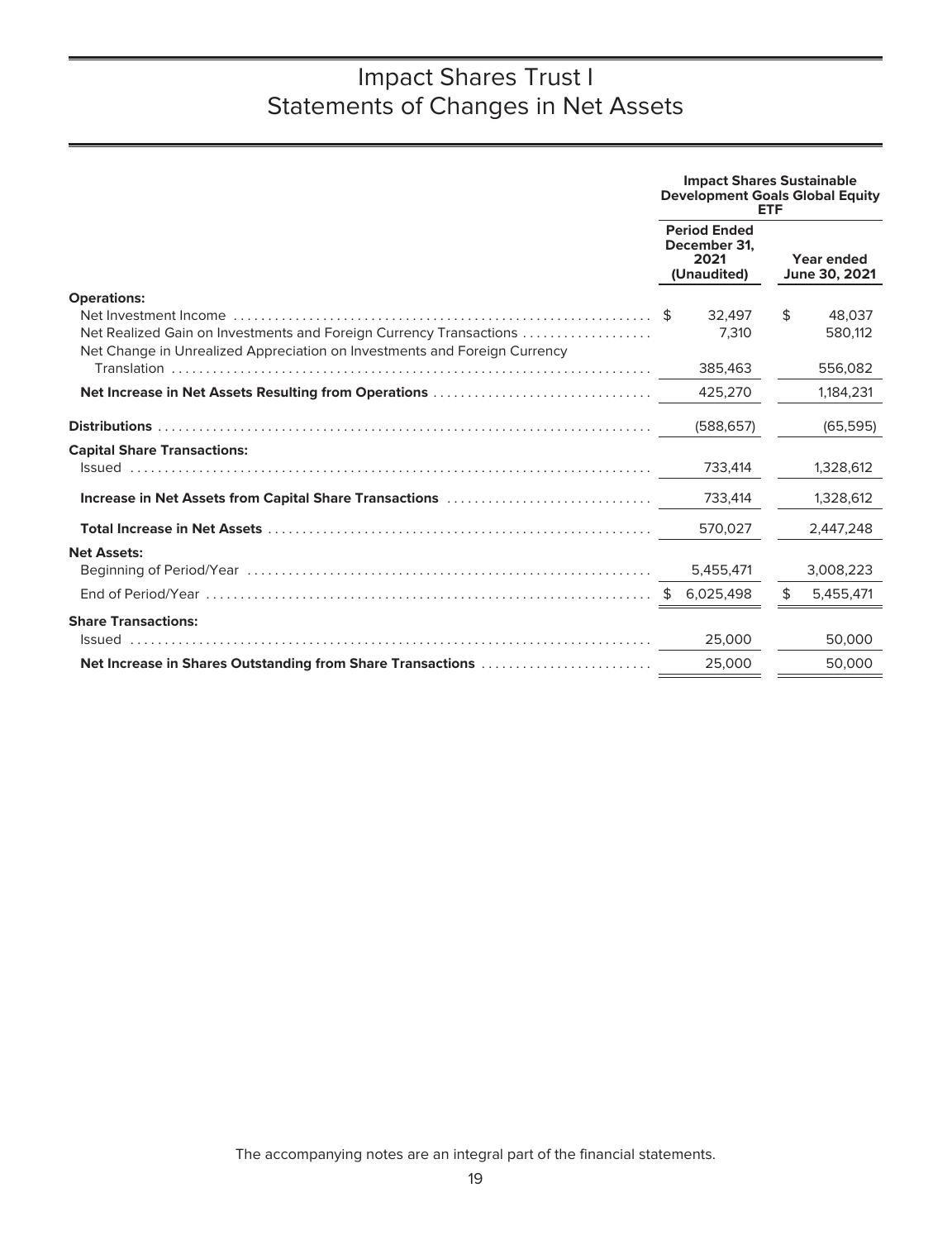|                                                                             | <b>Impact Shares</b><br><b>Affordable</b><br><b>Housing MBS</b><br><b>ETF</b> |
|-----------------------------------------------------------------------------|-------------------------------------------------------------------------------|
|                                                                             | <b>Period Ended</b><br>December 31.<br>2021(1)<br>(Unaudited)                 |
| <b>Operations:</b>                                                          |                                                                               |
|                                                                             | 167,426                                                                       |
|                                                                             | (226, 660)                                                                    |
| Net Unrealized Depreciation on Investments and Foreign Currency Translation | (1,036,785)                                                                   |
|                                                                             | (1,096,019)                                                                   |
|                                                                             | (737,098)                                                                     |
| <b>Capital Share Transactions:</b>                                          |                                                                               |
|                                                                             | 102,940,516                                                                   |
|                                                                             | 102,940,516                                                                   |
|                                                                             | 101,107,399                                                                   |
| <b>Net Assets:</b>                                                          |                                                                               |
|                                                                             | 101,107,399                                                                   |
|                                                                             |                                                                               |
| <b>Share Transactions:</b>                                                  |                                                                               |
|                                                                             | 5,150,000                                                                     |
|                                                                             | 5,150,000                                                                     |
|                                                                             |                                                                               |

(1) Commenced operations on July 26, 2021.

Amount designated as "-" is \$0.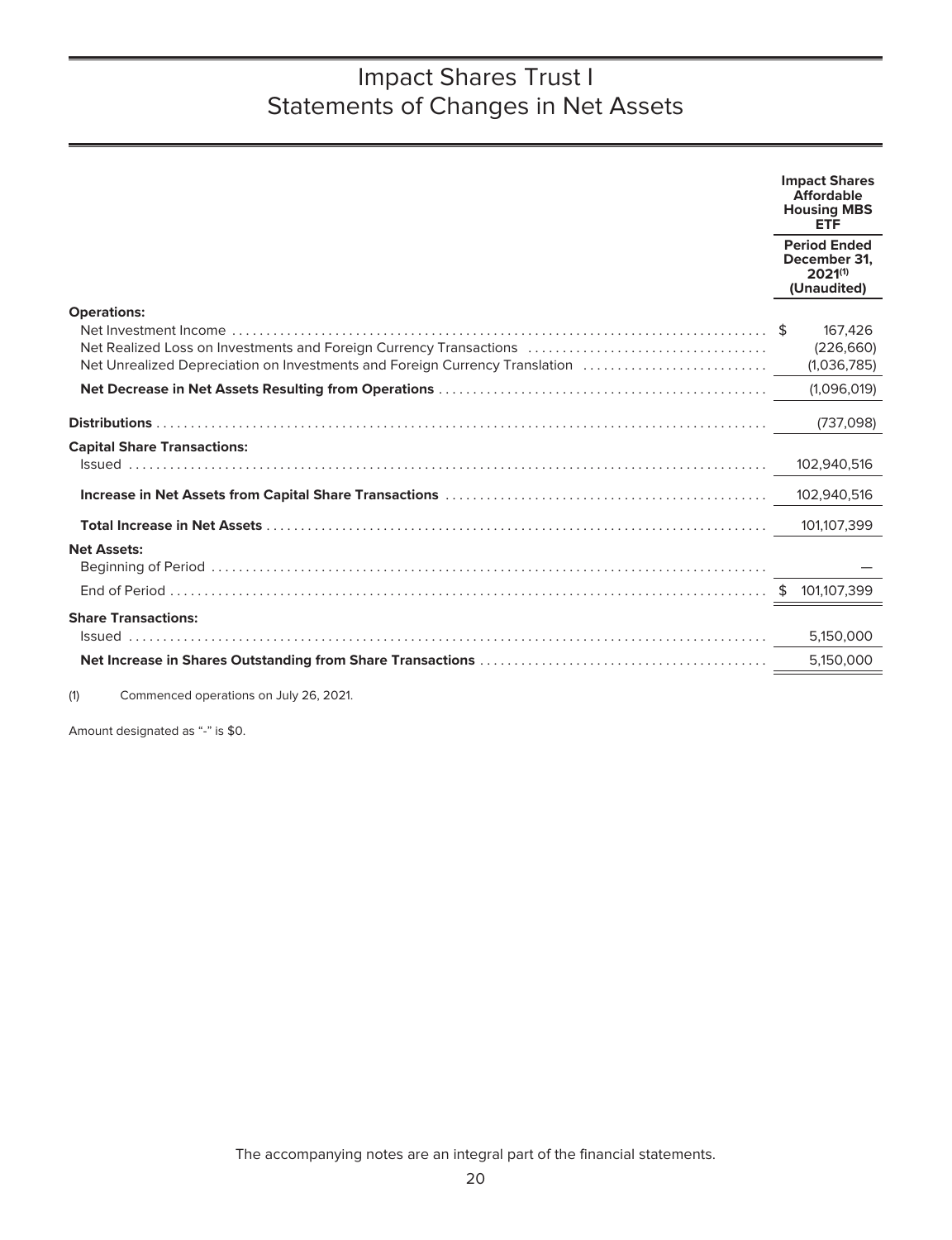|                                    | <b>Impact Shares</b><br><b>MSCI Global</b><br><b>Climate Select</b><br><b>ETF</b> |
|------------------------------------|-----------------------------------------------------------------------------------|
|                                    | <b>Period Ended</b><br>December 31.<br>2021(1)<br>(Unaudited)                     |
| <b>Operations:</b>                 | 2.753<br>125<br>18,501                                                            |
|                                    | 21,379                                                                            |
|                                    | (12, 822)                                                                         |
| <b>Capital Share Transactions:</b> | 2,000,000                                                                         |
|                                    | 2,000,000                                                                         |
|                                    | 2.008.557                                                                         |
| <b>Net Assets:</b>                 |                                                                                   |
|                                    | \$<br>2,008,557                                                                   |
| <b>Share Transactions:</b>         |                                                                                   |
|                                    | 100,000                                                                           |
|                                    | 100,000                                                                           |
|                                    |                                                                                   |

(1) Commenced operations on November 2, 2021.

Amount designated as "-" is \$0.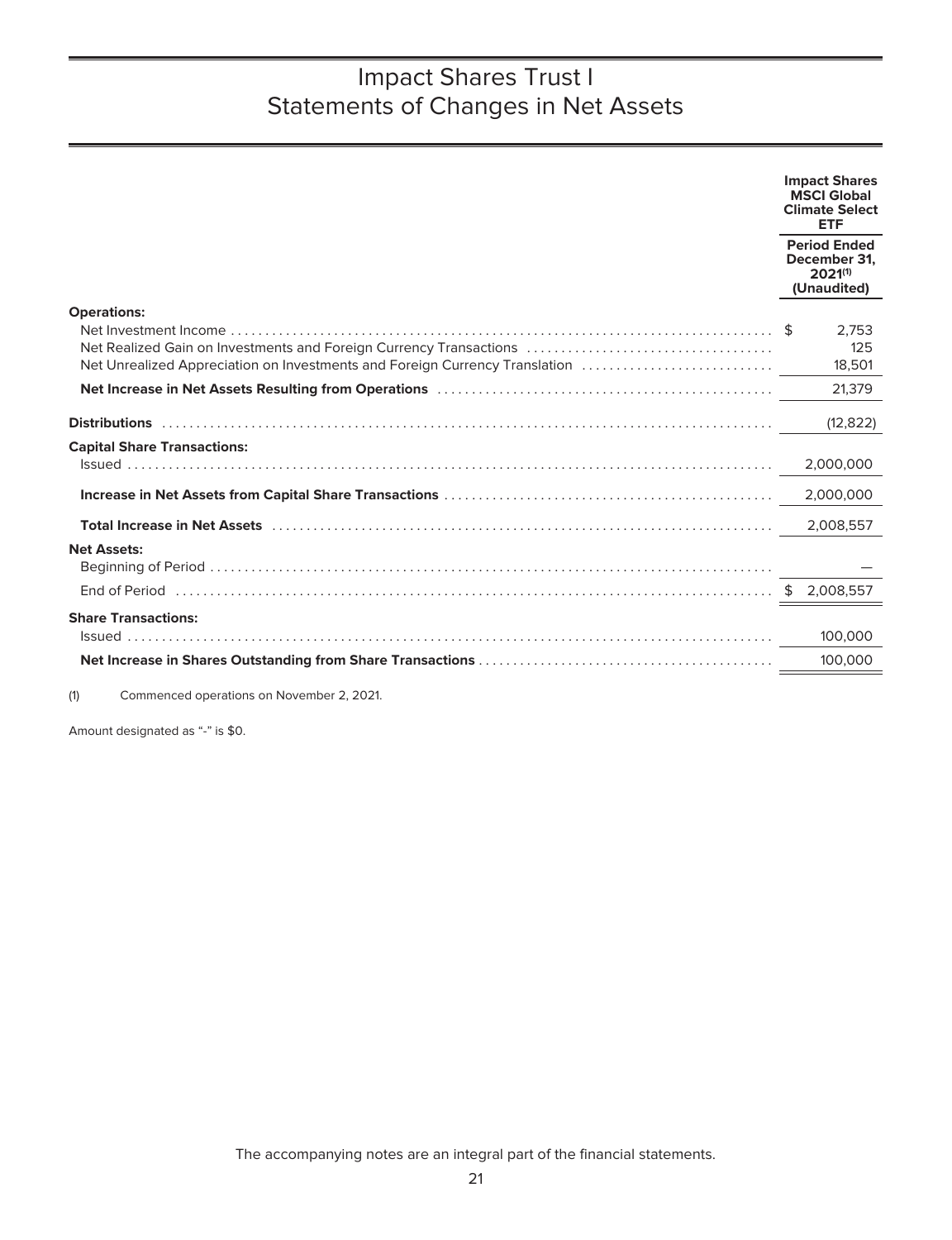Impact Shares Trust Impact Shares Trust I Financial Highlights Financial Highlights

> Selected Per Share Data & Ratios **Selected Per Share Data & Ratios**

For the six month period ended December 31, 2021 (Unaudited) and the period ended June 30, For the six month period ended December 31, 2021 (Unaudited) and the period ended June 30, For a Share Outstanding Throughout the Period **For a Share Outstanding Throughout the Period**

<span id="page-23-0"></span>

|          | <b>Net Asset</b><br>Beginning<br>of Period<br>Value, | Investment<br>Ž                                        | and Unrealized<br>Gain (Loss) on<br>Net Realized              | Total from      | <b>Distributions</b>                  | <b>Distributions</b>                          | Return                   |                                | Asset<br>Value,<br>End of<br>Period<br>ot<br>Net | Market                                            |                                   | <b>Vet Assets</b>              | Expenses to<br>Average Net<br>Ratio of | <b>Ratio of Net</b><br>Investment<br>Income to |                                      |
|----------|------------------------------------------------------|--------------------------------------------------------|---------------------------------------------------------------|-----------------|---------------------------------------|-----------------------------------------------|--------------------------|--------------------------------|--------------------------------------------------|---------------------------------------------------|-----------------------------------|--------------------------------|----------------------------------------|------------------------------------------------|--------------------------------------|
|          | ⊕                                                    | Income<br>$\ddot{\hat{\mathbf{e}}}$                    | Investments<br>⊕                                              | Operations<br>⊕ | from Net<br>Investment<br>Income (\$) | from Net<br>Realized<br>Capital<br>Gains (\$) | of<br>Capital<br>(\$)    | Total<br>Distributions<br>(\$) |                                                  | Price, End<br>of Period<br>$\widehat{\mathbf{e}}$ | Return(%) <sup>(1)</sup><br>Total | End of<br>Period (\$)<br>(000) | Assets<br>(%)                          | Average Net<br>Assets (%)                      | Portfolio<br>Turnover<br>$(%)^{(2)}$ |
|          |                                                      | Impact Shares YWCA Women's Empowerment ETF             |                                                               |                 |                                       |                                               |                          |                                |                                                  |                                                   |                                   |                                |                                        |                                                |                                      |
| $2021**$ | 32.85                                                | 0.10                                                   | 3.15                                                          | 3.25            | (0.10)                                | (0.89)                                        | I                        | (0.99)                         | 35.11                                            | 35.16                                             | 9.88                              | 37,742                         | $0.75^{(4)}$                           | 0.57(4)                                        | 2                                    |
| 2021     | 22.81                                                | 0.21                                                   | 11.59                                                         | 11.80           | (0.47)                                | (1.29)                                        | I                        | (1.76)                         | 32.85                                            | 32.88                                             | 52.85                             | 29,562                         | $0.75^{(12)}$                          | 0.73                                           | 39                                   |
| 2020     | 20.63                                                | 0.28                                                   | 2.16                                                          | 2.44            | (0.26)                                | $\overline{\phantom{a}}$                      | I                        | (0.26)                         | 22.81                                            | 22.77                                             | 11.92                             | 7,414                          | 0.75(10)                               | 1.30                                           | 47                                   |
| 2019(3)  | 20.00                                                | 0.27                                                   | 0.63                                                          | 0.90            | (0.25)                                | (0.02)                                        | $\check{\mathcal{L}}$    | (0.27)                         | 20.63                                            | 20.62                                             | 4.71                              | 4,126                          | 0.76(4)(5)                             | 1.60(4)                                        |                                      |
|          |                                                      | Impact Shares NAACP Minority Empowerment ETF           |                                                               |                 |                                       |                                               |                          |                                |                                                  |                                                   |                                   |                                |                                        |                                                |                                      |
| 2021**   | 32.69                                                | 0.15                                                   | 3.58                                                          | 3.73            | (0.14)                                | (0.81)                                        | I                        | (0.95)                         | 35.47                                            | 35.69                                             | 11.42                             | 39,016                         | 0.49(4)                                | $0.85^{(4)}$                                   | 9                                    |
| 2021     | 23.17                                                | 0.30                                                   | 9.68                                                          | 9.98            | (0.35)                                | (0.11)                                        | I                        | (0.46)                         | 32.69                                            | 32.76                                             | 43.35                             | 31,875                         | 0.50(13)                               | 1.03                                           | 49                                   |
| 2020     | 21.16                                                | 0.28                                                   | 1.97                                                          | 2.25            | (0.24)                                | $\mid$                                        | I                        | (0.24)                         | 23.17                                            | 23.23                                             | 10.71                             | 5,792                          | 0.75(0)                                | 1.27                                           | 25                                   |
| 2019(6)  | 20.00                                                | 0.28                                                   | 1.17                                                          | 1.45            | (0.28)                                | (0.01)                                        | $\mid$                   | (0.29)                         | 21.16                                            | 21.11                                             | 7.37                              | 2,222                          | $0.75^{(4)7}$                          | 1.46(4)                                        | ഇ                                    |
|          |                                                      |                                                        | Impact Shares Sustainable Development Goals Global Equity ETF |                 |                                       |                                               |                          |                                |                                                  |                                                   |                                   |                                |                                        |                                                |                                      |
| $2021**$ | 27.28                                                | 0.16                                                   | 1.97                                                          | 2.13            | (0.15)                                | (2.48)                                        | I                        | (2.63)                         | 26.78                                            | 27.04                                             | 7.79                              | 6,025                          | $0.75^{(4)}$                           | $1.15^{(4)}$                                   | 4                                    |
| 2021     | 20.05                                                | 0.30                                                   | 7.33                                                          | 7.63            | (0.35)                                | (0.05)                                        | I                        | (0.40)                         | 27.28                                            | 27.51                                             | 38.16                             | 5,455                          | 0.75(12)                               | 1.21                                           | 77                                   |
| 2020     | 20.54                                                | 0.35                                                   | (0.70)                                                        | (0.35)          | (0.14)                                | I                                             | I                        | (0.14)                         | 20.05                                            | 20.00                                             | (1.75)                            | 3,008                          | 0.75 <sup>(11)</sup>                   | 1.72                                           | 4                                    |
| 2019(8)  | 20.00                                                | 0.32                                                   | 0.60                                                          | 0.92            | (0.38)                                | $\overline{\phantom{a}}$                      | $\overline{\phantom{a}}$ | (0.38)                         | 20.54                                            | 20.66                                             | 4.67                              | 1,027                          | $0.75^{(4)(9)}$                        | 2.08(4)                                        | 25                                   |
| ¥        |                                                      | Per share data calculated using average shares method. | For the six month period ended December 31, 2021 (Unaudited). |                 |                                       |                                               |                          |                                |                                                  |                                                   |                                   |                                |                                        |                                                |                                      |

Amount is less than \$0.005. Amount is less than \$0.005.

Total return is based on the change in net asset value of a share of paring the year or period and assumes reinvestment of dividends and distributions at net asset value. Total return is for the period indicated and period (1) Total return is based on the change in net asset value of a share during the year of period and assumes reinvestment of dividends and distributions at net asset value. Total return is for the period indicated and perio  $\leftarrow$   $\epsilon$ 

annualized. The return shown does not reflect the deduction of taxes that a shareholder would pay on Fund distributions or the redemption of Fund shares.<br>Portfolio turnover rate is for the period indicated and has not been annualized. The return shown does not reflect the deduction of taxes that a shareholder would pay on Fund distributions or the redemption of Fund shares.

(2) Portfolio turnover rate is for the period indicated and has not been annualized. Excludes effect of in-kind transfers.

Commenced operations on August 24, 2018. (3) Commenced operations on August 24, 2018.

Annualized (4) Annualized

The ratio of Expenses to Average Net Assets includes the voluntary expense reimbursements (See Note 3). If these reimbursements were excluded, the ratio would have been 2.24% for the period ended June 30, 2019. (5) The ratio of Expenses to Average Net Assets includes the voluntary expense reimbursements (See Note 3). If these reimbursements were excluded, the ratio would have been 2.24% for the period ended June 30, 2019. Commenced operations on July 18, 2018. (6) Commenced operations on July 18, 2018.

The ratio of Expenses to Average Net Assets includes the voluntary expense reimbursements (See Note 3). If these reimbursements were excluded, the ratio would have been 1.66% for the period ended June 30, 2019. (7) The ratio of Expenses to Average Net Assets includes the voluntary expense reimbursements (See Note 3). If these reimbursements were excluded, the ratio would have been 1.66% for the period ended June 30, 2019. Commenced operations on September 20, 2018. (8) Commenced operations on September 20, 2018.

The ratio of Expenses to Average Net Assets includes the voluntary expense reimbursements. See Note 3). If these reimbursements were excluded, the ratio would have been 1.38% for the period ended June 30, 2019. (9) The ratio of Expenses to Average Net Assets includes the voluntary expense reimbursements (See Note 3). If these reimbursements were excluded, the ratio would have been 1.38% for the period ended June 30, 2019.

The ratio of Expenses to Average Net Assets includes the voluntary expense reimbursements yees reimbursements were excluded, the ratio would have been 1.11% for the year ended June 30, 2020. (10) The ratio of Expenses to Average Net Assets includes the voluntary expense reimbursements (See Note 3). If these reimbursements were excluded, the ratio would have been 1.11% for the year ended June 30, 2020.

The ratio of Expenses to Average Net Assets includes the voluntary expense reimbursements (See Note 3). If these reimbursements were excluded, the ratio would have been 127% for the year ended June 30, 2020. (12) The ratio of Expenses to Average Net Assets includes the voluntary expense reimbursements (See Note 3). If these reimbursements were excluded, the ratio would have been 0.86% for the year ended June 30, 2021. (11) The ratio of Expenses to Average Net Assets includes the voluntary expense reimbursements (See Note 3). If these reimbursements were excluded, the ratio would have been 1.27% for the year ended June 30, 2020.  $\begin{tabular}{cc} $\alpha \otimes \alpha \in \alpha \otimes \beta \in \mathbb{R}$ & $\alpha$ \\ $\alpha \otimes \alpha \in \alpha \otimes \beta \in \mathbb{R}$ & $\alpha$ \\ $\alpha \otimes \alpha \in \alpha \otimes \beta \in \mathbb{R}$ & $\alpha$ \\ $\alpha \otimes \alpha \in \alpha \otimes \beta \in \mathbb{R}$ & $\alpha$ \\ $\alpha \otimes \alpha \in \alpha \otimes \beta \in \mathbb{R}$ & $\alpha$ \\ $\alpha \otimes \alpha \in \alpha \otimes \beta \in \mathbb{R}$ & $\alpha$ \\ $\alpha \otimes \alpha \in \alpha \otimes \beta \in \mathbb{R}$ & $\alpha$ \\ $\alpha \otimes \alpha \in$ 

The ratio of Expenses to Average Net Assets includes the voluntary expense reimbursements (See Note 3). If these reimbursements were excluded, the ratio would have been 0.86% for the year ended June 30, 2021.<br>The ratio of (13) The ratio of Expenses to Average Net Assets includes the voluntary expense reimbursements (See Note 3). If these reimbursements were excluded, the ratio would have been 0.61% for the year ended June 30, 2021.

Amounts designated as "-" are \$0. Amounts designated as "-" are \$0.

# The accompanying notes are an integral part of the financial statements. The accompanying notes are an integral part of the financial statements.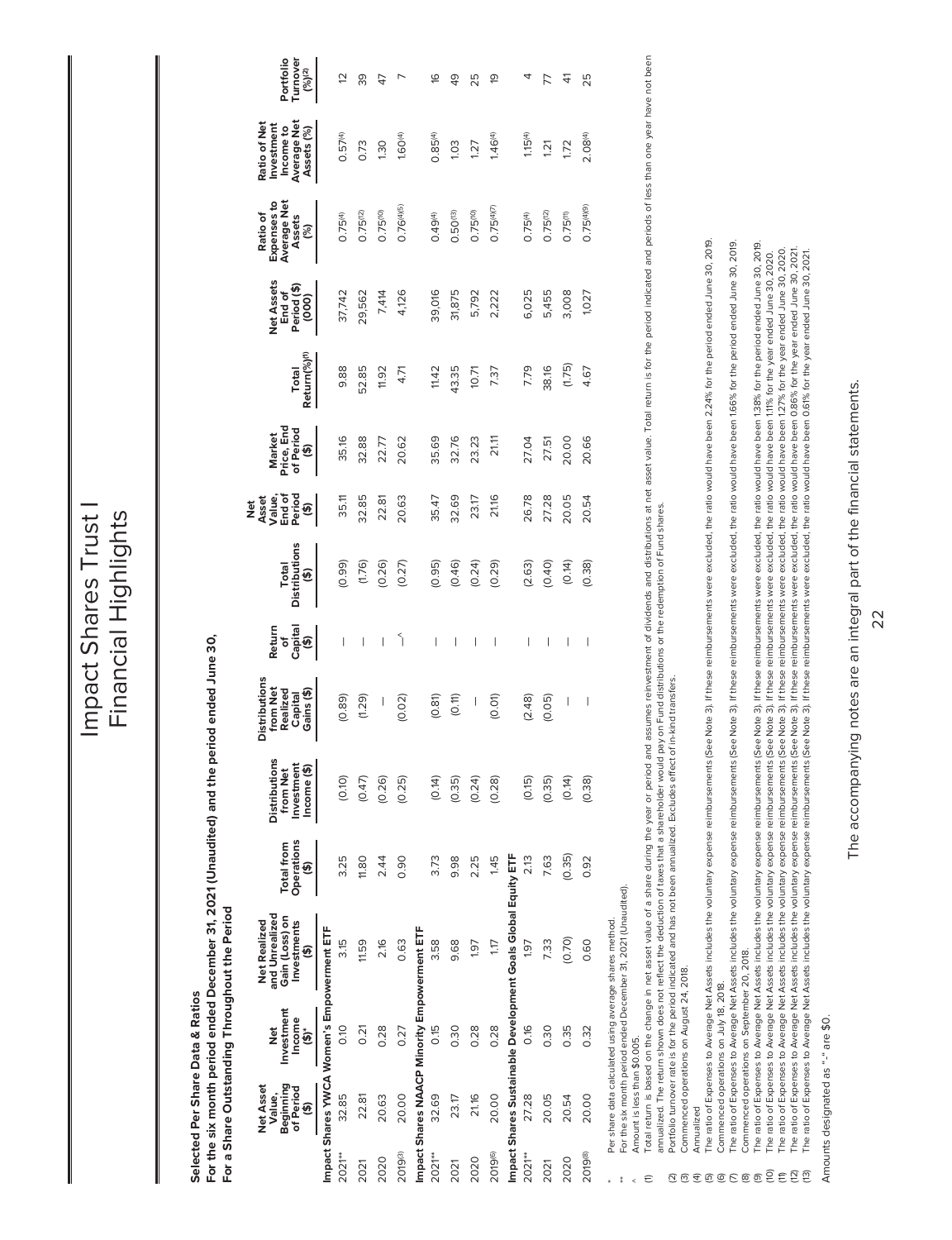Impact Shares Trust Impact Shares Trust I Financial Highlights Financial Highlights

> For the period ended December 31, 2021 (Unaudited), **For the period ended December 31, 2021 (Unaudited),** For a Share Outstanding Throughout the Period **For a Share Outstanding Throughout the Period** Selected Per Share Data & Ratios **Selected Per Share Data & Ratios**

| Value,<br>Beginning<br>of Period (\$)<br>Net Asset | Impact Shares Affordable Housing MBS ETF<br>Investment<br>Income (\$)*<br>Jet | Gain (Loss) on<br>Investments<br>(\$)<br>nd Unrealized<br><b>Vet Realized</b> | Total from<br>Operations<br>(\$) | Distributions<br>from Net<br>Investment<br>Income (\$) | Distributions<br>from Net<br>Realized<br>Capital<br>Gains (\$) | Total<br>Istributions<br>(\$) | Net<br>Asset<br>Value,<br>The of<br>City | Market<br>rice, End<br>of Period<br>(\$) | Total<br>!eturn(%) <sup>(1)</sup> | let Asset:<br>End of<br>Period (\$)<br>(000) | Ratio of<br>Expenses<br>o Average<br>Vet Assets<br>(%) <sup>(2)</sup> | Ratio of<br>Expenses<br>to Average<br>Net Assets<br>(Excluding<br>/aivers)(%) <sup>2)</sup> | Ratio of Net<br>Investment<br>Income to<br>Nerage Net<br>Assets (%) <sup>(2)</sup> | Portfolio<br>Turnover<br>__(%)! <sup>3)</sup> |
|----------------------------------------------------|-------------------------------------------------------------------------------|-------------------------------------------------------------------------------|----------------------------------|--------------------------------------------------------|----------------------------------------------------------------|-------------------------------|------------------------------------------|------------------------------------------|-----------------------------------|----------------------------------------------|-----------------------------------------------------------------------|---------------------------------------------------------------------------------------------|------------------------------------------------------------------------------------|-----------------------------------------------|
| 20.00                                              | mpact Shares MSCI Global Climate Select ETF<br>0.04                           | (0.26)                                                                        | (0.22)                           | (0.15)                                                 | I                                                              | (0.15)                        | 19.63                                    | 19.65                                    | (1.12)                            | 101,107                                      | 0.30                                                                  | 0.65                                                                                        | 0.41                                                                               | 80                                            |
| 20.00                                              | 0.03                                                                          | 0.19                                                                          | 0.22                             | (0.13)                                                 | I                                                              | (6.13)                        | 20.09                                    | 20.13                                    | ိ                                 | 2,009                                        | 0.45                                                                  | 16.47                                                                                       | 0.87                                                                               |                                               |

Per share data calculated using average shares method. \* Per share data calculated using average shares method.  $\ast$   $\in$ 

Total return is based on the change in net asset value of a share during the year or period and assumes reinvestment of dividends and distributions at net asset value. Total return is for the period indicated and periods o Total return is based on the change in net asset value of a share during the year of a period and assumes reinvestment of dividends and distributions at net asset value. Total return is for the period and periods of less t annualized. The return shown does not reflect the deduction of taxes that a shareholder would pay on Fund distributions or the redemption of Fund shares.

Annualized. (2) Annualized.  $\overline{0}$  $\overline{0}$  $\overline{1}$  $\overline{0}$ 

Portfolio turnover rate is for the period indicated and has not been annualized. Excludes effect of in-kind transfers. (3) Portfolio turnover rate is for the period indicated and has not been annualized. Excludes effect of in-kind transfers.

(4) Commenced operations on July 26, 2021.

Commenced operations on July 26, 2021.<br>Commenced operations on November 2, 2021. (5) Commenced operations on November 2, 2021.

Amounts designated as "-" are \$0. Amounts designated as "-" are \$0.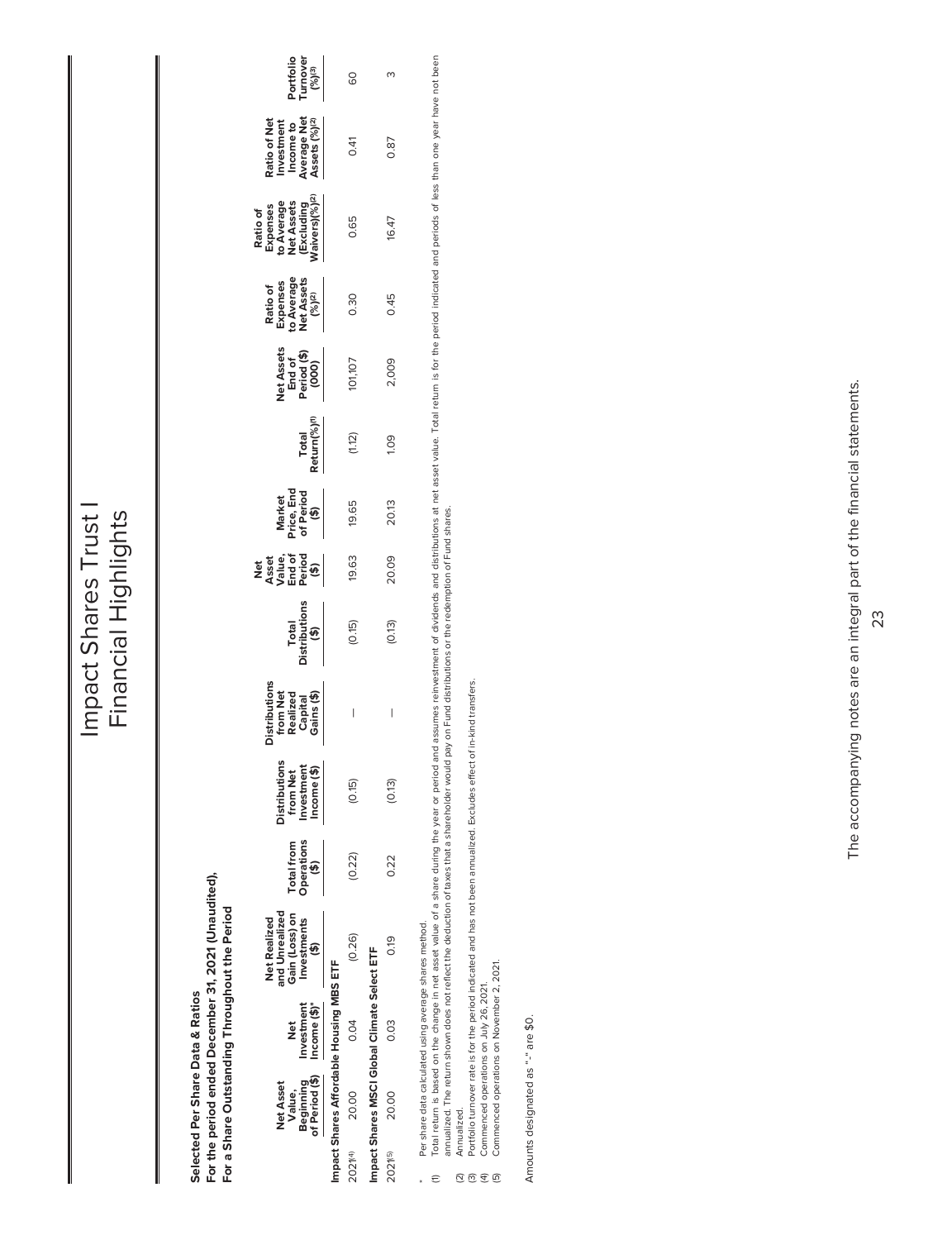### <span id="page-25-0"></span>**1. ORGANIZATION**

Impact Shares Trust I (the "Trust"), is an open-end management investment company organized as a Delaware statutory trust pursuant to a Declaration of Trust dated May 19, 2016. The Trust is registered with the Securities and Exchange Commission (the "Commission") under the Investment Company Act of 1940 (the "1940 Act"), as amended, as an open-end management investment company with three separate exchange-traded funds or series. The financial statements herein and the related notes are those of Impact Shares YWCA Women's Empowerment ETF (the "Women's ETF"), Impact Shares NAACP Minority Empowerment ETF (the "Minority ETF"), Impact Shares Sustainable Development Goals Global Equity ETF (the "Sustainable Development ETF"), Impact Shares Affordable Housing MBS ETF (the "Affordable Housing ETF") and the Impact Shares MSCI Global Climate Select ETF (the "Global Climate ETF") (each a "Fund" and collectively, the "Funds"). The Women's ETF, Minority ETF, Sustainable Development ETF and Global Climate ETF each seek to provide investment results that, before fees and expenses, track the total return performance of the Morningstar® Women's Empowerment Index, the Morningstar® Minority Empowerment Index, the Morningstar® Societal Development Index and the MSCI ACWI Climate Pathway Select Index (the "Underlying Indices" or "Index"), respectively. The primary investment objective of the Affordable Housing MBS ETF is to generate current income. The Funds are classified as "non-diversified" funds under the 1940 Act. Impact Shares, Corp. (the "Adviser") serves as the investment adviser for the Funds and is subject to the supervision of the Board of Trustees (the "Board"). The Adviser is responsible for managing the investment activities of the Funds, the Funds' business affairs and other administrative matters. The Adviser is a nonprofit corporation organized under the laws of Texas and is tax exempt under Section 501(c)(3) of the Internal Revenue Code.

The Women's ETF commenced operations on August 24, 2018.

The Minority ETF commenced operations on July 18, 2018.

The Sustainable Development ETF commenced operations on September 20, 2018.

The Affordable Housing ETF commenced operations on July 26, 2021.

The Global Climate ETF commenced operations on November 2, 2021.

Shares of the Funds ("Shares") are listed and traded on NYSE Arca, Inc. Market prices for the Shares may be different from their net asset value ("NAV"). The Funds will issue and redeem Shares on a continuous basis at NAV only in large blocks of Shares, each of which currently comprises 50,000 shares ("Creation Units") or such other amount as may be from time to time determined to be in the best interests of a Fund by the President of the Fund (The President of the Funds has determined that it is in the best interests of the Minority ETF, Women's ETF and Sustainable Development ETF, that the size of a creation unit in each of these Funds remain at 25,000 shares indefinitely). Creation Units will be issued and redeemed principally in-kind for securities included in the Funds' Underlying Indices. Once created, Shares will trade in a secondary market at market prices that change throughout the day in amounts less than a Creation Unit.

### **2. SIGNIFICANT ACCOUNTING POLICIES**

The following is a summary of the significant accounting policies followed by the Funds:

**Use of Estimates** — The Funds are registered investment companies under Accounting Standard Codification in Topic 946 by the U.S. Financial Accounting Standards Board. The preparation of financial statements in conformity with U.S. generally accepted accounting principles ("U.S. GAAP") requires management to make estimates and assumptions that affect the reported amounts of assets and liabilities and disclosure of contingent assets and liabilities at the date of the financial statements and the reported amounts of increases and decreases in net assets from operations during the reporting period. Actual results could materially differ from those estimates.

**Security Valuation** — Securities listed on a securities exchange, market or automated quotation system for which quotations are readily available (except for securities traded on the NASDAQ Stock Market (the "NASDAQ")), including securities traded over the counter, are valued at the last quoted sale price on the primary exchange or market (foreign or domestic) on which they are traded (or at approximately 4:00 pm Eastern Time if a security's primary exchange is normally open at that time), or, if there is no such reported sale, at the most recent quoted bid.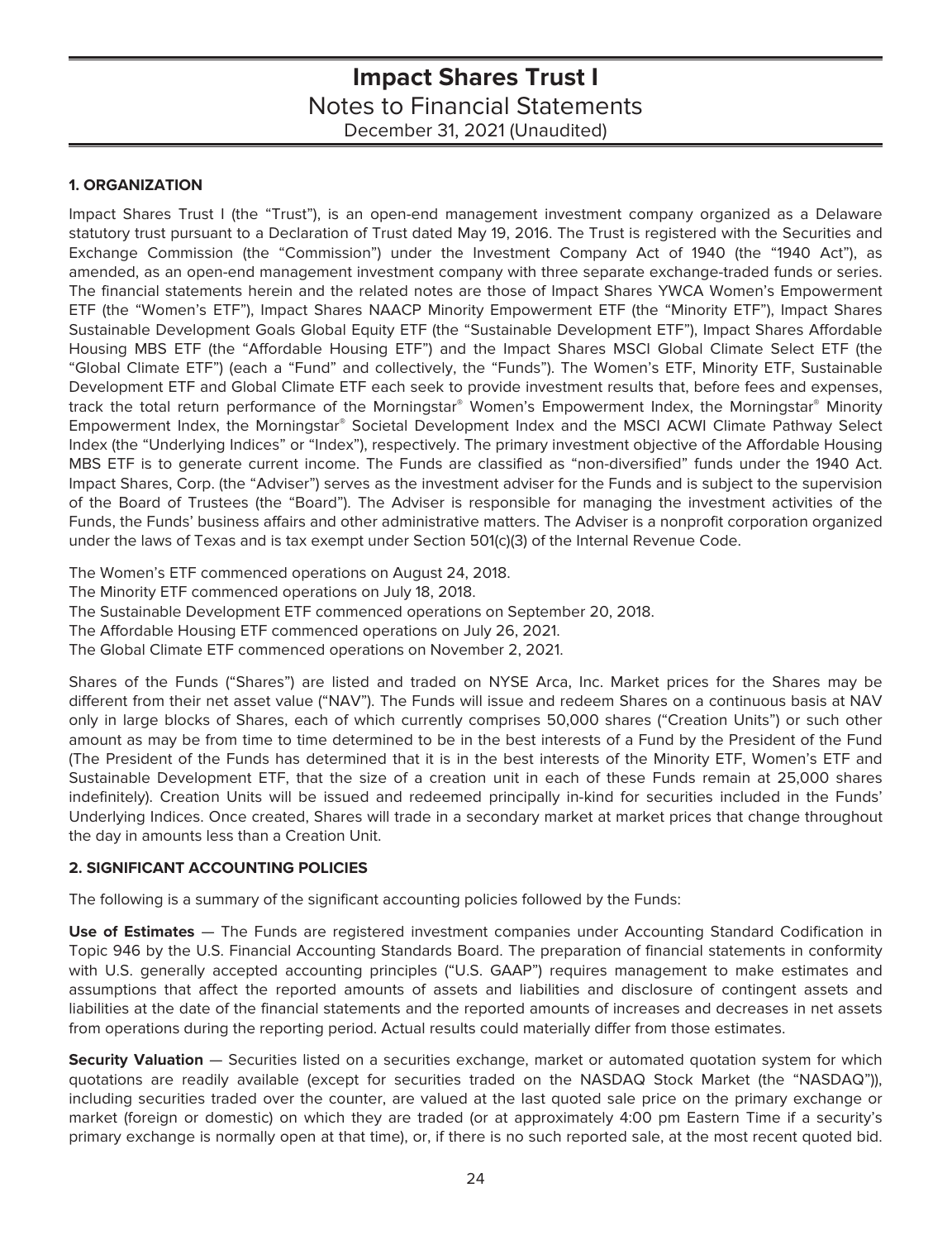For securities traded on NASDAQ, the NASDAQ Official Closing Price will be used. The prices for foreign securities are reported in local currency and converted to U.S. dollars using spot currency exchange rates. If available, debt securities are priced based upon valuations provided by independent, third-party pricing agents. Such values generally reflect the last reported sales price if the security is actively traded. The third-party pricing agents may also value debt securities at an evaluated bid price by employing methodologies that utilize actual market transactions, broker-supplied valuations, or other methodologies designed to identify the fair value for such securities. Debt obligations with remaining maturities of sixty days or less may be valued at their amortized cost, if the Funds' Fair Value Committee concludes it approximates fair value after taking into account factors such as credit, liquidity and interest rate conditions as well as issuer specific factors. Foreign securities listed on foreign exchanges are valued based on quotations from the primary market in which they are traded and are translated from the local currency into U.S. dollars using current exchange rates. Foreign securities may trade on weekends or other days when the Fund does not calculate NAV. As a result, the fair value of these investments may change on days when you cannot buy or redeem shares of the Fund. Prices for most securities held in the Funds are provided daily by recognized independent pricing agents. If a security price cannot be obtained from an independent, third-party pricing agent, the Funds seek to obtain a bid price from at least one independent broker. Securities for which market prices are not "readily available" are valued in accordance with fair value procedures established and implemented by the Board. Some of the more common reasons that may necessitate that a security be valued using Fair Value Procedures include: the security's trading has been halted or suspended; the security has been de-listed from a national exchange; the security's primary trading market is temporarily closed at a time when under normal conditions it would be open; the security has not been traded for an extended period of time; the security's primary pricing source is not able or willing to provide a price; or trading of the security is subject to local governmentimposed restrictions. In addition, the Funds may fair value their securities if an event that may materially affect the value of the Funds' securities that traded outside of the United States (a "Significant Event") has occurred between the time of the security's last close and the time that the Funds calculate their net asset value. A Significant Event may relate to a single issuer or to an entire market sector. Events that may be Significant Events include: government actions, natural disasters, armed conflict, acts of terrorism and significant market fluctuations. If the Adviser becomes aware of a Significant Event that has occurred with respect to a security or group of securities after the closing of the exchange or market on which the security or securities principally trade, but before the time at which the Funds calculate their net asset value, it may request that a Committee meeting be called. When a security is valued in accordance with the fair value procedures, the Committee will determine the value after taking into consideration relevant information reasonably available to the Committee .In accordance with the authoritative guidance on fair value measurements and disclosure under U.S. GAAP, the Funds disclose fair value of their investments in a hierarchy that prioritizes the inputs to valuation techniques used to measure the fair value. The objective of a fair value measurement is to determine the price that would be received to sell an asset or paid to transfer a liability in an orderly transaction between market participants at the measurement date (an exit price). Accordingly, the fair value hierarchy gives the highest priority to quoted prices (unadjusted) in active markets for identical assets or liabilities (Level 1) and the lowest priority to unobservable inputs (Level 3). The three levels of the fair value hierarchy are described below:

- Level 1 Unadjusted quoted prices in active markets for identical, unrestricted assets or liabilities that the Funds have the ability to access at the measurement date;
- Level 2 Quoted prices which are not active, or inputs that are observable (either directly or indirectly) for substantially the full term of the asset or liability; and
- $\bullet$  Level 3 Prices, inputs or exotic modeling techniques which are both significant to the fair value measurement and unobservable (supported by little or no market activity).

The valuation techniques used by the Funds to measure fair value during the period ended December 31, 2021 maximized the use of observable inputs and minimized the use of unobservable inputs.

For the period ended December 31, 2021, there have been no significant changes to the Funds' fair valuation methodologies.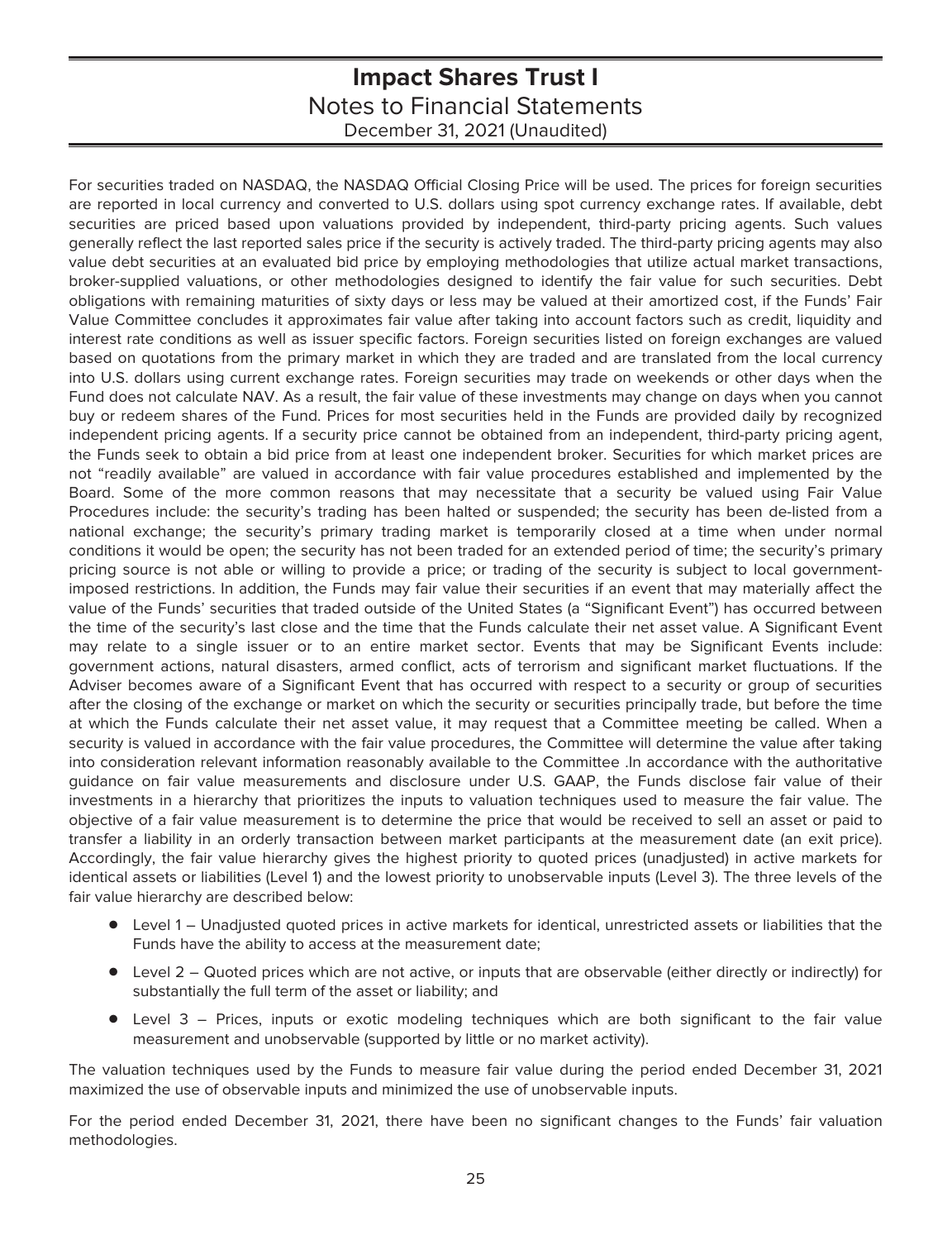**Federal Income Taxes** — It is the Funds' intention to qualify as a regulated investment company for Federal income tax purposes by complying with the appropriate provisions of Subchapter M of the Internal Revenue Code of 1986 (the "Code"), as amended. Accordingly, no provisions for federal income taxes have been made in the financial statements.

The Funds evaluate tax positions taken or expected to be taken in the course of preparing the Funds' tax returns to determine whether it is "more-likely-than not" (i.e., greater than 50-percent) that each tax position will be sustained upon examination by a taxing authority based on the technical merits of the position. Tax positions not deemed to meet the more-likely-than-not threshold are recorded as a tax benefit or expense in the current period. The Funds did not record any tax provision in the current period. However, management's conclusions regarding tax positions taken may be subject to review and adjustment at a later date based on factors including, but not limited to, examination by tax authorities (i.e., the last 3 year ends, as applicable), on-going analysis of and changes to tax laws, regulations and interpretations thereof. As of and during the period ended December 31, 2021, the Funds did not have a liability for any unrecognized tax benefits. The Funds recognize interest and penalties, if any, related to unrecognized tax benefits as income tax expense in the Statements of Operations. For the period ended December 31, 2021, the Funds did not recognize any interest or penalties.

**Security Transactions and Investment Income** — Security transactions are accounted for on trade date. Costs used in determining realized gains and losses on the sale of investment securities are based on specific identification. Dividend income is recorded on the ex-dividend date. Interest income is recognized on the accrual basis. Withholding taxes and reclaims on foreign dividends have been provided for in accordance with the Funds' understanding of the applicable country's tax rules and rates.

**Dividends and Distributions to Shareholders** — The Funds intend to declare and pay dividends of net investment income quarterly and to pay any capital gain distributions on an annual basis. All distributions are recorded on ex-dividend date.

**Cash and Cash Equivalents** — Idle cash may be swept into various time deposits and is classified as cash and cash equivalents on the Statements of Assets and Liabilities. The Funds maintain cash in bank deposit accounts which, at times, may exceed United States federally insured limits. Amounts swept overnight are available on the next business day.

**Cash Overdraft Charges** — Per the terms of an agreement with the Bank of New York Mellon, if a Fund has a cash overdraft on a given day, it will be assessed an overdraft charge. Cash overdraft charges are included in other fees on the Statements of Operations.

**Creation Units** — The Funds issue and redeem shares ("Shares") at Net Asset Value ("NAV") and only in large blocks of Shares currently comprised of 50,000 shares for the Affordable Housing ETF and Global Climate ETF and 25,000 shares for the remaining Funds. Shares (each such block of Shares for the Funds are called a "Creation Unit" or multiples thereof). Purchasers of Creation Units at NAV must pay a standard creation transaction fee of \$500 per transaction. The fee is a single charge and will be the same regardless of the number of Creation Units purchased by an investor on the same day. An Authorized Participant who holds Creation Units ("Authorized Participants") and wishes to redeem at NAV would also pay a standard redemption transaction fee of \$500 per transaction to the custodian on the date of such redemption, regardless of the number of Creation Units redeemed that day. Creations and redemptions are also subject to an additional variable charge of up to 1% of the net asset value per Creation Unit, inclusive of the standard transaction fee, for (i) in-kind creations or redemptions effected outside the normal Clearing Process, (ii) in whole or partial cash creations, (iii) in whole or partial cash redemptions or (iv) non-standard orders. The variable component is primarily designed to cover non-standard charges, e.g., brokerage, taxes, foreign exchange, execution, market impact and other costs and expenses related to the execution of trades resulting from such transaction. In all cases, the Transaction Fee will be limited in accordance with the requirements of the SEC applicable to management investment companies offering redeemable securities. The Fund may determine not to charge the variable portion of a Transaction Fee on certain orders when Impact Shares has determined that doing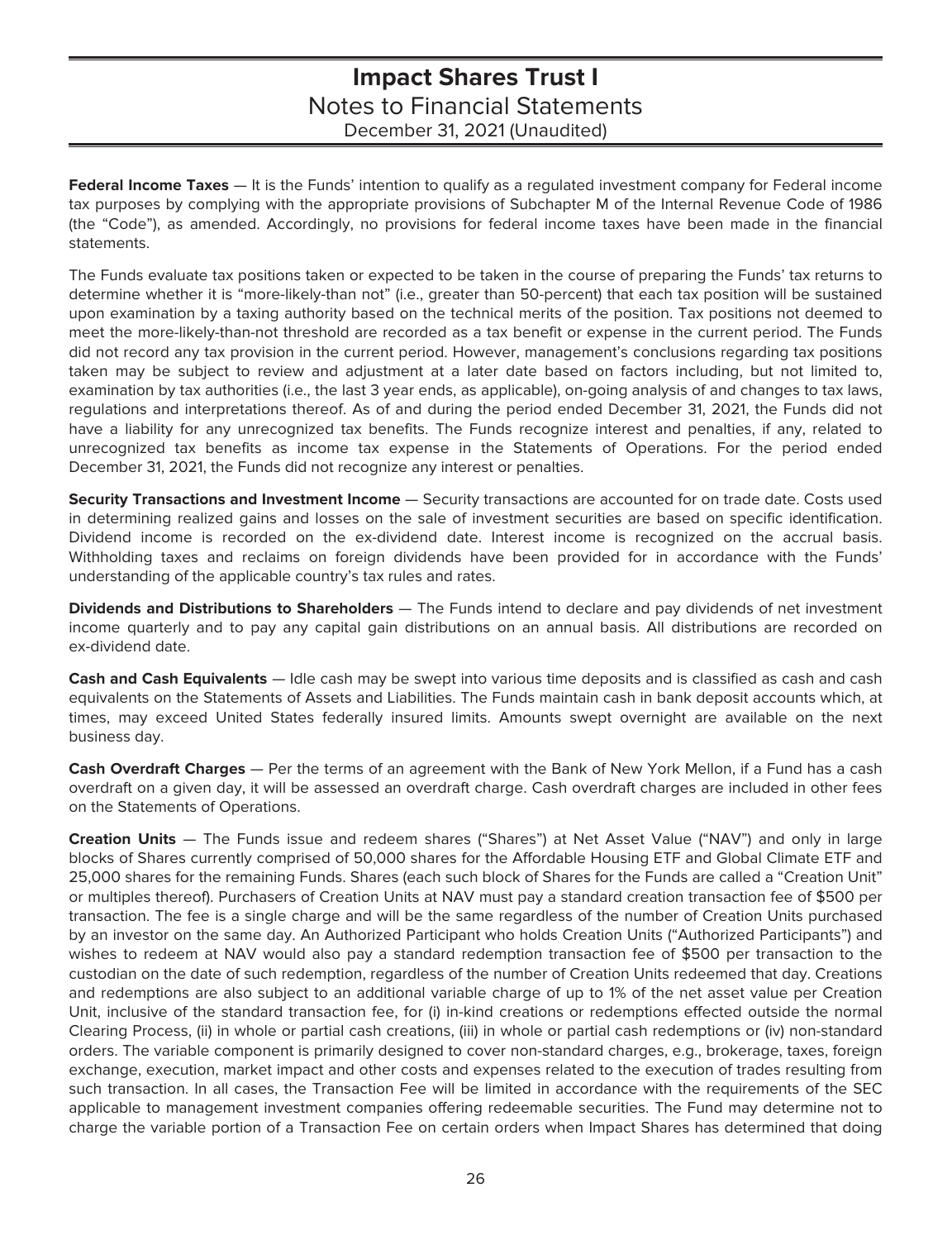so is in the best interests of Fund shareholders, e.g., for redemption orders that facilitate the rebalance of the Fund's portfolio in a more tax efficient manner than could be achieved without such order. The variable portion of a Transaction Fee may be higher or lower than the trading expenses incurred by a Fund with respect to the transaction.

Except when aggregated in Creation Units, Shares are not redeemable securities of the Funds. Shares of the Funds may only be purchased or redeemed by certain financial institutions ("Authorized Participants"). An Authorized Participant is either (i) a broker-dealer or other participant in the clearing process through the Continuous Net Settlement System of the National Securities Clearing Corporation or (ii) a Depository Trust Company ("DTC") participant and, in each case, must have executed an Authorized Participant Agreement with the Funds' distributor. Most retail investors will not qualify as Authorized Participants or have the resources to buy and sell whole Creation Units. Therefore, they will be unable to purchase or redeem the Shares directly from the Funds. Rather, most retail investors will purchase Shares in the secondary market with the assistance of a broker and will be subject to customary brokerage commissions or fees.

The size of a creation unit for a Fund may be changed from time to time in the future if determined to be in the best interests of a Fund by the President of the Fund. The President of the Funds has determined that it is in the best interests of the Women's ETF, Minority ETF, and Sustainable Development ETF, that the size of a creation unit in each Fund remain at 25,000 shares indefinitely.

If a Creation Unit is purchased or redeemed in cash, a higher transaction fee will be charged. The following table discloses the Creation Unit breakdown based on the NAV as of December 31, 2021:

|                                                 | <b>Creation Unit</b><br><b>Shares</b> |   | <b>Creation</b><br><b>Transaction Fee</b> | Value     | Redemption<br>Transaction<br><b>Fee</b> |
|-------------------------------------------------|---------------------------------------|---|-------------------------------------------|-----------|-----------------------------------------|
| YWCA Women's Empowerment ETF                    | 25.000                                | S | 500                                       | 877.750   | 500                                     |
| NAACP Minority Empowerment ETF                  | 25,000                                |   | 500                                       | 886,750   | 500                                     |
| Sustainable Development Goals Global Equity ETF | 25,000                                |   | 500                                       | 669.500   | 500                                     |
| Affordable Housing MBS ETF                      | 50,000                                |   | 500                                       | 981.500   | 500                                     |
| MSCI Global Climate Select ETF                  | 50,000                                |   | 500                                       | 1.004.500 | 500                                     |

**Foreign Currency Translation** — The books and records of the Funds are maintained in U.S. dollars. Investment securities and other asset and liabilities denominated in a foreign currency are translated into U.S. dollars on the date of valuation. Purchases and sales of investment securities, income and expenses are translated into U.S. dollars at the relevant rates of exchange prevailing on the respective dates of such transactions. The Funds do not isolate that portion of realized or unrealized gains and losses resulting from changes in the foreign exchange rate from fluctuations arising from changes in the market prices of the securities. These gains and losses are included in net realized and unrealized gains and losses on investments on the Statements of Operations. Net realized and unrealized gains and losses on foreign currency transactions represent net foreign exchange gains or losses from foreign currency exchange contracts, disposition of foreign currencies, currency gains or losses realized between trade and settle dates on securities transactions and the difference between the amount of the investment income and foreign withholding taxes recorded on the Funds' books and the U.S. dollar equivalent amounts actually received or paid.

**Indemnifications** — In the normal course of business, the Funds enter into contracts that provide general indemnifications. The Funds' maximum exposure under these arrangements is dependent on future claims that may be made against the Funds and, therefore, cannot be established; however, based on experience, the risk of loss from such claims is considered remote.

### **3. AGREEMENTS**

### Investment Advisory Agreements

The Adviser serves as investment adviser to the Funds, pursuant to an investment advisory agreement ("Advisory Agreement"). The Adviser arranges for transfer agency, custody, fund administration and accounting, and other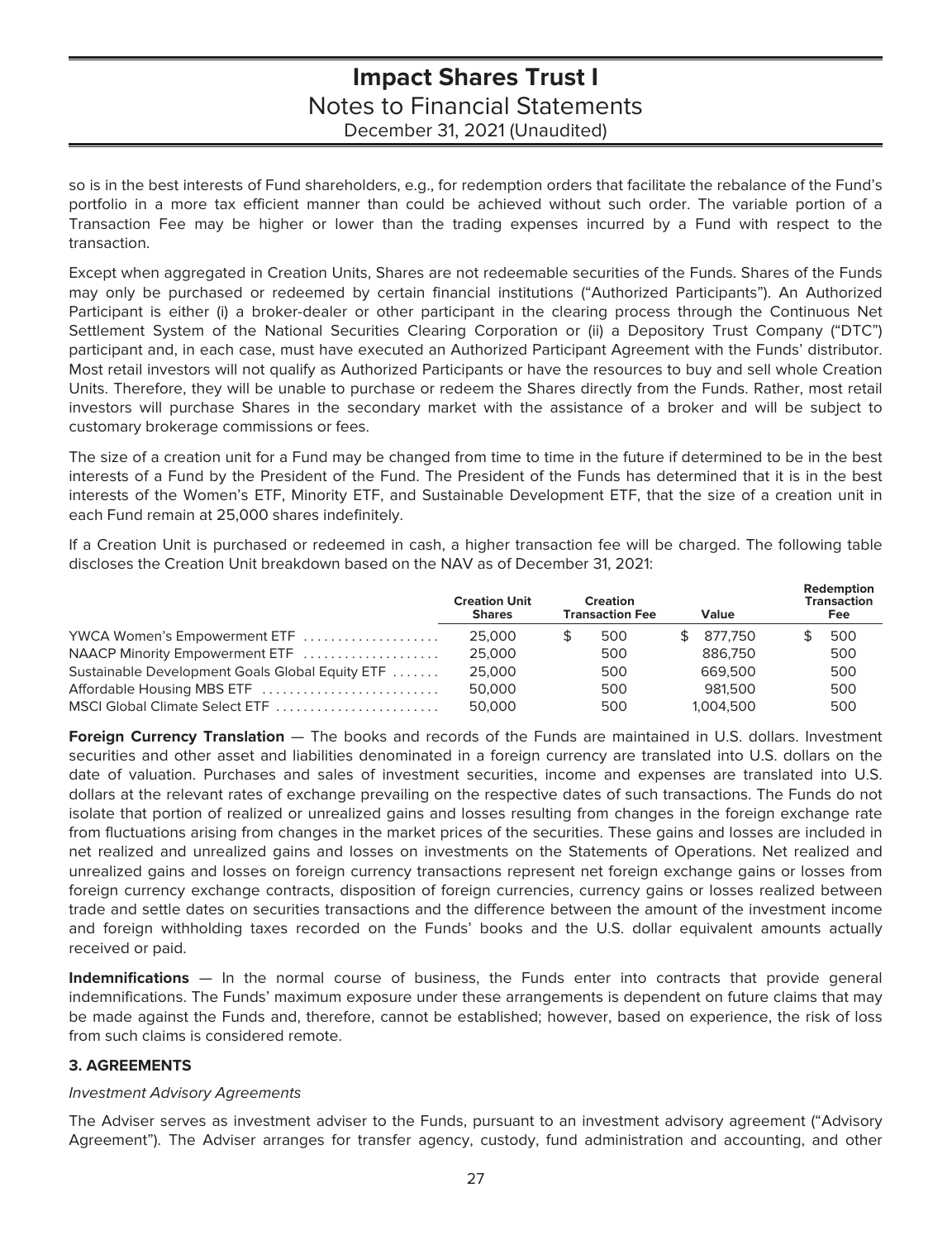non-distribution related services necessary for the Funds to operate. The Adviser administers the Funds' business affairs, provides office facilities and equipment and certain clerical, bookkeeping and administrative services, and provides its officers and employees to serve as officers or Trustees of the Trust.

Impact Shares Corp. has entered into the following three separate advisory agreements with the series of the Trust at the advisory fee rates noted below:

| Amended & Restated Investment Advisory Agreement, Dated July 16, 2021: |       |
|------------------------------------------------------------------------|-------|
| Impact Shares YWCA Women's Empowerment ETF                             | 0.75% |
| Impact Shares NAACP Minority Empowerment ETF                           | 0.49% |
| Impact Shares Sustainable Development Goals Global Equity ETF          | 0.75% |
| <b>Investment Advisory Agreement, Dated July 16, 2021:</b>             |       |
| Impact Shares Affordable Housing MBS ETF                               | 0.30% |
| <b>Investment Advisory Agreement, Dated September 2, 2021:</b>         |       |
| Impact Shares MSCI Global Climate Select ETF                           | 0.30% |

For the services it provides to the Women's ETF, Minority ETF and the Sustainable Development ETF, the Adviser receives a fee, which is calculated daily and paid monthly, at an annual rate of 0.75% of average daily net assets of the Women's ETF and the Sustainable Development ETF, and 0.49% of average daily net assets with respect to Minority ETF. Under the Advisory Agreement, the Adviser is responsible for substantially all expenses of the Fund, including the cost of transfer agency, custody, fund administration, legal, audit and other services, except for: (i) distribution and service fees payable pursuant to a Rule 12b-1 plan, if any; (ii) taxes and governmental fees, if any, levied against a Fund; (iii) brokerage fees and commissions, and other portfolio transaction expenses incurred by or for a Fund; (iv) expenses of a Fund's securities lending (if any), including any securities lending agent fees, as governed by a separate securities lending agreement; costs, including interest expenses, of borrowing money or engaging in other types of leverage financing; (v) extraordinay expenses, including extraordinary legal expenses, as may arise, including, without limitation, expenses incurred in connection with litigation, proceedings, other claims, contractual arrangements with Partner Charities and the legal obligations of a Fund to indemnify its Trustees, officers, employees, shareholders, distributors, and agents with respect thereto; and (vi) expenses of a Fund which are capitalized in accordance with generally accepted accounting principles (the "Excluded Expenses").

Certain officers or interested trustees of the Trust are also officers or employees of the Advisor or its affiliates. They receive no fees for serving as officers of the Trust.

For the services it provides to the Affordable Housing ETF, the Fund pays the Adviser an annual fee, payable monthly, at the rate of 0.30% of the Fund's Average Daily Managed Assets. The Adviser has voluntarily agreed to waive all advisory fees payable by the Fund under the Advisory Agreement in excess of 0.25% of the average daily managed net assets of the Fund until the Fund's net assets are greater than \$100 million. The Adviser will pay all expenses incurred by it in connection with its activities under the Investment Advisory Agreement, except such expenses as are assumed by the Fund and such expenses as are assumed by a sub-adviser under its sub-advisory agreement.

For the services it provides to the Global Climate ETF, under the Advisory Agreement, the Fund pays the Adviser an annual unitary fee, payable monthly, at the rate of 0.30% of the Fund's Average Daily Managed Assets. The Adviser will pay all expenses incurred by it in connection with its activities under the Investment Advisory Agreement, except such expenses as are assumed by the Fund and such expenses as are assumed by a sub-adviser under its sub-advisory agreement. From time to time, the Adviser may waive all or a portion of its fee. The Adviser has contractually agreed to limit the total annual operating expenses (exclusive of fees paid by the Fund pursuant to its distribution plan under Rule 12b-1 under the Investment Company Act of 1940, as amended, taxes, brokerage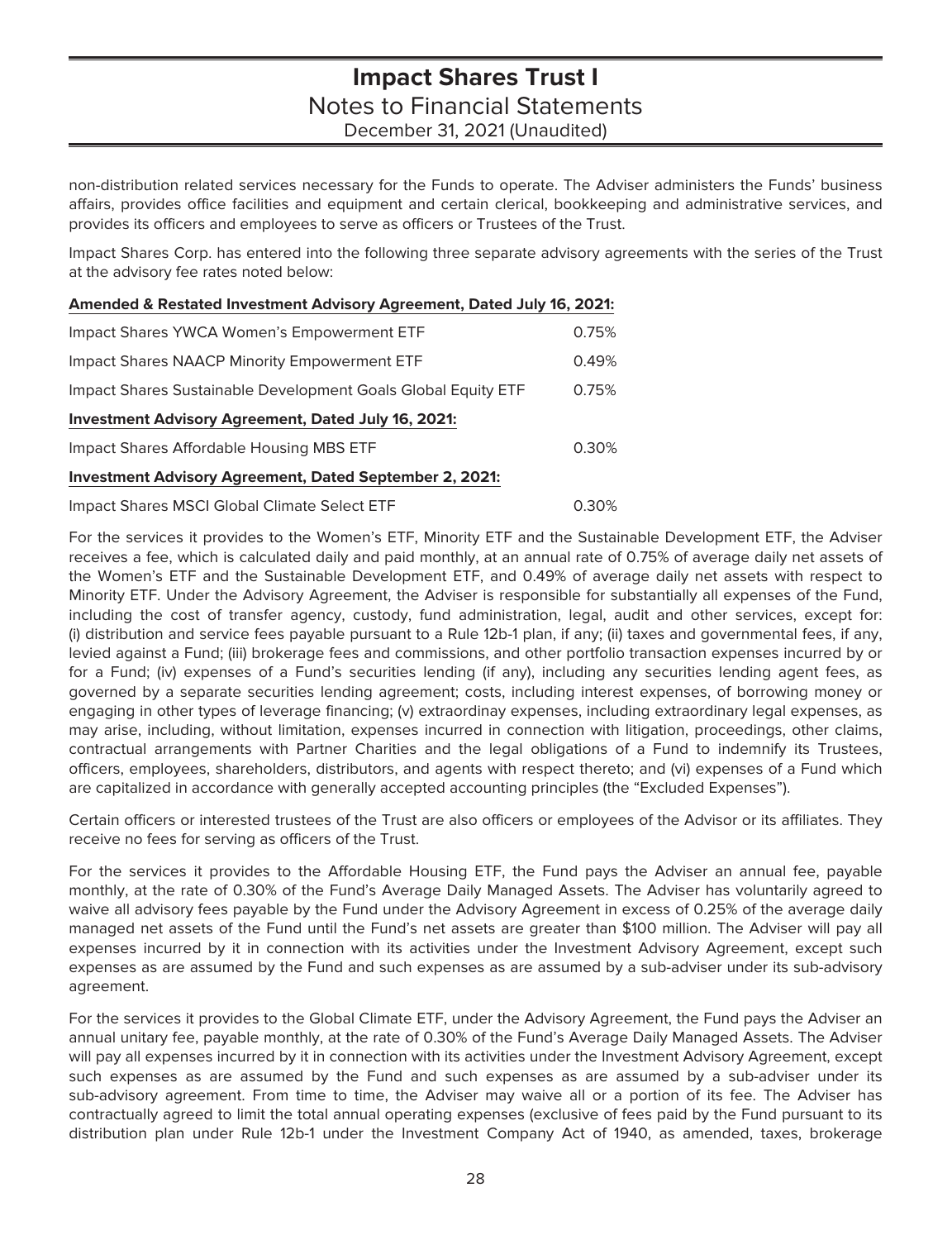commissions and other transaction costs, interest payments, acquired fund fees and expenses, extraordinary expenses and dividend expenses on short sales) of the Fund to 0.30% through at least November 1, 2022. This contract may not be terminated without the action or consent of the Board of Trustees. The Adviser has agreed to assume the Fund's organization and offering costs. The Fund does not have an obligation to reimburse the Adviser for organization and offering costs paid on its behalf.

### Sub-Advisory Agreement

The Adviser has entered into a Sub-advisory Agreement with CCM (the "Sub-Advisory Agreement"). Under the terms of the Sub-Advisory Agreement, CCM acts as Sub-Adviser to the Affordable Housing ETF. In such capacity, CCM, subject to the supervision of the Adviser and the Board, regularly shall provide the Fund with portfolio management, investment research, advice, and supervision and shall furnish continuously an investment program, consistent with the investment objective and policies of the Fund. The Sub-Adviser shall determine, from time to time, what securities shall be purchased for the Fund, what securities shall be held or sold by the Fund, and what portion of the Fund's assets shall be held uninvested in cash, subject always to the investment objective, policies, and restrictions of the Fund, as each of the same from time to time shall be in effect. To carry out these obligations, the Sub-Adviser can exercise full discretion and act for the Adviser in the same manner and with the same force and effect as the Adviser itself might or could do with respect to purchases, sales, or other transactions.

The Adviser pays the Sub-Adviser, as compensation for the Sub-Adviser's services, a fee equal to 0.25% of the Fund's Average Daily Managed Assets. The Fund has no responsibility for any fee payable to the Sub-Adviser. The Sub-Adviser has agreed to assume the Fund's organization and offering costs. The Fund does not have an obligation to reimburse the Sub-Adviser for organization and offering costs paid on its behalf.

CCM has contractually agreed to limit the total annual operating expenses (exclusive of fees paid by the Fund pursuant to its distribution plan under Rule 12b-1 under the Investment Company Act of 1940, as amended, taxes, brokerage commissions and other transaction costs, interest payments, acquired fund fees and expenses, extraordinary expenses and dividend expenses on short sales) of the Fund to 0.30% through July 30, 2022. This contract may not be terminated without the action or consent of the Fund's Board of Trustees.

The Fund is a party to contractual arrangements with various parties, including, among others, the Fund's investment adviser, administrator, distributor, and shareholder servicing agent, who provide services to the Fund. Shareholders are not parties to, or intended ("third-party") beneficiaries of, any such contractual arrangements, and such contractual arrangements are not intended to create in any individual shareholder or group of shareholders any right to enforce them against the service providers or to seek any remedy under them against the service providers, either directly or on behalf of the Fund.

### Distribution Agreement

SEI Investments Distribution Co. (the "Distributor") serves as the Funds' underwriter and distributor of Shares pursuant to a Distribution Agreement. Under the Distribution Agreement, the Distributor, as agent, receives orders to purchase shares in Creation Units and transmits such orders to the Funds' custodian and transfer agent. The Distributor has no obligation to sell any specific quantity of Fund shares. The Distributor bears the following costs and expenses relating to the distribution of shares: (i) the expenses of maintaining its registration or qualification as a dealer or broker under federal or state laws; (ii) filing fees; and (iii) all other expenses incurred in connection with the distribution services, that are not reimbursed by the Adviser, as contemplated in the Distribution Agreement. The Distributor does not maintain any secondary market in Fund Shares.

The Funds have adopted a Distribution and Service Plan (the "Plan") pursuant to Rule 12b-1 under the 1940 Act. In accordance with the Plan, the Funds are authorized to pay an amount up to 0.25% of their average net assets each year for certain distribution-related activities. For the period ended December 31, 2021, no fees were charged by the Distributor under the Plan. No payments have yet been authorized by the Board, nor are any such expected to be made by a Fund under the Plan during the current fiscal year.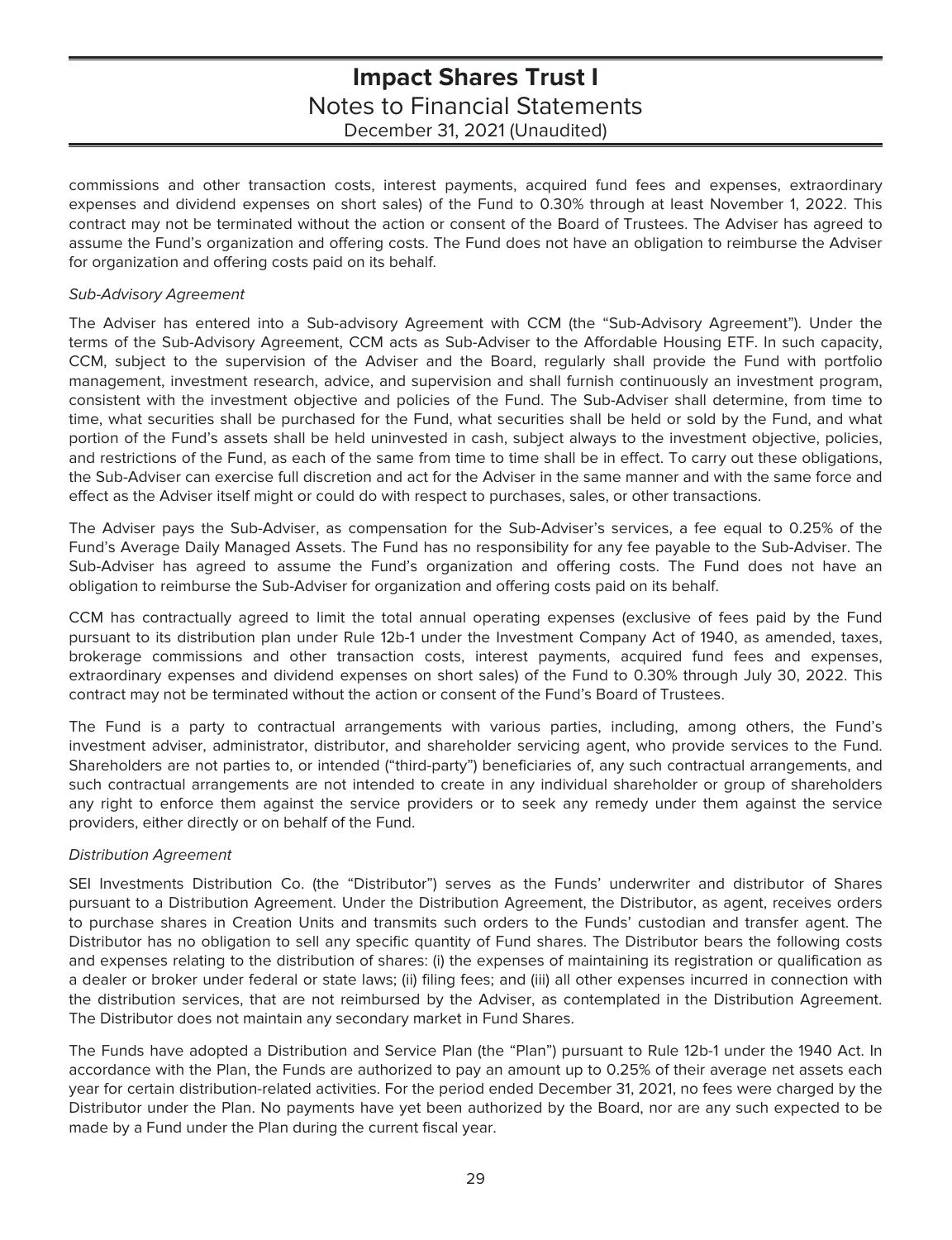For the period ended December 31, 2021, the Funds incurred Trustee fees of \$8,003, \$8,536, \$1,353, \$21,679 and \$429 for the Women's ETF, Minority ETF, Sustainable Development ETF, Affordable Housing ETF and Global Climate ETF respectively, for which the Adviser voluntarily agreed to reimburse the Funds. Of these amounts, \$8,003, \$8,536, \$1,353, \$21,679 and \$429 remain payable to the Trustees and are shown as a receivable from the Adviser on the Statements of Assets and Liabilities for the Women's ETF, Minority ETF, Sustainable Development ETF, Affordable Housing ETF and Global Climate ETF respectively, as of December 31, 2021. Trustee fees are shown gross within expenses with a corresponding expense reimbursement on the Statement of Operations as such fees were voluntarily paid by the Adviser on behalf of the Funds. The Adviser does not have the ability to recoup these voluntary expense reimbursements in the future. Impact Shares has paid all of the Trustees in full and are up to date on all directors fees due them through December 31, 2021.

### Administrator, Custodian and Transfer Agent

SEI Investments Global Funds Services (the "Administrator") serves as the Funds' Administrator pursuant to an Administration Agreement. The Bank of New York Mellon (the "Custodian" and "Transfer Agent") serves as the Funds' Custodian and Transfer Agent pursuant to a Custodian Agreement and Transfer Agency Services Agreement. The Adviser of the Funds pays these fees.

Certain officers of the Trust may also be officers of the Administrator or its affiliates. They receive no fees for serving as officers of the Trust.

### **4. INVESTMENT TRANSACTIONS**

For the period ended December 31, 2021, the purchases and sales of investments in securities, excluding in-kind transactions, long-term U.S. Government and short-term securities were:

|  | <b>Purchases</b> | <b>Sales</b> |
|--|------------------|--------------|
|  |                  |              |
|  | 5.650.490        | 7.345.226    |
|  | 291.609          | 220.303      |
|  | 149.703.270      | 51.876.213   |
|  | 51.611           | 51.505       |

There were no purchases or sales of long-term U.S. Government securities by the Funds.

For the period ended December 31, 2021, in-kind transactions associated with creations and redemptions were:

|                                                 | <b>Purchases</b> | Sales and<br><b>Maturities</b> | <b>Realized</b><br>Gain/(Loss) |
|-------------------------------------------------|------------------|--------------------------------|--------------------------------|
|                                                 | \$ 6.104.658     |                                |                                |
|                                                 | 5.084.257        | 847.046                        | 325.365                        |
| Sustainable Development Goals Global Equity ETF | 662.627          |                                |                                |
|                                                 |                  |                                |                                |
|                                                 | 1.781.371        |                                |                                |

For the year ended June 30, 2020, in-kind transactions associated with creations and redemptions were:

|                                                 | <b>Purchases</b> |              | Sales and<br><b>Maturities</b> | <b>Realized</b><br><b>Gain/(Loss)</b> |
|-------------------------------------------------|------------------|--------------|--------------------------------|---------------------------------------|
|                                                 |                  | $\mathbb{S}$ | $\overline{\phantom{0}}$       |                                       |
|                                                 | 3.232.443        |              | -                              |                                       |
| Sustainable Development Goals Global Equity ETF | 1.793.690        |              | -                              |                                       |

### **5. TAX INFORMATION**

The amount and character of income and capital gain distributions to be paid, if any, are determined in accordance with Federal income tax regulations, which may differ from U.S. GAAP. As a result, net investment income (loss) and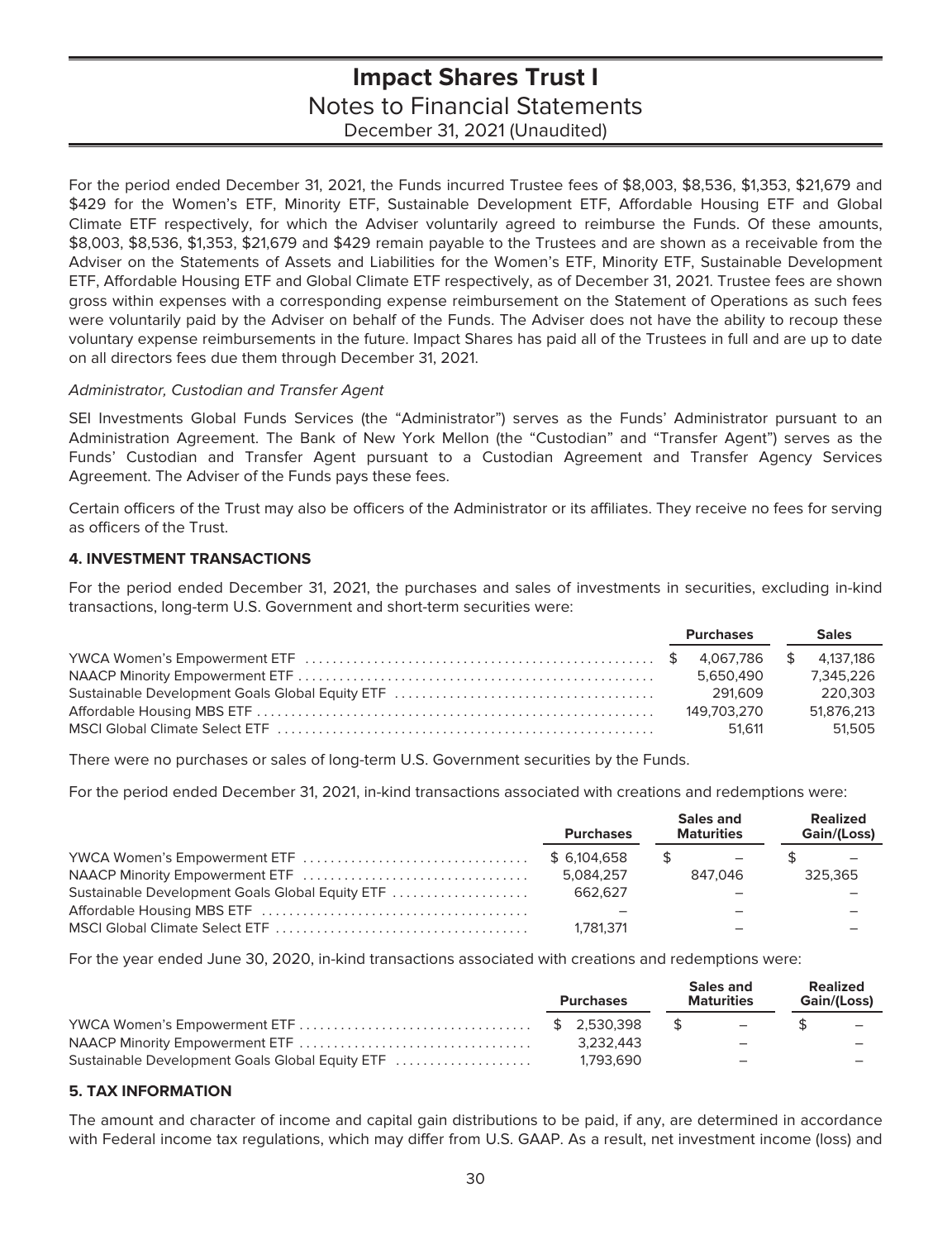net realized gain (loss) on investment transactions for a reporting period may differ significantly from distributions during such period. These book/tax differences may be temporary or permanent. To the extent these differences are permanent in nature, they are charged or credited to distributable earnings or paid-in capital, as appropriate, in the period that the differences arise.

The tax character of dividends and distributions paid during the last two fiscal years ending June 30, were as follows:

|                                                 | <b>Ordinary</b><br>Income | Long-Term<br><b>Capital Gain</b> | Total     |
|-------------------------------------------------|---------------------------|----------------------------------|-----------|
| <b>YWCA Women's Empowerment ETF</b>             |                           |                                  |           |
|                                                 | \$665,602                 | \$104.821                        | \$770.423 |
|                                                 | 79.706                    |                                  | 79.706    |
| <b>NAACP Minority Empowerment ETF</b>           |                           |                                  |           |
|                                                 | 290.187                   | 26.991                           | 317,178   |
|                                                 | 36.817                    |                                  | 36.817    |
| Sustainable Development Goals Global Equity ETF |                           |                                  |           |
|                                                 | 39.855                    | 25.740                           | 65.595    |
|                                                 | 9.427                     |                                  | 9.427     |

The Affordable Housing MBS ETF and MSCI Global Climate Select ETF did not commence operations until July 26, 2021 and November 2, 2021, respectively.

As of June 30, 2021, the components of distributable earnings (accumulated losses) on a tax basis were as follows:

|                                             | <b>Undistributed</b><br>Ordinary<br><b>Income</b> | Undistributed<br>Long Term<br><b>Capital Gains</b> | <b>Unrealized</b><br>Appreciation/<br>(Depreciation) | Other<br><b>Temporary</b><br><b>Differences</b> | <b>Total</b><br><b>Distributable</b><br><b>Earnings</b> |
|---------------------------------------------|---------------------------------------------------|----------------------------------------------------|------------------------------------------------------|-------------------------------------------------|---------------------------------------------------------|
| YWCA Women's Empowerment ETF                | 464.816                                           | 448.766                                            | 4.394.687                                            | (1)                                             | 5.308.268                                               |
| NAACP Minority Empowerment ETF              | 632.528                                           | 231,702                                            | 5.307.735                                            |                                                 | 6.171.966                                               |
| Sustainable Development Goals Global Equity |                                                   |                                                    |                                                      |                                                 |                                                         |
| FTF.                                        |                                                   | 546.287                                            | 446.978                                              |                                                 | 993.267                                                 |

Late year loss deferral represents specified losses realized from foreign currency transactions from November 1 to June 30, 2021 that, in accordance with Federal income tax regulations, the Fund may elect to defer and treat as having arisen in the following fiscal year. None of the Funds have late year loss to defer in current fiscal year.

The Federal tax cost and aggregate gross unrealized appreciation and depreciation on investments and foreign currency transactions held by the Funds at December 31, 2021, were as follows:

|                                                 | <b>Federal Tax</b><br>Cost | Aggregated<br><b>Gross</b><br><b>Unrealized</b><br>Appreciation | Aggregated<br><b>Gross</b><br><b>Unrealized</b><br><b>Depreciation</b> | <b>Net Unrealized</b><br>Appreciation<br>(Depreciation) |
|-------------------------------------------------|----------------------------|-----------------------------------------------------------------|------------------------------------------------------------------------|---------------------------------------------------------|
| YWCA Women's Empowerment ETF                    | \$31,358,790               | \$7.781.798                                                     | (374.128)                                                              | \$<br>7.407.670                                         |
| NAACP Minority Empowerment ETF                  | 31.163.967                 | 9.331.633                                                       | (510.347)                                                              | 8,821,286                                               |
| Sustainable Development Goals Global Equity ETF | 5.656.249                  | 958,988                                                         | (127, 686)                                                             | 831.302                                                 |
| Affordable Housing MBS ETF                      | 101,892,193                | 1.674                                                           | (1,038,459)                                                            | (1,036,785)                                             |
| MSCI Global Climate Select ETF                  | 1.781.570                  | 73.895                                                          | (55.403)                                                               | 18.492                                                  |

The book/tax difference on cost is primarily related to wash sale adjustments.

### **6. RISKS OF INVESTING IN THE FUNDS**

As with all exchange traded funds ("ETFs"), a shareholder of the Fund is subject to the risk that his or her investment could lose money. The Funds are subject to the principal risks noted below, any of which may adversely affect the Fund's NAV, trading price, yield, total return and ability to meet its investment objective. A more complete description of principal risks is included in the prospectus under the heading "Principal Risks".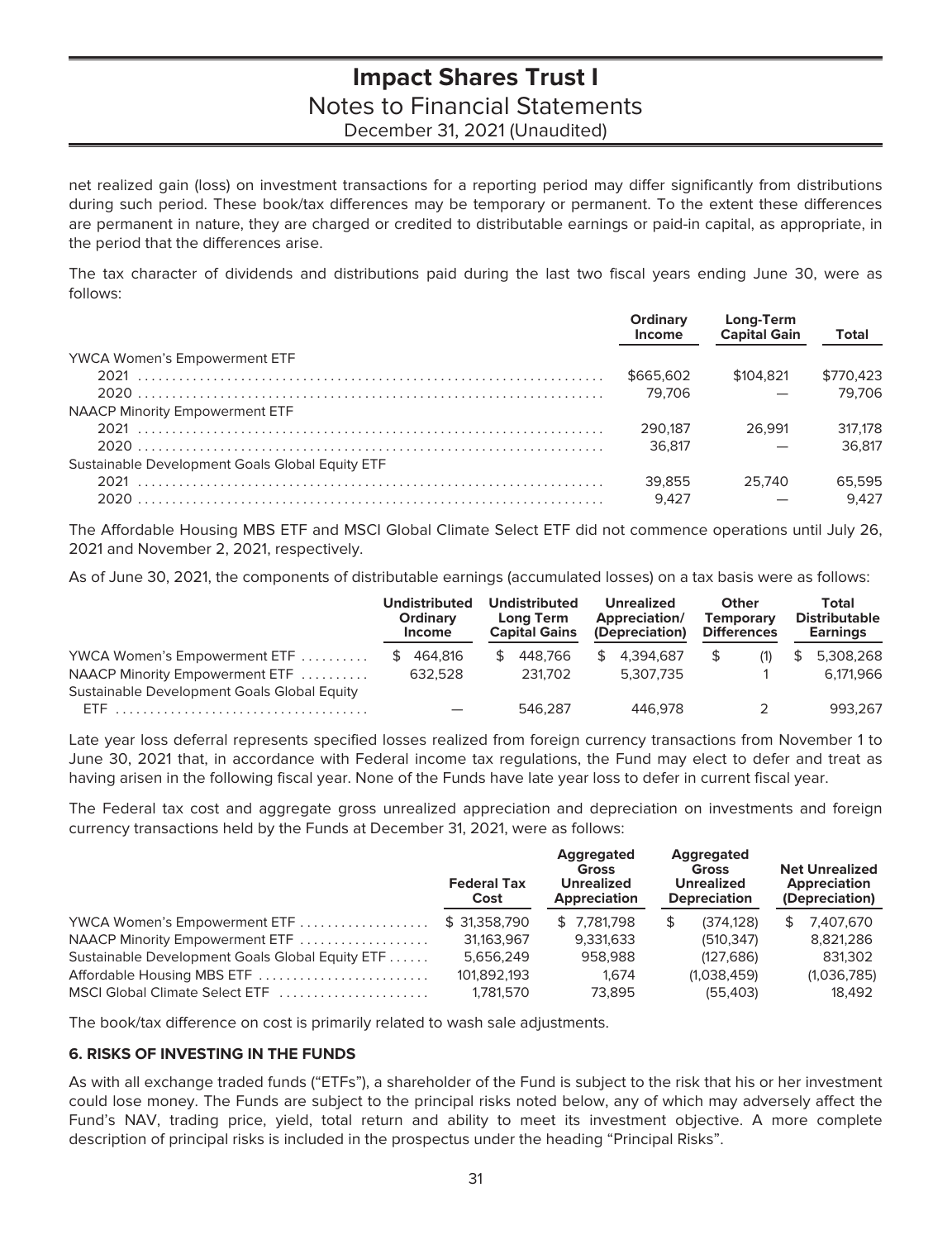Under normal circumstances, the Funds will invest at least 80% of their total assets in securities of the Index, which reflects the performance of an investable universe of publicly-traded companies that directly or indirectly provide services or support to ETFs, including but not limited to the management, servicing, trading or sale of ETFs ("ETF Activities").

An investment in the Fund is not a bank deposit and is not insured or guaranteed by the FDIC or any other government agency. As with any investment company, there is no guarantee that the Fund will achieve its goal.

Active Investment Management Risk (Affordable Housing ETF only) - The Fund is actively managed. The Adviser's judgments about the attractiveness, relative value, or potential appreciation of a particular sector, security or investment strategy.

Asset Class Risk (All Funds) - The securities in an Underlying Index or in a Fund's portfolio may underperform the returns of other securities or indices that track other countries, regions, industries, groups of industries, markets, asset classes or sectors. Various types of securities or indices tend to experience cycles of outperformance and underperformance in comparison to general securities markets.

Brexit (Impact Shares Sustainable Development Goals Global Equity ETF and Global Climate ETF only) - In June 2016, the United Kingdom approved a referendum to leave the European Union (commonly known as "Brexit"). On January 31, 2020, the United Kingdom left the European Union and during a transition period that ended on December 31, 2020, negotiated an agreement that governs the terms of the ongoing relationship between the United Kingdom and the European Union. At present the political and economic consequences of Brexit remain uncertain. Given the size and importance of the United Kingdom's economy, uncertainty about its legal, political, and economic relationship with the remaining member states of the European Union may continue to be a source of instability. Moreover, other countries may seek to withdraw from the European Union and/or abandon the euro, the common currency of the European Union. The ultimate effects of these events and other socio-political or geopolitical issues are not known but could profoundly affect global economies and markets. Whether or not a Fund invests in securities of issuers located in Europe or with significant exposure to European issuers or countries, these events could negatively affect the value and liquidity of the Fund's investments.

Call Risk (Affordable Housing ETF only) - Some debt securities may be redeemed, or "called," at the option of the issuer before their stated maturity date. In general, an issuer will call its debt securities if they can be refinanced by issuing new debt securities which bear a lower interest rate. The Fund is subject to the possibility that during periods of falling interest rates an issuer will call its high yielding debt securities. The Fund would then be forced to invest the proceeds at lower interest rates, likely resulting in a decline in the Fund's income.

Cash Transaction Risk (All Funds) - The Funds can effect creations and redemptions principally for cash, rather than for in-kind securities. ETFs generally are able to make in-kind redemptions and avoid being taxed on gain on the distributed portfolio securities at the fund level. Because the Funds currently can effect redemptions for cash, rather than for in-kind securities, they may be required to sell portfolio securities in order to obtain the cash needed to distribute redemption proceeds. The Funds may recognize a capital gain on these sales that might not have been incurred if the Funds had made a redemption in-kind, and this may decrease the tax efficiency of the Funds compared to ETFs that utilize an in-kind redemption process.

Counterparty Risk (All Funds) - The Funds may engage in transactions in securities and financial instruments that involve counterparties. Counterparty risk is the risk that a counterparty (the other party to a transaction or an agreement or the party with whom a Fund executes transactions) to a transaction with a Fund may be unable or unwilling to make timely principal, interest, settlement or margin payments, or otherwise honor its obligations. If a counterparty becomes bankrupt or otherwise fails to perform its obligations due to financial difficulties, the affected Fund's income or the value of its assets may decrease. A Fund may experience significant delays in obtaining any recovery in a bankruptcy or other reorganization proceeding and a Fund may obtain only limited recovery or may obtain no recovery in such circumstances. In an attempt to limit the counterparty risk associated with such transactions, the Funds conduct business only with financial institutions judged by the Adviser to present acceptable credit risk.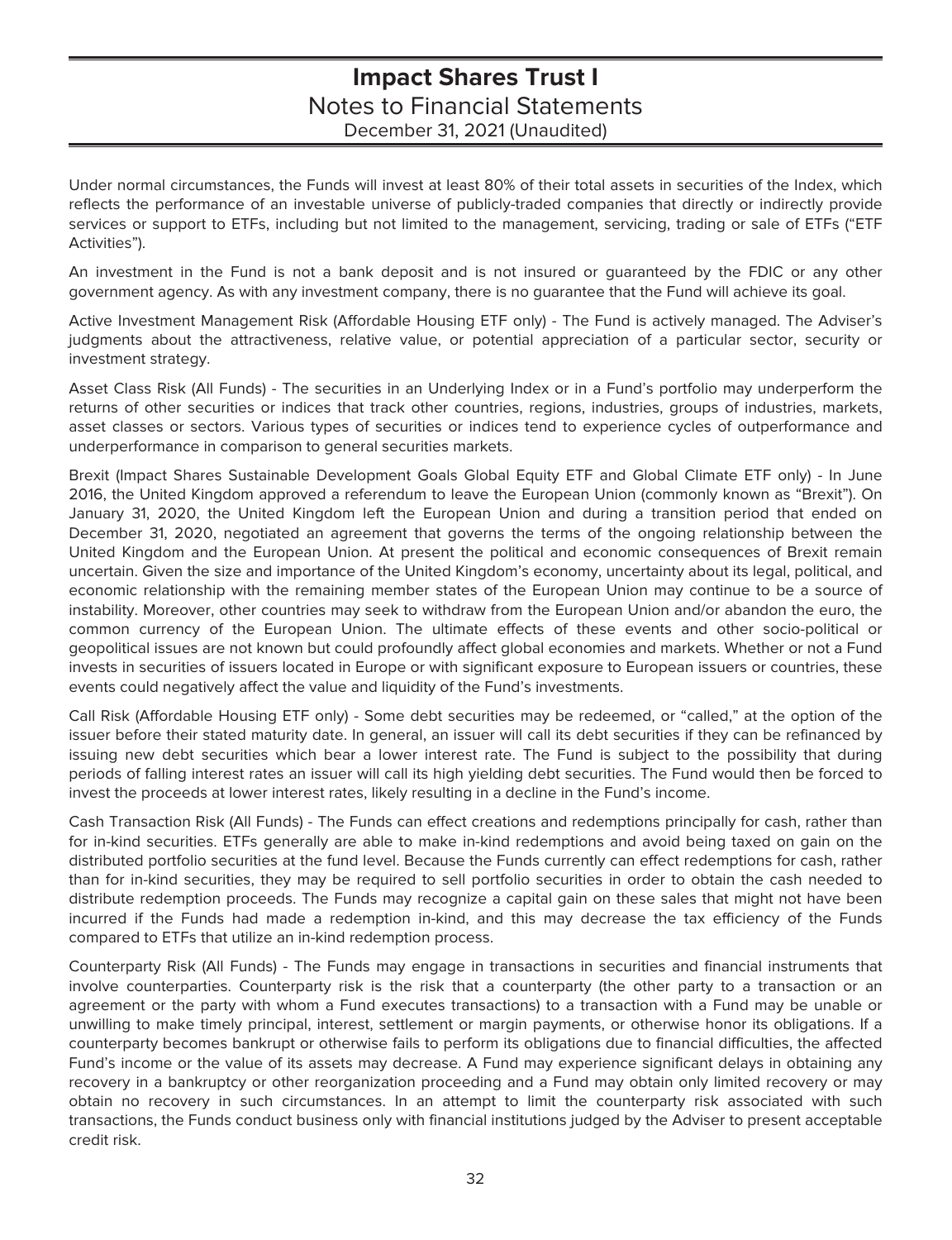Credit Risk (Affordable Housing ETF only) - An issuer or other obligated party of a debt security may be unable or unwilling to make dividend, interest and/or principal payments when due. In addition, the value of a debt security may decline because of concerns about the issuer's ability or unwillingness to make such payments. In certain cases, the issuer could be late in paying interest or principal, or could fail to pay its financial obligations altogether.

Derivatives Risk (All Funds) - Derivatives Risk is a combination of several risks, including the risks that: (1) an investment in a derivative instrument may not correlate well with the performance of the securities or asset class to which the Fund seeks exposure, (2) derivative contracts, including options, may expire worthless and the use of derivatives may result in losses to the Fund, (3) a derivative instrument entailing leverage may result in a loss greater than the principal amount invested, (4) derivatives not traded on an exchange may be subject to credit risk, for example, if the counterparty does not meet its obligations (see also "Counterparty Risk"), and (5) derivatives not traded on an exchange may be subject to liquidity risk and the related risk that the instrument is difficult or impossible to value accurately. As a general matter, when the Fund establishes certain derivative instrument positions, such as certain futures and options contract positions, it will segregate liquid assets (such as cash, U.S. Treasury bonds or commercial paper) equivalent to the Fund's outstanding obligations under the contract or in connection with the position. In addition, recent legislation has called for a new regulatory framework for the derivatives market. The impact of the new regulations are still unknown, but has the potential to increase the costs of using derivatives, may limit the availability of some forms of derivatives or the Fund's ability to use derivatives, and may adversely affect the performance of some derivative instruments used by the Fund as well as the Fund's ability to pursue its investment objective through the use of such instruments.

Derivatives Risk – Futures Contracts Risk (All Funds). A futures contract is an exchange-traded derivative transaction between two parties in which a buyer (holding the "long" position) agrees to pay a fixed price (or rate) at a specified future date for delivery of an underlying reference from a seller (holding the "short" position). The seller hopes that the market price on the delivery date is less than the agreed upon price, while the buyer hopes for the contrary. Certain futures contract markets are highly volatile, and futures contracts may be illiquid. Futures exchanges may limit fluctuations in futures contract prices by imposing a maximum permissible daily price movement. The Fund may be disadvantaged if it is prohibited from executing a trade outside the daily permissible price movement. At or prior to maturity of a futures contract, the Fund may enter into an offsetting contract and may incur a loss to the extent there has been adverse movement in futures contract prices. The liquidity of the futures markets depends on participants entering into offsetting transactions rather than making or taking delivery. To the extent participants make or take delivery, liquidity in the futures market could be reduced. Because of the low margin deposits normally required in futures trading, it is possible that the Fund may employ a high degree of leverage in the portfolio. As a result, a relatively small price movement in a futures contract may result in substantial losses to the Fund, exceeding the amount of the margin paid. For certain types of futures contracts, losses are potentially unlimited. Futures markets are highly volatile, and the use of futures may increase the volatility of the Fund's NAV. Futures contracts executed (if any) on foreign exchanges may not provide the same protection as U.S. exchanges. Futures contracts can increase the Fund's risk exposure to underlying references and their attendant risks.

Derivatives Risk – Options Risk (All Funds). Options are derivatives that give the purchaser the option to buy (call) or sell (put)an underlying reference from or to a counterparty at a specified price (the strike price) on or before an expiration date. By investing in options, the Fund is exposed to the risk that it may be required to buy or sell the underlying reference at a disadvantageous price on or before the expiration date. Options may involve economic leverage, which could result in greater volatility in price movement. The Fund's losses could be significant, and are potentially unlimited for certain types of options. Options may be traded on a securities exchange or in the over-the-counter market. At or prior to maturity of an options contract, the Fund may enter into an offsetting contract and may incur a loss to the extent there has been adverse movement in options prices. Options can increase the Fund's risk exposure to underlying references and their attendant risks.

Emerging Markets Risk (Impact Shares Sustainable Development Goals Global Equity ETF and Global Climate ETF only) - Investing in issuers located in or tied economically to emerging markets is subject to the same risks as foreign market investments, generally to a greater extent. The Fund will be subject to these risks to an even greater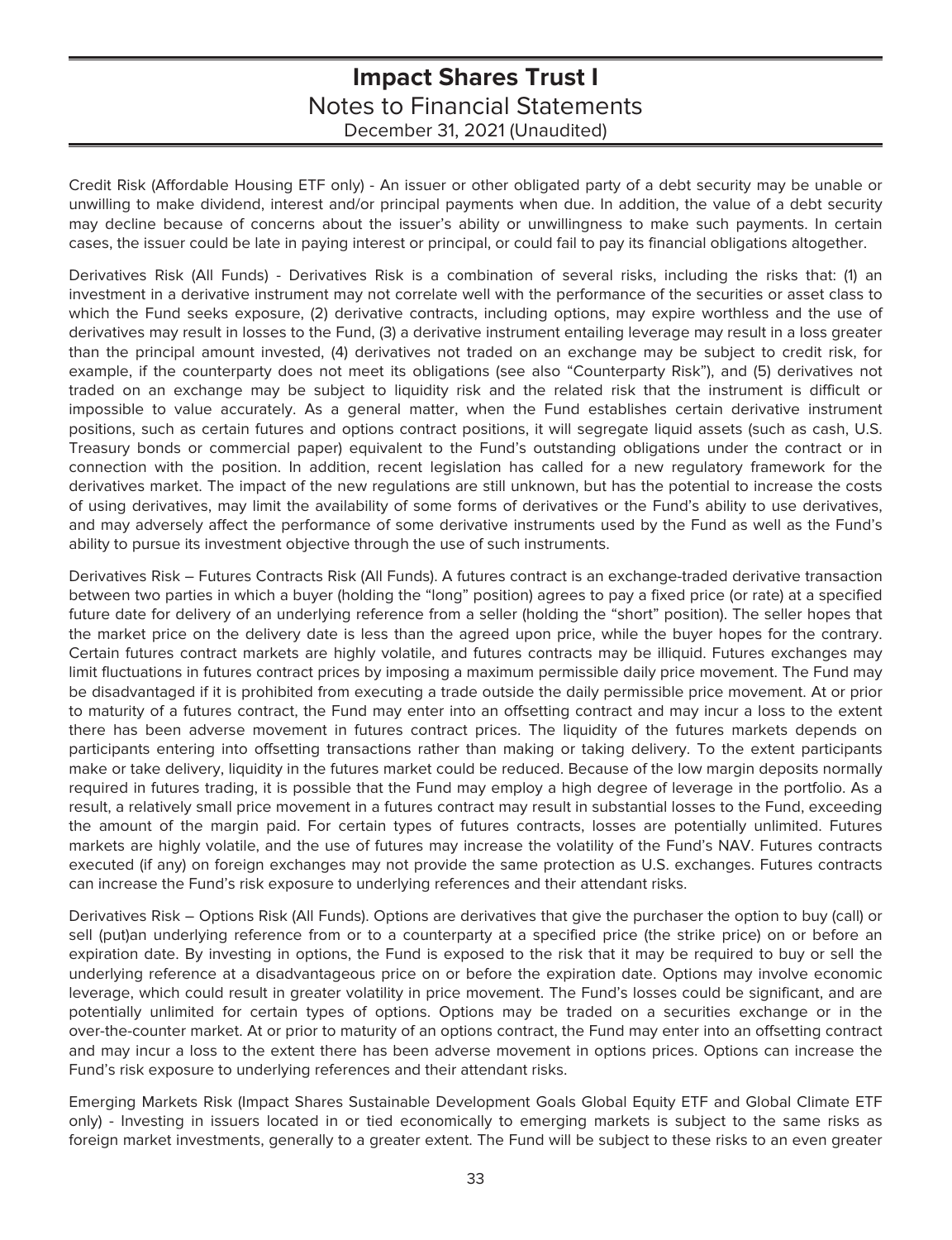extent, to the extent the Fund invests in issuers exposed to countries defined as "low income" or "lower middle income" by the World Bank or as a "Least Developed Country" by the United Nations. These countries typically confront severe structural impediments to sustainable development and are highly vulnerable to economic and environmental shocks and have low levels of human assets. Emerging markets may have additional risks including greater fluctuations in market values and currency exchange rates; increased risk of default; greater social, economic, and political uncertainty and instability; increased risk of nationalization, expropriation, or other confiscation of assets of issuers to which the Fund may be exposed; increased risk of embargoes or economic sanctions on a country, sector, or issuer; greater governmental involvement in the economy; less governmental supervision and regulation of the securities markets and participants in those markets; controls on non-U.S. investment, capital controls and limitations on repatriation of invested capital, dividends, interest, and other income, and on the Fund's ability to exchange local currencies for U.S. dollars; lower levels of liquidity; inability to purchase and sell investments or otherwise settle security or derivative transactions; greater risk of issues with share registration and safe custody; unavailability of currency hedging techniques; differences in, or lack of, auditing and financial reporting standards and resulting unavailability of material information about issuers; slower clearance and longer settlement; and difficulties in obtaining and/or enforcing legal judgments.

Additionally a foreign issuer is not generally subject to uniform accounting, auditing and financial reporting standards and practices comparable to those in the United States. The Public Company Accounting Oversight Board, which regulates auditors of U.S. public companies, is unable to inspect audit work papers in certain foreign countries. Investors in foreign countries often have limited rights and few practical remedies to pursue shareholder claims, including class actions or fraud claims, and the ability of the U.S. Securities and Exchange Commission, the U.S. Department of Justice and other authorities to bring and enforce actions against foreign issuers or foreign persons is limited.

Equity Investing Risk (All Funds, except Affordable Housing ETF) - The market prices of equity securities owned by a Fund may go up or down, sometimes rapidly or unpredictably. The value of a security may decline for a number of reasons that may directly relate to the issuer, such as management performance, financial leverage, non-compliance with regulatory requirements, and reduced demand for the issuer's goods or services. The values of equity securities also may decline due to general industry or market conditions that are not specifically related to a particular company, such as real or perceived adverse economic conditions, changes in the general outlook for corporate earnings, changes in interest or currency rates, or adverse investor sentiment generally. In addition, equity markets tend to move in cycles, which may cause stock prices to fall over short or extended periods of time.

ESG Index Risk (All Funds, except Affordable Housing ETF) - The index provider uses environmental, social and governance (ESG) related ratings and research to construct the Index. These ESG related ratings and research may exclude securities of certain companies from the Index for non-financial reasons and as a result, the Fund may forgo market opportunities available to other index funds that do not seek to track the performance of an ESG related index. In evaluating a company, the index provider is often dependent upon information and data obtained through voluntary or third- party reporting that, where available, may be incomplete or inaccurate, which could cause the index provider to incorrectly assess a company's ESG risks and opportunities. In addition, there is a risk that the companies included in the Index will not meet their climate objectives.

Ethnic Diversity Risk (Impact Shares NAACP Minority Empowerment ETF only) - The returns on a portfolio of securities that excludes companies that are not ethnically diverse may trail the returns on a portfolio of securities that includes companies that are not ethnically diverse. Investing only in a portfolio of securities that are ethnically diverse may affect the Fund's exposure to certain types of investments and may adversely impact the Fund's performance depending on whether such investments are in or out of favor in the market.

Exchange-Traded Funds Risk (All Funds) - The price movement of an exchange-traded fund may not exactly track the underlying index and may result in a loss. In addition, shareholders bear both their proportionate share of the Fund's expenses and similar expenses of the underlying investment company when the Fund invests in shares of another investment company.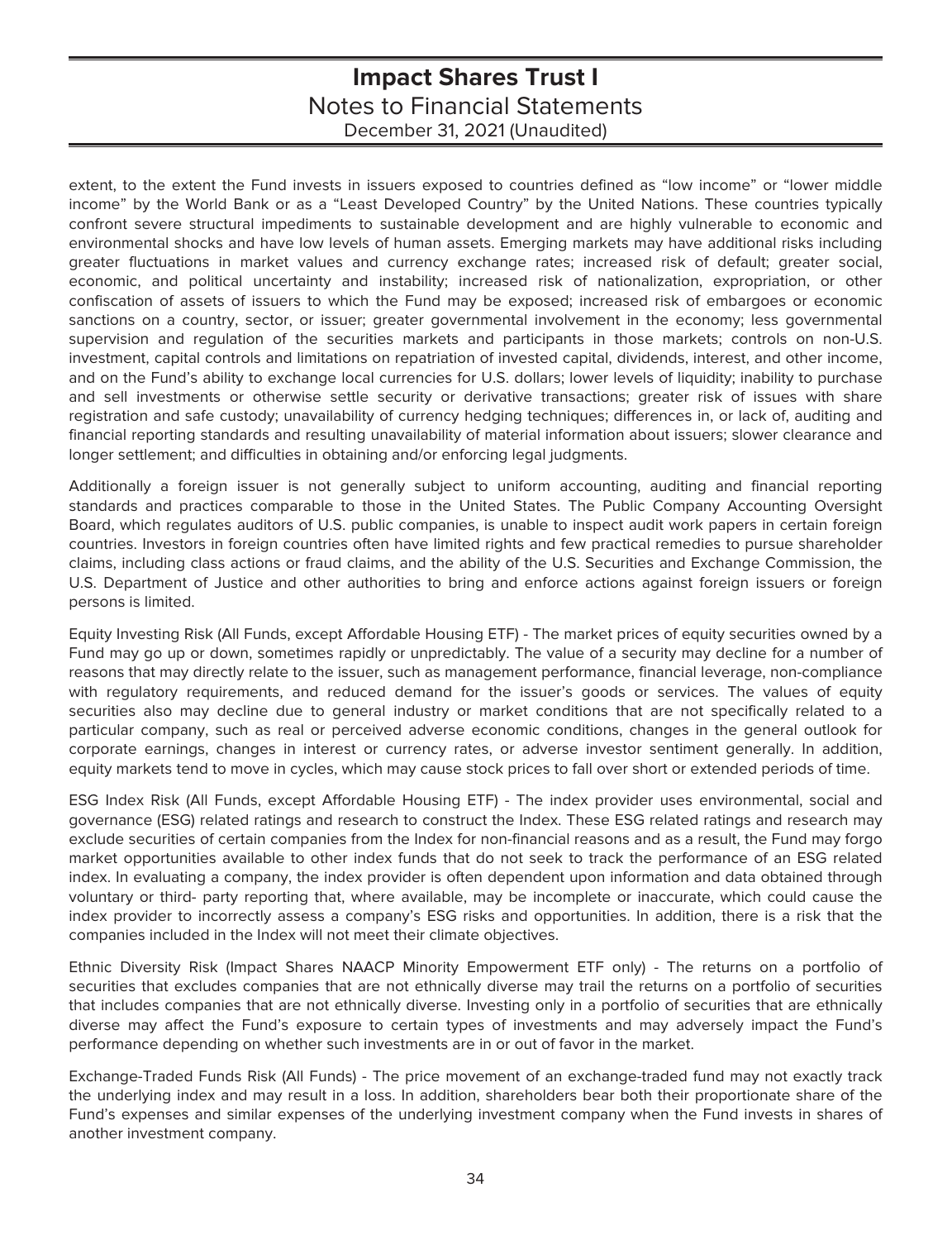Extension Risk (Affordable Housing ETF only) - Extension risk is the risk that, when interest rates rise, certain obligations will be paid off by the issuer (or other obligated party) more slowly than anticipated, causing the value of these debt securities to fall. Rising interest rates tend to extend the duration of debt securities, making their market value more sensitive to changes in interest rates. The value of longer-term debt securities generally changes more in response to changes in interest rates than shorter-term debt securities. As a result, in a period of rising interest rates, securities may exhibit additional volatility and may lose value.

Fee Risk (All Funds) - Because the fees paid by a Fund to Impact Shares are based on the average daily value of the total assets of such Fund, less all accrued liabilities of such Fund (other than the amount of any outstanding borrowings constituting financial leverage), Impact Shares has a financial incentive to cause the Funds to utilize leverage, which creates a conflict of interest between Impact Shares, on the one hand, and the shareholders of the Funds, on the other hand.

Foreign Securities Risk (Impact Shares Sustainable Development Goals Global Equity ETF and Global Climate ETF only) - Investments in securities of non-U.S. issuers involve certain risks not involved in domestic investments (for example, fluctuations in foreign exchange rates (for non-U.S. securities not denominated in U.S. dollars); future foreign economic, financial, political and social developments; nationalization; exploration or confiscatory taxation; smaller markets; different trading and settlement practices; less governmental supervision; and different accounting, auditing and financial recordkeeping standards and requirements) that may result in the Fund experiencing more rapid and extreme changes in value than a fund that invests exclusively in securities of U.S. companies. These risks are magnified for investments in issuers tied economically to emerging markets, the economies of which tend to be more volatile than the economies of developed markets. In addition, investments by the Fund in non-U.S. securities may be subject to withholding and other taxes imposed by foreign countries on dividends, interest, capital gains, or other income or proceeds. Those taxes will reduce the Fund's yield on any such securities.

Futures Contracts Risk (All Funds) - Futures contracts provide for the future sale by one party and purchase by another party of a specified amount of an underlying asset at a price, date and time specified when the contract is made. Funds, such as the Funds, that use futures contracts, which are a type of derivative, are subject to the risk of loss caused by unanticipated market movements. In addition, there may at times be an imperfect correlation between the movement in the prices of futures contracts and the value of their underlying instruments or indexes and there may at times not be a liquid secondary market for certain futures contracts.

Gender Diversity Risk (Impact Shares YWCA Women's Empowerment ETF only) - The returns on a portfolio of securities that excludes companies that are not gender diverse may trail the returns on a portfolio of securities that includes companies that are not gender diverse. Investing only in a portfolio of securities that are gender diverse may affect the Fund's exposure to certain types of investments and may adversely impact the Fund's performance depending on whether such investments are in or out of favor in the market.

Geographic Risk (Impact Shares Sustainable Development Goals Global Equity ETF and Global Climate ETF only) - To the extent the Fund's investments in a single country or a limited number of countries represent a large percentage of the Fund's assets, the Fund will be subject to the risk that economic, political and social conditions in those countries will have a significant impact on its investment performance and the Fund's shares may be subject to increased price volatility.

Income Risk (Affordable Housing ETF only) - The Fund's income may decline when interest rates fall or if there are defaults in the mortgage loans underling the securities in its portfolio. This decline can occur because the Fund may subsequently invest in lower-yielding securities as debt securities in its portfolio mature, are near maturity or are called, or the Fund otherwise needs to purchase additional debt securities.

Illiquid Securities Risk (All Funds) - Illiquid investments may be difficult to resell at approximately the price they are valued in the ordinary course of business within seven days. When investments cannot be sold readily at the desired time or price, a Fund may have to accept a much lower price, may not be able to sell the investment at all or may be forced to forego other investment opportunities, all of which may adversely impact a Fund's returns. Illiquid investments also may be subject to valuation risk.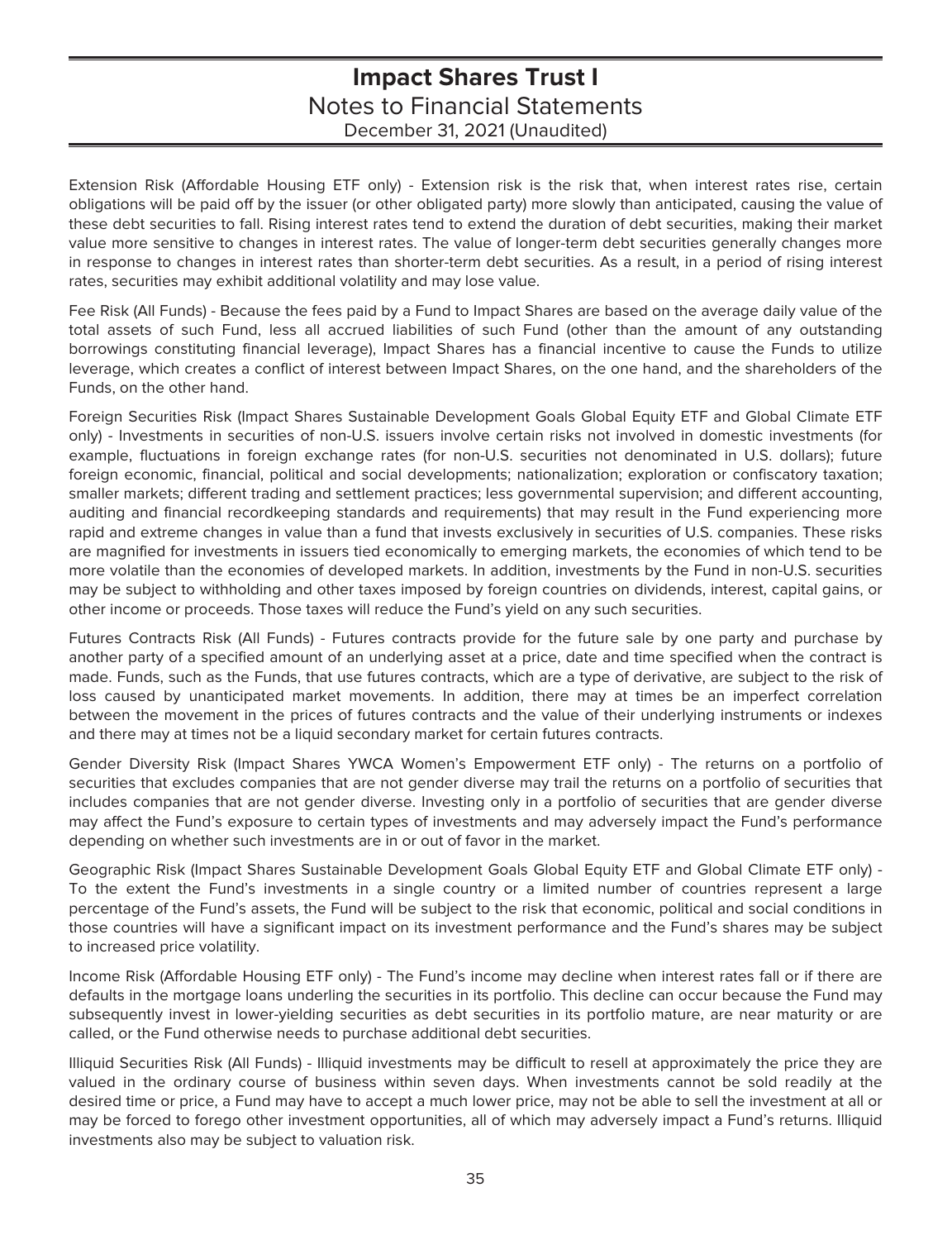Index Performance Risk (All Funds, except Affordable Housing ETF) - Each Fund is linked to an index maintained by a third party provider unaffiliated with the Funds or the Adviser. There can be no guarantee or assurance that the methodology used by the third party provider to create the index will result in the Funds achieving high, or even positive, returns. Further, there can be no guarantee that the methodology underlying the index or the daily calculation of the index will be free from error. It is also possible that the value of the index may be subject to intentional manipulation by third-party market participants. The particular indices used by the Funds may underperform other asset classes and may underperform other similar indices. Each of these factors could have a negative impact on the performance of the Funds.

Industry Concentration Risk (All Funds, except Affordable Housing ETF) - Because each Fund may invest 25% or more of the value of its assets in an industry or group of industries to the extent that the Underlying Index concentrates in an industry or group of industries, the Fund's performance largely depends on the overall condition of such industry or group of industries and the Fund is susceptible to economic, political and regulatory risks or other occurrences associated with that industry or group of industries.

Inflation Risk (Affordable Housing ETF only) - Inflation risk is the risk that the value of assets or income from investments will be less in the future as inflation decreases the value of money. As inflation increases, the present value of the Fund's assets and distributions may decline.

Intellectual Property Risk (All Funds, except Affordable Housing ETF) - The Funds rely on licenses that permit the Adviser to use the Underlying Indices and associated trade names, trademarks and service marks, as well as the partner nonprofits' names and logos (the "Intellectual Property") in connection with the investment strategies of each respective Fund and/or in marketing and other materials for each Fund. Such licenses may be terminated, and, as a result, the relevant Fund may lose its ability to use the Intellectual Property. In the event a license is terminated or the license provider does not have rights to license the Intellectual Property, the operations of such Fund may be adversely affected.

Interest Rate Risk (Affordable Housing ETF only) - Interest rate risk is the risk that the value of the debt securities in the Fund's portfolio will decline because of rising market interest rates. Interest rate risk is generally lower for shorter term debt securities and higher for longer-term debt securities. The Fund may be subject to a greater risk of rising interest rates than would normally be the case due to the current period of historically low rates and the effect of potential government fiscal policy initiatives and resulting market reaction to those initiatives. Duration is a reasonably accurate measure of a debt security's price sensitivity to changes in interest rates and a common measure of interest rate risk. Duration measures a debt security's expected life on a present value basis, taking into account the debt security's yield, interest payments and final maturity. In general, duration represents the expected percentage change in the value of a security for an immediate 1% change in interest rates. For example, the price of a debt security with a three-year duration would be expected to drop by approximately 3% in response to a 1% increase in interest rates. Therefore, prices of debt securities with shorter durations tend to be less sensitive to interest rate changes than debt securities with longer durations. As the value of a debt security changes over time, so will its duration. As of the date of this Prospectus, the United States is experiencing a low interest rate environment, which may increase the Fund's exposure to risks associated with rising market interest rates. Rising market interest rates could have unpredictable effects on the markets and may expose fixed-income and related markets to heightened volatility. To the extent that the Fund invests in fixed-income securities, an increase in market interest rates may lead to increased redemptions and increased portfolio turnover, which could reduce liquidity for certain investments, adversely affect values, and increase costs. Increased redemptions may cause the Fund to liquidate portfolio positions when it may not be advantageous to do so and may lower returns. If dealer capacity in fixed-income markets is insufficient for market conditions, it may further inhibit liquidity and increase volatility in the fixed-income markets. Further, recent and potential future changes in government policy may affect interest rates.

Limited Fund Size Risk (All Funds) - The Funds may not attract sufficient assets to achieve or maximize investment and operational efficiencies and remain viable. If a Fund fails to achieve sufficient scale, it may be liquidated.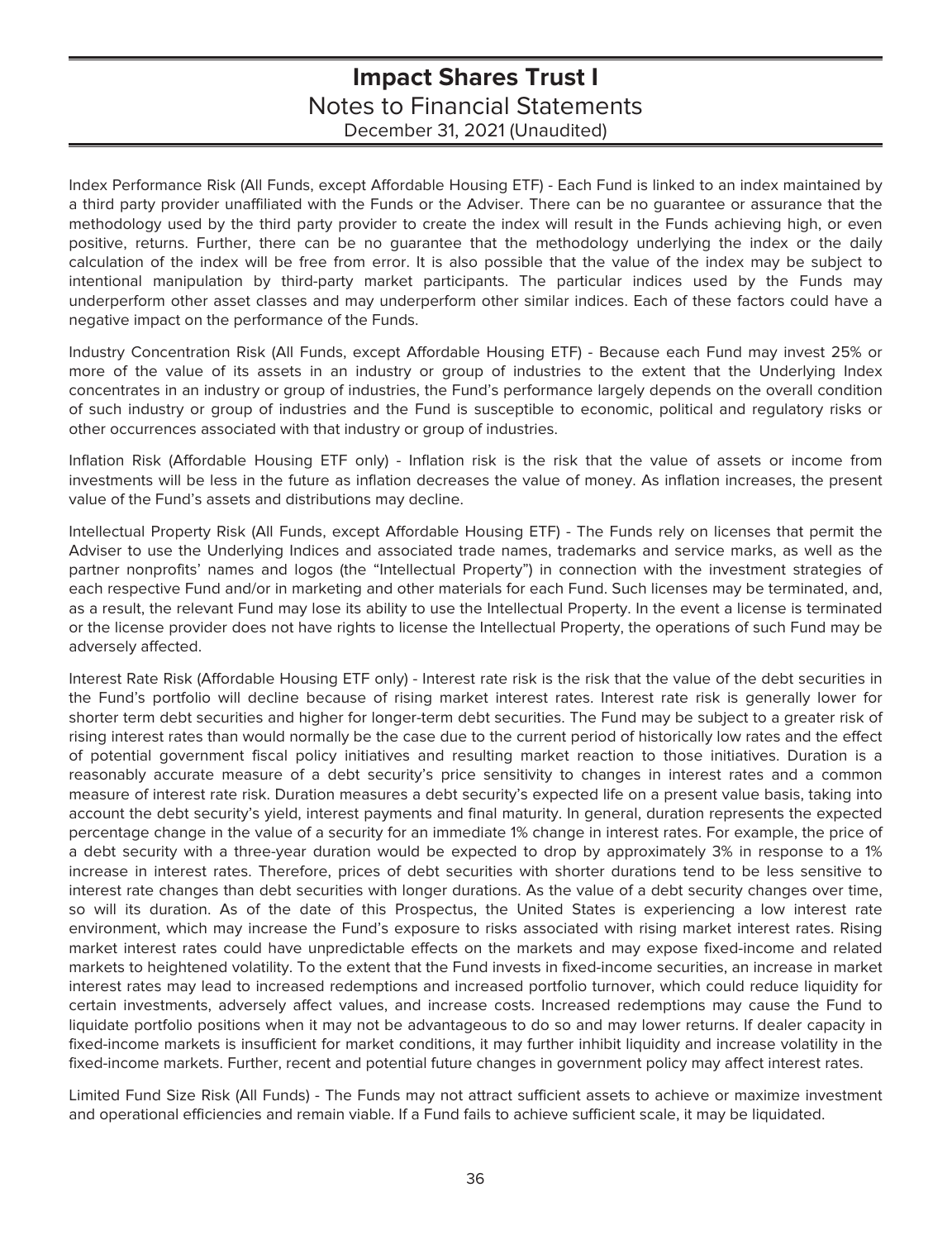Liquidity Risk (Affordable Housing ETF only) - The Fund may hold certain investments that may trade over-the-counter or in limited volume or lack an active trading market. Accordingly, the Fund may not be able to sell or close out of such investments at favorable times or prices (or at all), or at the prices approximating those at which the Fund currently values them. Illiquid securities may trade at a discount from comparable, more liquid investments and may be subject to wide fluctuations in market value. The prices of illiquid securities may be more volatile than more liquid investments. The risks associated with illiquid securities may be greater in times of financial stress.

Management Risk (All Funds) - Management risk is the risk associated with the fact that the Fund relies on the Adviser's ability to achieve its investment objective. The Adviser is a non-profit organization with limited personnel and financial resources. The relative lack of resources may increase the Fund's management risk.

Market Price Variance Risk (All Funds) - Fund shares are listed for trading on NYSE Arca, Inc. (the "Exchange") and can be bought and sold in the secondary market at prevailing market prices. The market prices of shares will fluctuate in response to changes in the NAV and supply and demand for shares. As a result, the trading prices of Shares may deviate significantly from NAV during periods of market volatility. The Adviser cannot predict whether shares will trade above, below or at their NAV. Given the fact that shares can be created and redeemed in Creation Units, the Adviser believes that large discounts or premiums to the NAV of shares should not be sustained in the long-term. In addition, the securities held by the Fund may be traded in markets that close at a different time than NYSE. Liquidity in those securities may be reduced after the applicable closing times. Accordingly, during the time when NYSE is open but after the applicable market closing, fixing or settlement times, bid-ask spreads and the resulting premium or discount to the Shares' NAV may widen. Further, secondary markets may be subject to irregular trading activity, wide bid/ask spreads and extended trade settlement periods, which could cause a material decline in the Fund's NAV. In times of market stress, market makers and authorized participants may step away from their respective roles in making a market in Fund shares or in executing purchase and redemption orders, which could lead to variances between the market price of Fund shares and the underlying value of those shares. Also, in stressed market conditions, the market for Fund shares may become less liquid in response to deteriorating liquidity of the Fund's portfolio holdings, which could lead to differences between the market price of the Fund's shares and the underlying value of those shares. During periods of high market volatility, a Fund share may trade at a significant discount to its NAV, and in these circumstances certain types of brokerage orders may expose an investor to an increased risk of loss. A "stop order," sometimes called a "stop-loss order," may cause a Fund share to be sold at the next prevailing market price once the "stop" level is reached, which during a period of high volatility can be at a price that is substantially below NAV. By including a "limit" criteria with your brokerage order, you may be able to limit the size of the loss resulting from the execution of an ill-timed stop order. The Fund's shares may be listed or traded on U.S. and non-U.S. stock exchanges other than the U.S. stock exchange where the Fund's primary listing is maintained, and may otherwise be made available to non-U.S. investors through funds or structured investment vehicles similar to depositary receipts. There can be no assurance that the Fund's shares will continue to trade on any such stock exchange or in any market or that the Fund's shares will continue to meet the requirements for listing or trading on any exchange or in any market. The Fund's shares may be less actively traded in certain markets than in others, and investors are subject to the execution and settlement risks and market standards of the market where they or their broker direct their trades for execution. Certain information available to investors who trade Fund shares on a U.S. stock exchange during regular U.S. market hours may not be available to investors who trade in other markets, which may result in secondary market prices in such markets being less efficient.

The Fund's investment results are measured based upon the daily NAV of the Fund. Investors purchasing and selling shares in the secondary market may not experience investment results consistent with those experienced by those purchasing and redeeming directly with the Fund.

Mid-Cap Company Risk (All Funds, except Affordable Housing ETF) - Investing in securities of mid-cap companies may entail greater risks than investments in larger, more established companies. Mid-cap companies tend to have more narrow product lines, more limited financial resources and a more limited trading market for their stocks, as compared with larger companies. As a result, their stock prices may decline significantly as market conditions change.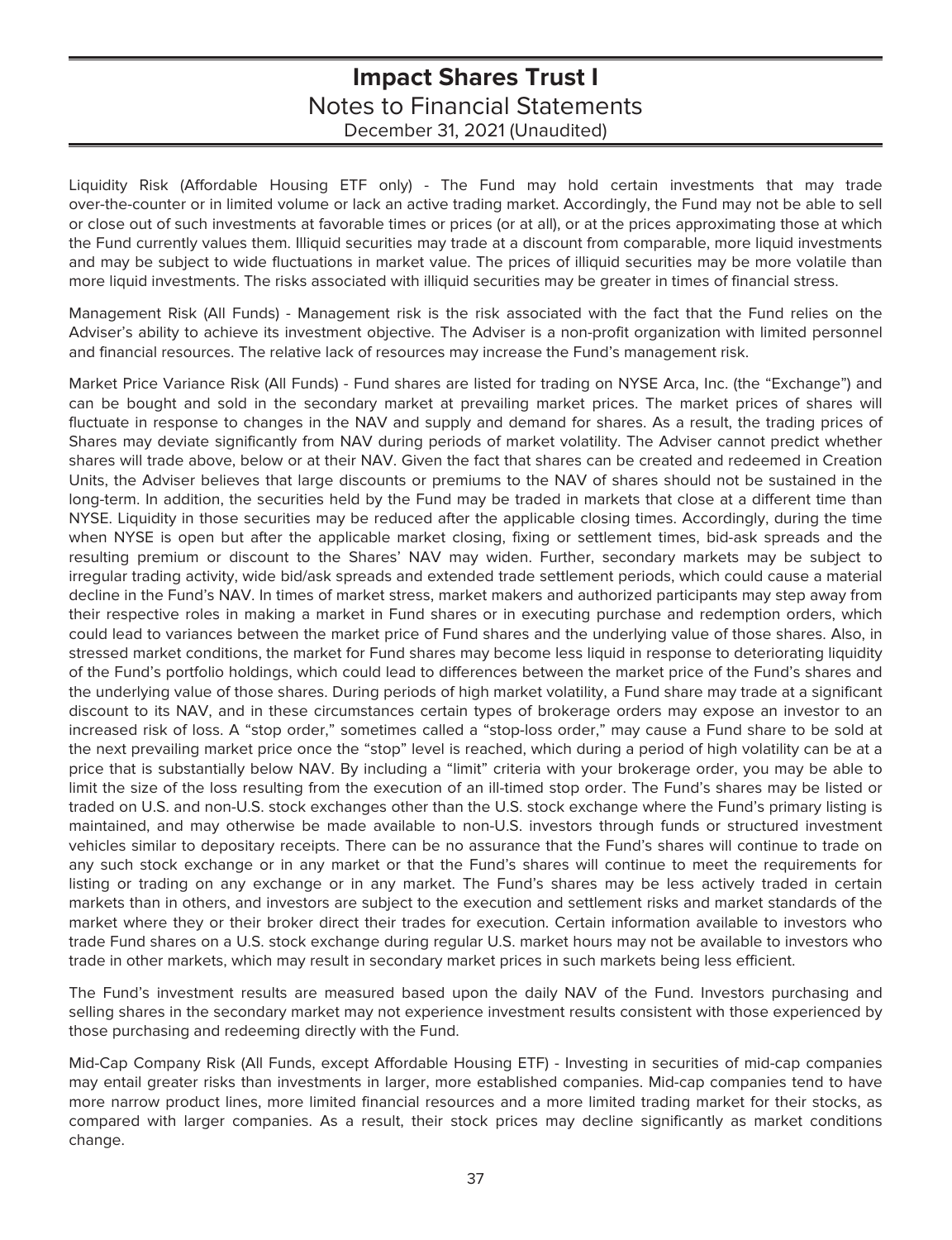Mortgage-Related Securities Risk (Affordable Housing ETF only) - Mortgage-related securities are subject to the same risks as investments in other types of debt securities, including credit risk, interest rate risk, liquidity risk and valuation risk. However, these investments make the Fund more susceptible to adverse economic, political or regulatory events that affect the value of real estate. Mortgage-related securities are also significantly affected by the rate of prepayments and modifications of the mortgage loans underlying those securities, as well as by other factors such as borrower defaults, delinquencies, realized or liquidation losses and other shortfalls. Mortgagerelated securities are particularly sensitive to prepayment risk, given that the term to maturity for mortgage loans is generally substantially longer than the expected lives of those securities. As the timing and amount of prepayments cannot be accurately predicted, the timing of changes in the rate of prepayments of the mortgage loans may significantly affect the Fund's actual yield to maturity on any mortgage-related securities. Along with prepayment risk, mortgage-related securities are significantly affected by interest rate risk.

Non-Diversification Risk (All Funds) - Due to the nature of the Funds' investment strategies and their non-diversified status (for purposes of the 1940 Act), the Funds may invest a greater percentage of their respective assets in the securities of fewer issuers than a "diversified" fund, and accordingly may be more vulnerable to changes in the value of those issuers' securities. Since the Funds invest in the securities of a limited number of issuers, the Funds are particularly exposed to adverse developments affecting those issuers, and a decline in the market value of a particular security held by a Fund is likely to affect such Fund's performance more than if such Fund invested in the securities of a larger number of issuers. Although the Funds will be "non-diversified" for purposes of the 1940 Act, the Funds intend to comply with the diversification requirements under Subchapter M of the Code in order to be eligible to qualify as a regulated investment company.

Operational and Technology Risk (All Funds) - Cyber-attacks, disruptions, or failures that affect the Fund's service providers, index providers, Authorized Participants, market makers, counterparties, market participants, or issuers of securities held by the Fund may adversely affect the Fund and its shareholders, including by causing losses for the Fund or impairing Fund operations.

Options Risk (All Funds) - Options, such as covered calls and covered puts, are subject to the risk that significant differences between the securities and options markets that could result in an imperfect correlation between these markets.

Passive Investment Risk (All Funds) - The Funds are not actively managed and may be affected by a general decline in market segments included in the applicable Underlying Indices. The Funds invest in securities included in, or representative of, each Fund's respective Underlying Index regardless of such security's investment merits. The Adviser does not attempt to take defensive positions under any market conditions, including during declining markets.

Prepayment Risk (Affordable Housing ETF only) - Prepayment risk is the risk that the issuer of a debt security will repay principal prior to the scheduled maturity date. Debt securities allowing prepayment may offer less potential for gains during a period of declining interest rates, as the Fund may be required to reinvest the proceeds of any prepayment at lower interest rates. These factors may cause the value of an investment in the Fund to change.

Securities Market Risk (All Funds) - Securities market risk is the risk that the value of securities owned by a Fund may go up or down, sometimes rapidly or unpredictably, due to factors affecting particular companies or the securities markets generally. The profitability of a Fund substantially depends upon the Adviser correctly assessing the future price movements of stocks, bonds, loans, options on stocks, and other securities and the movements of interest rates. The Adviser cannot guarantee that it will be successful in accurately predicting price movements. The market prices of equities may decline for reasons that directly relate to the issuing company (such as poor management performance or reduced demand for its goods or services), factors that affect a particular industry (such as a decline in demand, labor or raw material shortages, or increased production costs) or general market conditions not specifically related to a company or industry (such as real or perceived adverse economic conditions, changes in the general outlook for corporate earnings, changes in interest or currency rates, or adverse investor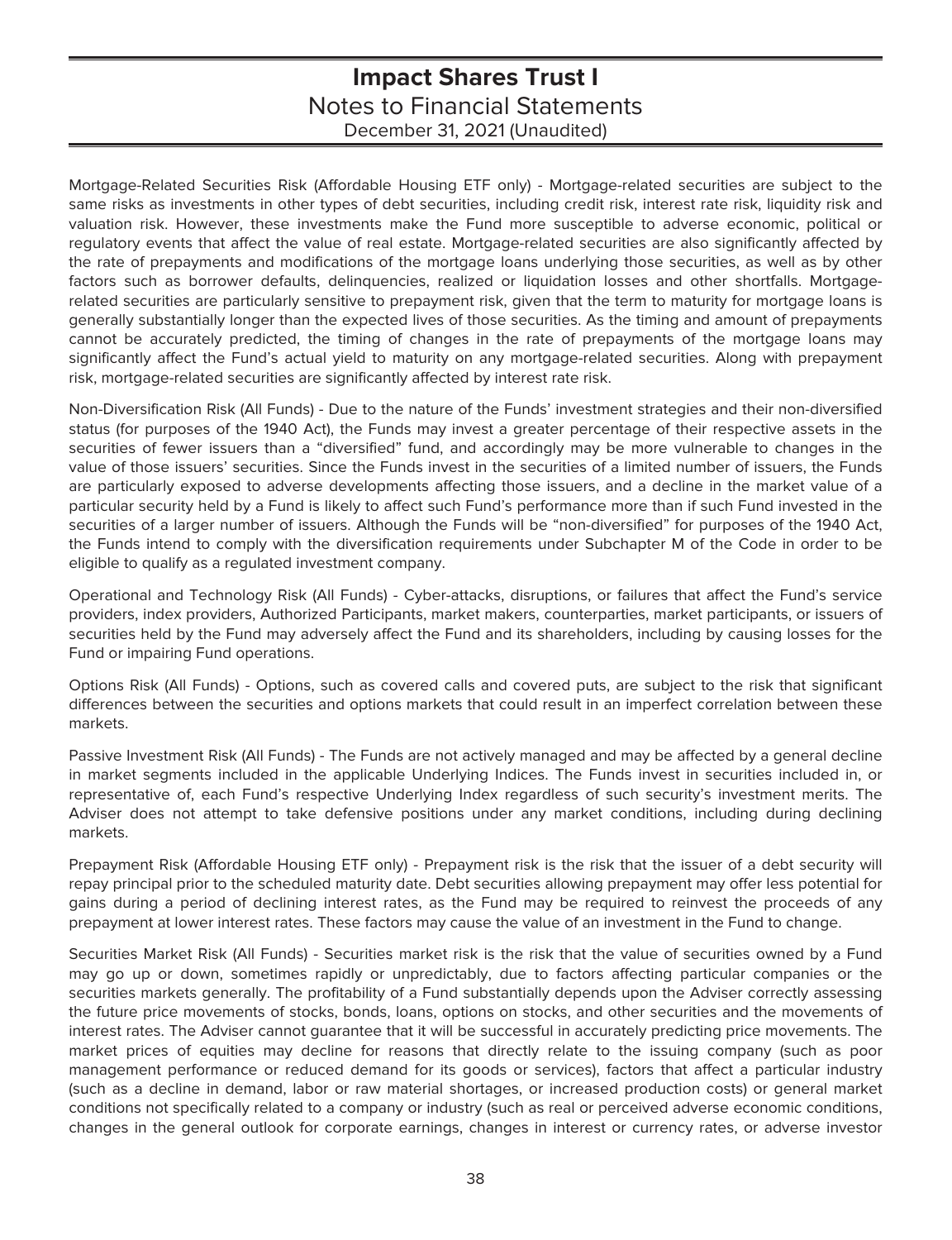sentiment generally, or natural and environmental disasters and systemic market dislocations). The spread of infectious disease including epidemics and pandemics such as the recent COVID-19 outbreak, the novel respiratory disease also known as "coronavirus," also could affect the economies of many nations in ways that cannot necessarily be foreseen. The coronavirus has resulted in travel restrictions and disruptions, closed borders, enhanced health screenings at ports of entry and elsewhere, disruption of and delays in healthcare service preparation and delivery, quarantines, event cancellations and restrictions, service cancellations or reductions, disruptions to business operations, supply chains and customer activity, lower consumer demand for goods and services, as well as general concern and uncertainty that has negatively affected the economic environment. The impact of this outbreak and any other epidemic or pandemic that may arise in the future could adversely affect the economies of many nations or the entire global economy, the financial performance of individual issuers, borrowers and sectors and the health of capital markets and other markets generally in potentially significant and unforeseen ways. This crisis or other public health crises may also exacerbate other pre-existing political, social and economic risks in certain countries or globally. The duration of the COVID-19 outbreak and its effects cannot be determined with certainty. The foregoing could lead to a significant economic downturn or recession, increased market volatility, a greater number of market closures, higher default rates and adverse effects on the values and liquidity of securities or other assets. Such impacts, which may vary across asset classes, may adversely affect the performance of the Fund's investments, the Fund and your investment in the Fund.

In addition, the increasing popularity of passive index-based investing may have the potential to increase security price correlations and volatility. As passive strategies generally buy or sell securities based simply on inclusion and representation in an index, securities prices will have an increasing tendency to rise or fall based on whether money is flowing into or out of passive strategies rather than based on an analysis of the prospects and valuation of individual securities. This may result in increased market volatility as more money is invested through passive strategies. As a result of the nature of a Fund's investment activities, it is possible that such Fund's financial performance may fluctuate substantially from period to period. Additionally, at any point in time an investment in a Fund may be worth less than the original investment, even after taking into account the reinvestment of dividends and distributions.

Significant Exposure Risk (All Funds) - To the extent that the Fund invests a large percentage of its assets in a single asset class or the securities of issuers within the same country, state, region, industry or sector, an adverse economic, business or political development may affect the value of the Fund's investments more than if the Fund were more broadly diversified. A significant exposure makes the Fund more susceptible to any single occurrence and may subject the Fund to greater market risk than a fund that is more broadly diversified.

Small-Cap Company Risk (All Funds, except Affordable Housing ETF) - Investing in the securities of small-cap companies either directly or indirectly through investments in ETFs, closed-end funds or mutual funds may pose greater market and liquidity risks than larger, more established companies, because of limited product lines and/or operating history, limited financial resources, limited trading markets, and the potential lack of management depth. In addition, the securities of such companies are typically more volatile than securities of larger capitalization companies.

Specified Pools Risk (Affordable Housing ETF only) - The Fund is expected to primarily invest in specified pools of mortgage loans. This may cause the Fund to take longer to fully achieve its principal investment strategy.

Swaps Risk (All Funds) - Investments in swaps involve both the risks associated with an investment in the underlying investments or instruments (including equity investments) and counterparty risk. In a standard over-the-counter ("OTC") swap transaction, two parties agree to exchange the returns, differentials in rates of return or some other amount calculated based on the "notional amount" of predetermined investments or instruments, which may be adjusted for an interest factor. Swaps can involve greater risks than direct investments in securities, because swaps may be leveraged and OTC swaps are subject to counterparty risk (e.g., the risk of a counterparty's defaulting on the obligation or bankruptcy), credit risk and pricing risk (i.e., swaps may be difficult to value). Swaps may also be considered illiquid. Certain swap transactions, including interest rate swaps and index credit default swaps, may be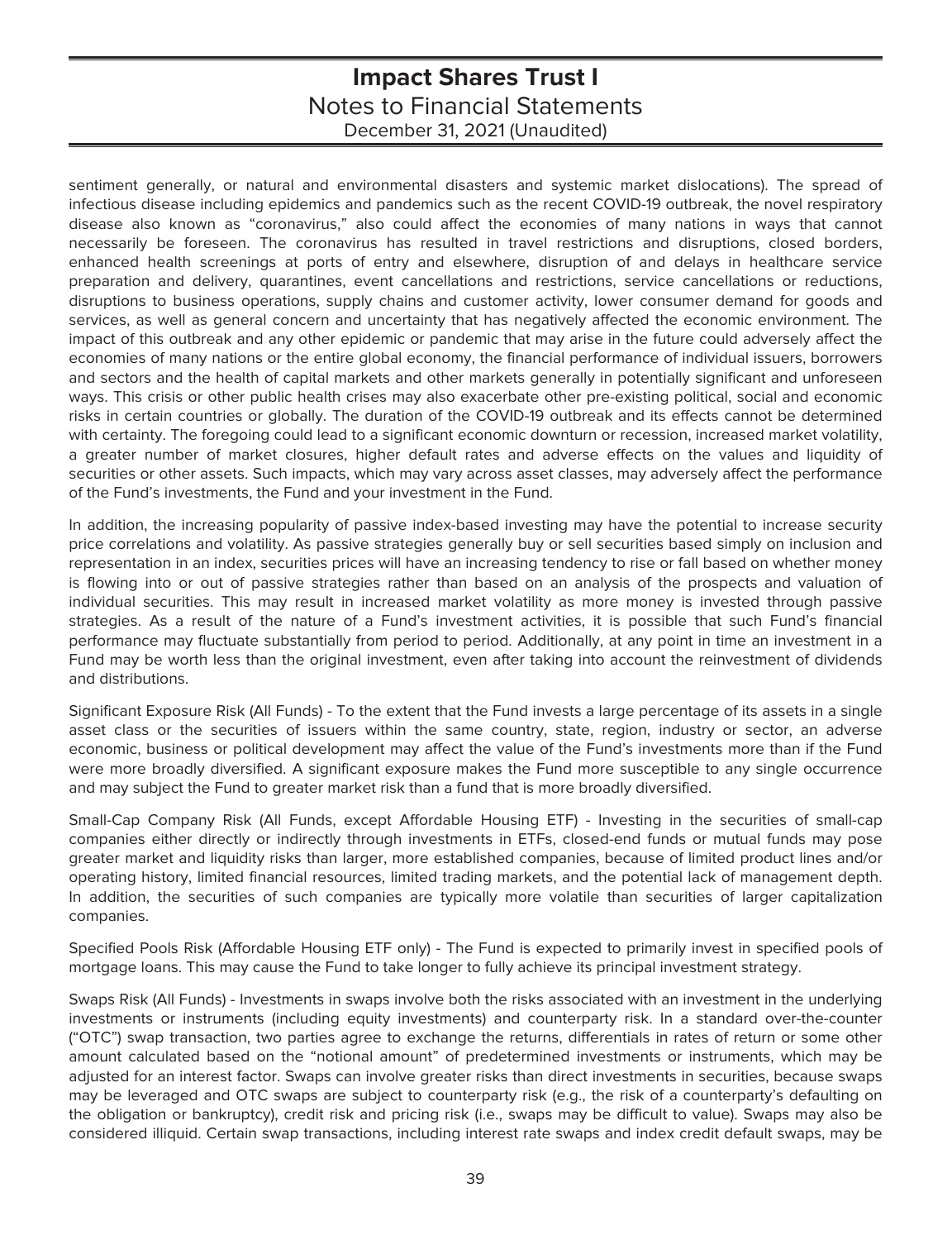subject to mandatory clearing and exchange trading, although the swaps in which the Fund will invest are not currently subject to mandatory clearing and exchange trading. The use of swaps is a highly specialized activity which involves investment techniques, risk analyses and tax planning different from those associated with ordinary portfolio securities transactions. The value of swaps, like many other derivatives, may move in unexpected ways and may result in losses for the Fund.

Tracking Error Risk (All Funds, except Affordable Housing ETF) - The performance of the Fund may diverge from that of the Underlying Index. Because the Fund employs a representative sampling strategy, the Fund may experience tracking error to a greater extent than a fund that seeks to replicate an index. The Adviser may not be able to cause the Fund's performance to correlate to that of the Fund's benchmark, either on a daily or aggregate basis. Because the Underlying Index rebalances monthly but the Fund is not obligated to do the same, the risk of tracking error may increase following the rebalancing of the Underlying Index.

Trading Issues Risk (All Funds) - Although the shares of the Fund are listed for trading on the Exchange, there can be no assurance that an active trading market for such shares will develop or be maintained. Trading in shares on the Exchange may be halted due to market conditions or for reasons that, in the view of the Exchange, make trading in shares inadvisable. In addition, trading in shares on the Exchange is subject to trading halts caused by extraordinary market volatility pursuant to the Exchange's "circuit breaker" rules. Market makers are under no obligation to make a market in the Fund's shares, and authorized participants are not obligated to submit purchase or redemption orders for Creation Units (as defined below). In the event market makers cease making a market in the Fund's shares or authorized participants stop submitting purchase or redemption orders for Creation Units, Fund shares may trade at a larger premium or discount to their net asset value. There can be no assurance that the requirements of the Exchange necessary to maintain the listing of the Fund will continue to be met or will remain unchanged. The Fund may have difficulty maintaining its listing on the Exchange in the event the Fund's assets are small or the Fund does not have enough shareholders.

Transactions Risk (Affordable Housing ETF only) - The Fund may purchase securities via to-be-announced transactions ("TBA Transactions"). In such a transaction, the purchase price of the securities is typically fixed at the time of the commitment, but delivery and payment can take place a month or more after the date of the commitment. At the time of delivery of the securities, the value may be more or less than the purchase or sale price. Purchasing securities in a TBA Transaction may give rise to investment leverage and may increase the Fund's volatility. Default by, or bankruptcy of, a counterparty to a TBA Transaction would expose the Fund to possible losses because of an adverse market action, expenses or delays in connection with the purchase or sale of the pools specified in such transaction.

U.S. Government Securities Risk (Affordable Housing ETF only) - U.S. government securities are subject to interest rate risk but generally do not involve the credit risks associated with investments in other types of debt securities. As a result, the yields available from U.S. government securities are generally lower than the yields available from other debt securities. U.S. government securities are guaranteed only as to the timely payment of interest and the payment of principal when held to maturity. While securities issued or guaranteed by U.S. federal government agencies (such as Ginnie Mae) are backed by the full faith and credit of the U.S. Department of the Treasury, securities issued by government sponsored entities (such as Fannie Mae and Freddie Mac) are solely the obligation of the issuer and generally do not carry any guarantee from the U.S. government.

Obligations of U.S. government agencies, authorities, instrumentalities and sponsored enterprises (such as Fannie Mae and Freddie Mac) have historically involved little risk of loss of principal if held to maturity. However, the maximum potential liability of the issuers of some of these securities may greatly exceed their current resources and no assurance can be given that the U.S. government would provide financial support to any of these entities if it were not obligated to do so by law. Fannie Mae and Freddie Mac have been operating under conservatorship, with the Federal Housing Finance Administration ("FHFA") acting as their conservator, since 2008. The entities are dependent upon the continued support of the U.S. Department of the Treasury and FHFA in order to continue their business operations. These factors, among others, could affect the future status and role of Fannie Mae or Freddie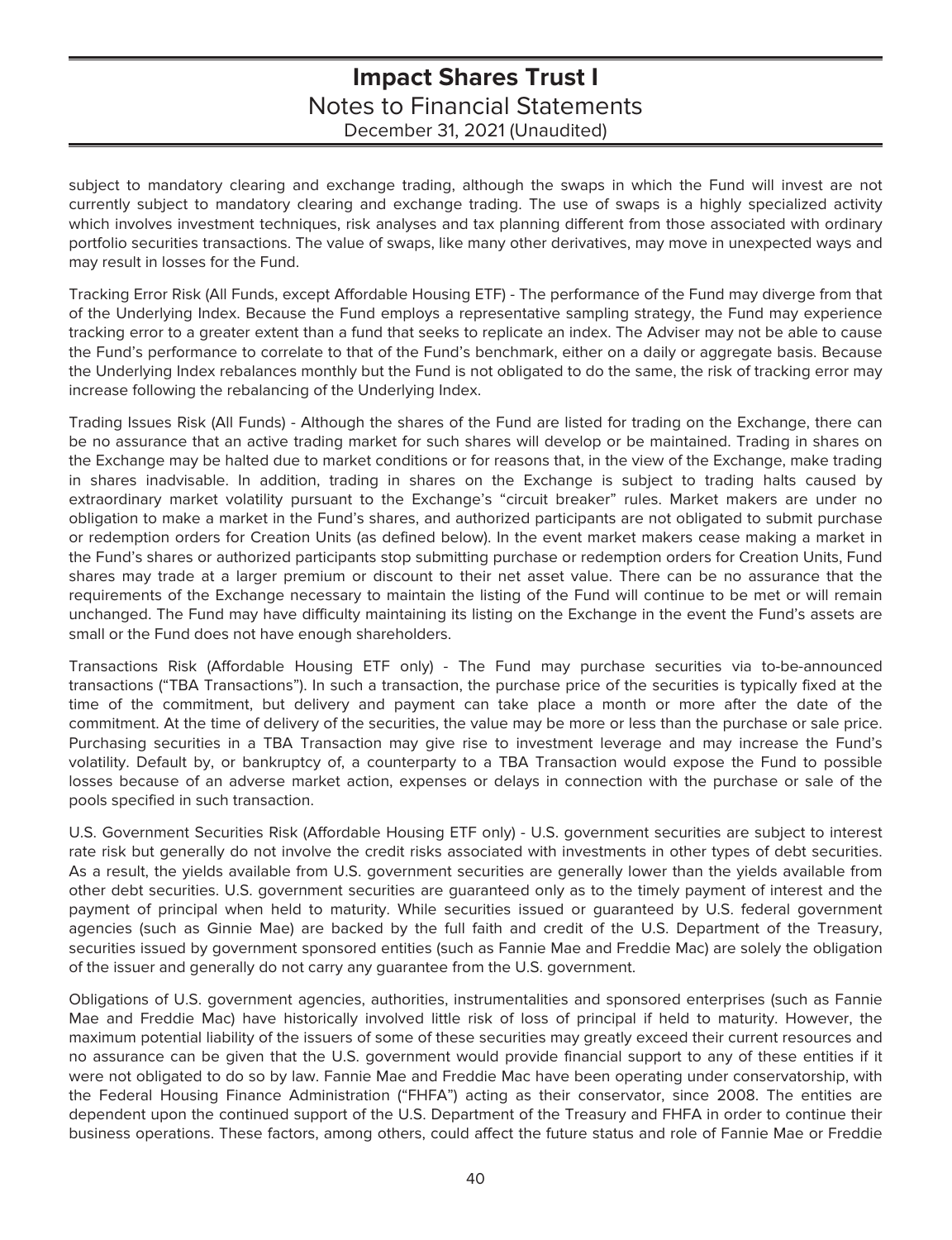Mac and the value of their securities and the securities that they guarantee. Additionally, the U.S. government and its agencies and instrumentalities do not guarantee the market values of their securities, which may fluctuate.

Valuation Risk (All Funds) - The Funds are subject to the risk of mispricing or improper valuation of their investments, in particular to the extent that their securities are fair valued.

### **7. OTHER**

At December 31, 2021, the records of the Trust reflected that 100% of the Funds' total Shares outstanding were held by four Authorized Participants, in the form of Creation Units. However, the individual shares comprising such Creation Units are listed and traded on the NYSE Arca, Inc. and have been purchased and sold by persons other than Authorized Participants.

### **8. SUBSEQUENT EVENTS**

The Funds have evaluated the need for additional disclosures and/or adjustments resulting from subsequent events through the date the financial statements were issued. Based on this evaluation, no disclosure and/or adjustments were required to the financial statements.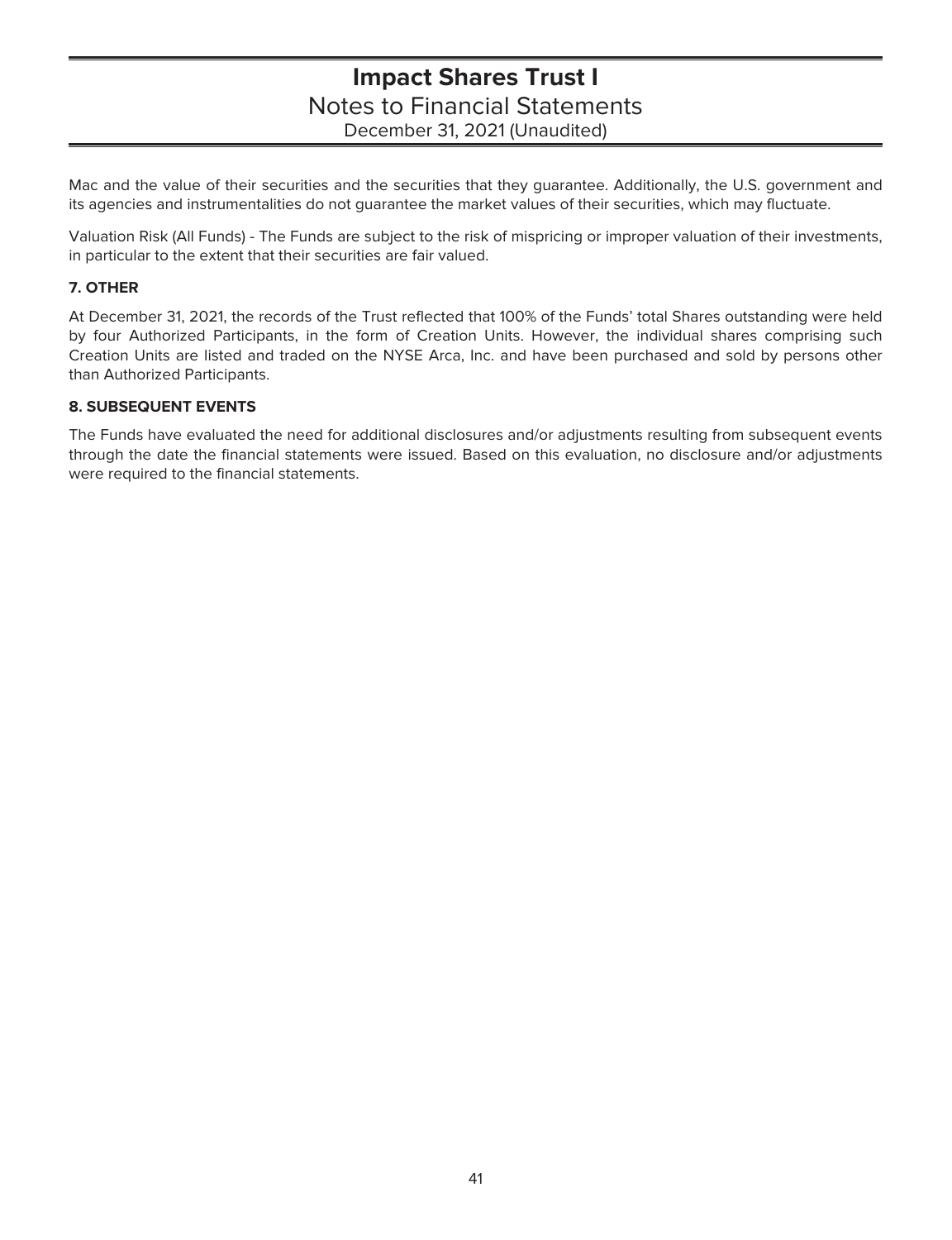# **Impact Shares Trust I** Disclosure of Fund Expenses December 31, 2021 (Unaudited)

<span id="page-43-0"></span>All ETFs have operating expenses. As a shareholder of the Fund you incur an Advisory fee. In addition to the Advisory fee, a shareholder may pay brokerage expenses, taxes, interest, litigation expenses and other extraordinary expenses (including acquired fund fees and expenses), if any. It is important for you to understand the impact of these ongoing costs of your investment returns. Shareholders may incur brokerage commissions on their purchases and sales of Fund shares, which are not reflected in these examples.

The following examples use the annualized expense ratio and are intended to help you understand the ongoing costs (in dollars) of investing in each Fund and to compare these costs with those of other funds. The examples are based on an investment of \$1,000 made at the beginning of the period shown and held for the entire period (July 1, 2021 to December 31, 2021) (unless otherwise noted below).

The table below illustrates each Fund's cost in two ways:

**Actual Fund Return.** This section helps you to estimate the actual expenses after fee waivers that your Fund incurred over the period. The "Expenses Paid During Period" column shows the actual dollar expense cost incurred by a \$1,000 investment in the Fund, and the "Ending Account Value" number is derived from deducting that expense cost from the Fund's gross investment return.

You can use this information, together with the actual amount you invested in the Fund, to estimate the expenses you paid over that period. Simply divide your actual account value by \$1,000 to arrive at a ratio (for example, an \$8,600 account value divided by \$1,000 = 8.6), then multiply that ratio by the number shown for your Fund under "Expenses Paid During Period."

**Hypothetical 5% Return.** This section helps you compare your Fund's costs with those of other funds. It assumes that the Fund had an annual 5% return before expenses during the year, but that the expense ratio (Column 3) for the period is unchanged. This example is useful in making comparisons because the Commission requires all funds to make this 5% calculation. You can assess your Fund's comparative cost by comparing the hypothetical result for your Fund in the "Expenses Paid During Period" column with those that appear in the same charts in the shareholder reports for other funds.

**NOTE:** Because the return is set at 5% for comparison purposes — NOT your Fund's actual return — the account values shown may not apply to your specific investment.

|                                                               |     | <b>Beginning</b><br>Account<br><b>Value</b><br>7/1/21 |     | <b>Ending</b><br>Account<br><b>Value</b><br>12/31/21 | Annualized<br><b>Expense</b><br><b>Ratios</b> |     | <b>Expenses</b><br><b>Paid During</b><br>Period <sup>(1)</sup> |
|---------------------------------------------------------------|-----|-------------------------------------------------------|-----|------------------------------------------------------|-----------------------------------------------|-----|----------------------------------------------------------------|
| Impact Shares YWCA Women's Empowerment ETF                    | \$. | 1.000.00<br>1.000.00                                  | \$  | 1.098.80<br>1.021.43                                 | 0.75%<br>0.75                                 | \$  | 3.97<br>3.82                                                   |
| Impact Shares NAACP Minority Empowerment ETF                  | S   | 1.000.00<br>1.000.00                                  | ·SS | 1.114.20<br>1.022.74                                 | 0.49%<br>0.49                                 | \$  | 2.61<br>2.50                                                   |
| Impact Shares Sustainable Development Goals Global Equity ETF | \$  | 1.000.00<br>1.000.00                                  | \$  | 1.077.90<br>1.021.43                                 | 0.75%<br>0.75                                 | \$. | 3.93<br>3.82                                                   |
| Impact Shares Affordable Housing MBS ETF*                     | \$  | 1.000.00<br>1.000.00                                  | £.  | 988.80<br>1.023.69                                   | 0.30%<br>0.30                                 | \$. | 1.29(2)<br>1.53                                                |
| Impact Shares MSCI Global Climate Select ETF**                | S   | 1.000.00<br>1.000.00                                  | \$  | 1.010.90<br>1.022.96                                 | 0.45%<br>0.45                                 | \$. | 0.73(3)<br>2.28                                                |

(1) Expenses are equal to the Fund's annualized expense ratio multiplied by the average account value over the period, multiplied 184/365 (to reflect the one-half year period shown).

(2) Expenses are equal to the Fund's annualized expense ratio multiplied by the average account value over the period, multiplied by 158/365 (to reflect the period from inception to date).

(3) Expenses are equal to the Fund's annualized expense ratio multiplied by the average account value over the period, multiplied by 59/365 (to reflect the period from inception to date).

\* Commenced operations on July 26, 2021.

\*\* Commenced operations on November 2, 2021.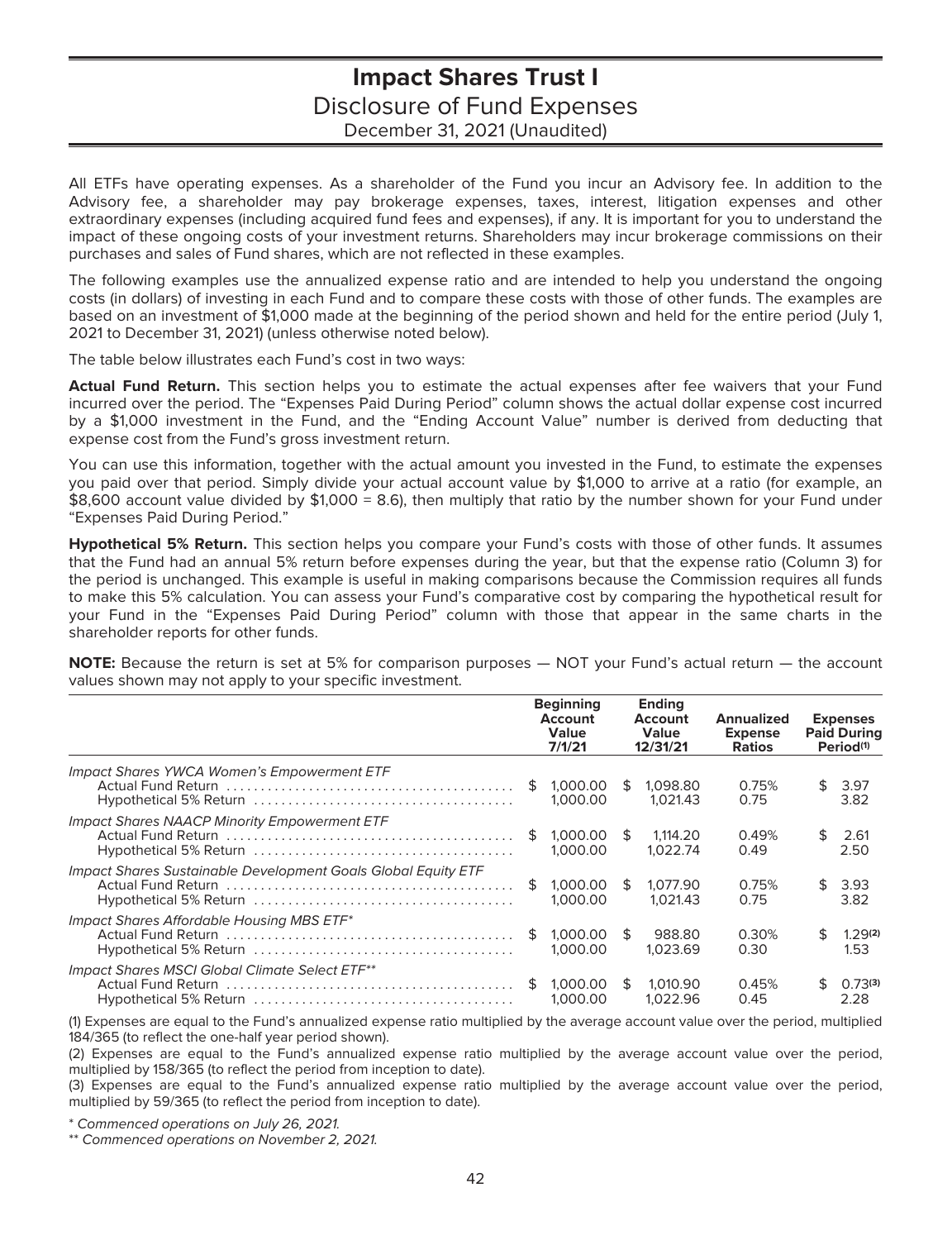# <span id="page-44-0"></span>**Impact Shares Trust I** Board Considerations in Approving an Amended and Restated Investment Advisory Agreement December 31, 2021 (Unaudited)

At a meeting held on July 16, 2021, the trustees (collectively, the "Trustees" or the "Board") of Impact Shares Trust I (the "Trust"), including the Trustees who are not "interested persons" (as such term is defined in Section 2(a)(19) of the 1940 Act) of the Trust (such Trustees, the "Independent Trustees"), met to consider an amended and restated investment advisory agreement (the "Amended Investment Advisory Agreement") between the Trust and Impact Shares, Corp. (the "Adviser") with respect to Impact Shares NAACP Minority Empowerment ETF, Impact Shares YWCA Women's Empowerment ETF and Impact Shares Sustainable Development Goals Global Equity ETF (each a "Fund," and collectively, the "Funds"). In approving the Amended Investment Advisory Agreement, the Board considered the same factors and information it considered at its February 24, 2021 meeting (the "February Meeting") in connection with its approval to continue the original investment advisory agreement (the "Investment Advisory Agreement") between the Trust and the Adviser with respect to the Funds for an additional one-year term. The Board noted that the only difference between the Investment Advisory Agreement and the Amended Investment Advisory Agreement was the narrowing of the list of expenses to be borne by a Fund under the its unitary fee structure, the effect of which would reduce the amount of expenses to be borne by a Fund and commensurately increase the expenses to be borne by the Adviser with the potential to reduce the fees paid by the Fund.

In connection with their consideration of the Investment Advisory Agreement at the February Meeting, the Independent Trustees considered the following factors. In their deliberations, the Trustees did not identify any particular information that was all-important or controlling, and each Trustee may have attributed different weights to the various factors. The following summarizes the Trustees' process of requesting and evaluating the information they believed to be reasonably necessary to determine whether to approve the continuation of the Investment Advisory Agreement at its February Meeting.

### **The Nature, Extent, and Quality of the Services**

In considering the Investment Advisory Agreement, the Independent Trustees evaluated the nature, extent and quality of the advisory services provided to each Fund by the Adviser. They considered the terms of the Investment Advisory Agreement and received and considered information provided by management that described, among other matters:

- the nature and scope of the advisory services provided to each Fund and information regarding the experience, qualifications and adequacy of the personnel providing those services,
- the investment program used by the Adviser to manage each Fund,
- possible fall-out benefits and potential conflicts of interest,
- anticipated brokerage practices,
- the compliance functions of the Adviser, and
- the financial resources of the Adviser.

In addition to considering each Fund's investment performance (see below), the Independent Trustees considered, among other matters, the general oversight of the Trust by the Adviser. They also took into account information concerning the investment processes used by the Adviser in managing each Fund.

The Independent Trustees considered, among other matters, that the Adviser provides the Trust with office space and personnel, and, under the unitary fee structure set forth in the Investment Advisory Agreement, the Adviser is responsible for bearing all of each Fund's expenses, including the costs of transfer agency, custody, fund administration, legal, audit and other services provided to each Fund, with the exceptions set forth below under "Fees and Other Expenses." They also took into account the Adviser's compliance and operational functions, as well as the resources being devoted by the Adviser to such functions.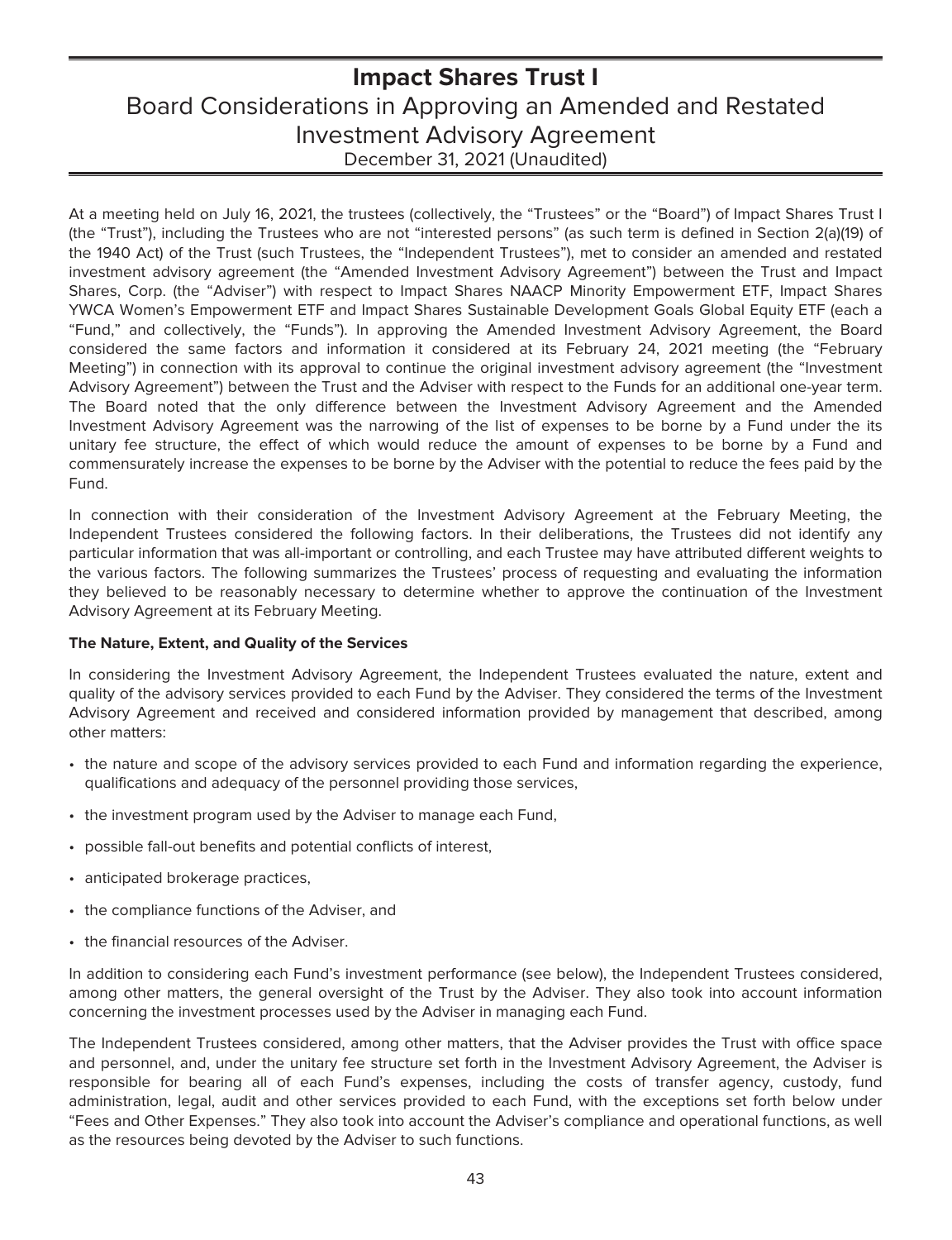# **Impact Shares Trust I** Board Considerations in Approving an Amended and Restated Investment Advisory Agreement December 31, 2021 (Unaudited)

The Independent Trustees noted that the Adviser's current cash flows and expenses outpaced revenues. The Independent Trustees considered the Adviser's statements as to its discussions with the Rockefeller foundation and others to subsidize operating expenses, as well as on-going discussions regarding potential partnerships to support the viability of the Funds.

The Independent Trustees concluded, within the context of their overall conclusions regarding the Investment Advisory Agreement, that the scope of the services provided to each Fund under the Investment Advisory Agreement was consistent with such Fund's operational requirements; that the Adviser has the capabilities, resources and personnel necessary to provide the advisory services required by each Fund; and that, overall, the nature, extent and quality of the services provided by the Adviser to each Fund were sufficient to warrant approval of the Investment Advisory Agreement for an additional one-year term.

### **Performance**

The Independent Trustees noted that each Fund was relatively new with a limited performance history. The Independent Trustees considered that each Fund seeks investment results that, before fees and expenses, track the performance of its respective underlying index and each Fund's performance was within an acceptable level of its underlying index. The Independent Trustees also considered that each Fund experienced twelve-month performance ended December 31, 2020 above the median of its Morningstar category.

The Independent Trustees concluded, within the context of their overall conclusions regarding the Investment Advisory Agreement, that the limited performance history for each Fund was not inconsistent with approval of the Investment Advisory Agreement.

### **The Costs of the Services Provided by the Adviser and the Profits Realized by the Adviser**

The Independent Trustees considered the cost of services provided by the Adviser and the profitability to the Adviser of its relationship with the Trust. The Independent Trustees recognized that the Adviser should, in the abstract, be entitled to earn a reasonable level of profit for the services provided to each Fund, and that it is difficult to make comparisons of profitability from ETF advisory contracts because comparative information is not generally available and is affected by numerous factors, including the structure of the particular adviser, the types and sizes of funds it manages, its business mix, numerous assumptions about cost allocations and the adviser's capital structure and cost of capital.

The Independent Trustees also considered that the Adviser is a 501(c)(3) nonprofit and considered whether it might be appropriate to analyze some or all of the amounts the Adviser has committed to donate to each Fund's partner nonprofit as analogous to the profits earned by for-profit investment advisers to investment companies. The Independent Trustees noted that the Adviser's expenses currently exceed revenues and that, based on the Adviser's projections, it was unlikely that the fees paid to the Adviser by a Fund would significantly exceed the Adviser's cost of providing services to that Fund in the near term. Further the Independent Trustees concluded that, even if any such excess were to be analyzed as though it were profit to the Adviser, the expected "profitability" was not excessive and supported the approval of the Investment Advisory Agreement for an additional one-year term.

### **Fees and Other Expenses**

The Independent Trustees considered the unitary fee paid by each Fund to the Adviser, as well as each Fund's distribution and service (Rule 12b-1) plan, "other expenses" and total expenses. In doing so, the Independent Trustees reviewed information provided by Impact Shares comparing the expenses of each Fund relative to those of its Morningstar Peer Group and Morningstar category universe for active ESG funds. The Independent Trustees considered that each Fund's net expense ratio was below the median of its Morningstar category (including both mutual funds and ETFs) and above the median of its Morningstar category (including index funds only).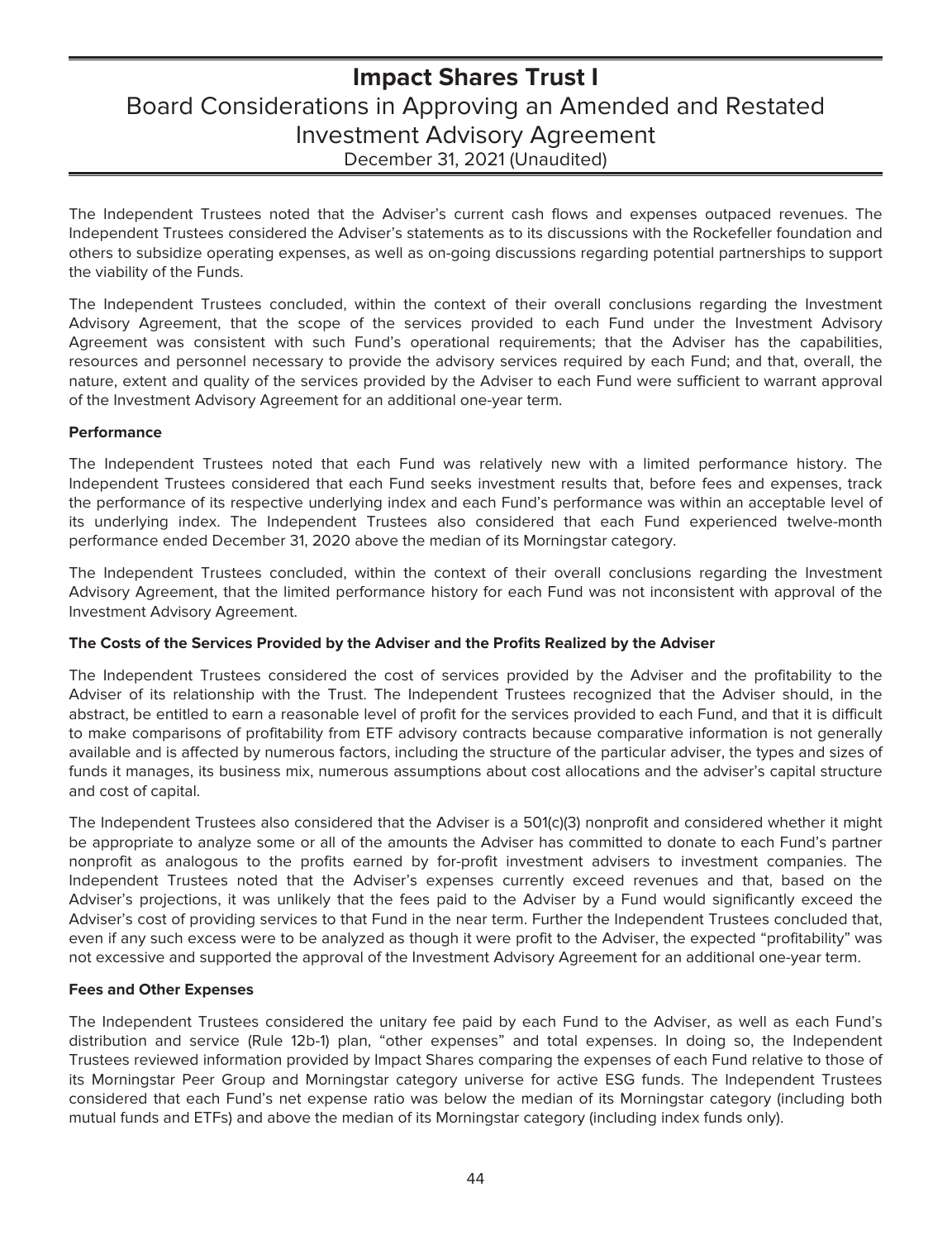# **Impact Shares Trust I** Board Considerations in Approving an Amended and Restated Investment Advisory Agreement December 31, 2021 (Unaudited)

The Independent Trustees noted that, under the unitary fee arrangement described in the Investment Advisory Agreement, the Adviser is responsible for substantially all expenses of each Fund, including the cost of transfer agency, custody, fund administration, legal, audit and other services except for (i) distribution and service fees payable pursuant to a Rule 12b-1 plan, if any; (ii) salaries and other compensation or expenses, including travel expenses, of any of a Fund's executive officers and employees, if any, who are not officers, directors, shareholders, members, partners or employees of the Adviser or its subsidiaries or affiliates; (iii) taxes and governmental fees, if any, levied against a Fund; (iv) brokerage fees and commissions, and other portfolio transaction expenses incurred by or for a Fund; (v) expenses of a Fund's securities lending (if any), including any securities lending agent fees, as governed by a separate securities lending agreement; costs, including interest expenses, of borrowing money or engaging in other types of leverage financing; (vi) fees and expenses of any underlying funds or other pooled vehicles in which a Fund invests; (vii) dividend and interest expenses on short positions taken by a Fund; (viii) fees and expenses, including travel expenses, and fees and expenses of legal counsel retained for their benefit, of Trustees who are not officers, employees, partners, shareholders or members of the Adviser or its subsidiaries or affiliates; (ix) extraordinary expenses, including extraordinary legal expenses, as may arise, including, without limitation, expenses incurred in connection with litigation, proceedings, other claims, contractual arrangements with partner nonprofits and the legal obligations of a Fund to indemnify its Trustees, officers, employees, shareholders, distributors, and agents with respect thereto; (x) fees and expenses, including legal, printing and mailing, solicitation and other fees and expenses associated with and incident to shareholder meetings and proxy solicitations involving shareholder proposals or other non-routine matters that are not initiated or proposed by Fund management; (xi) organizational and offering expenses of a Fund, including registration (including Share registration fees), legal, marketing, printing, accounting and other expenses, associated with organizing a Fund in its state of jurisdiction and in connection with the initial registration of a Fund under the 1940 Act and the initial registration of its shares under the Securities Act (i.e., through the effectiveness of the Fund's initial registration statement on Form N-1A); (xii) fees and expenses associated with seeking, applying for and obtaining formal exemptive, no-action and/or other relief from the SEC; and (xiii) expenses of a Fund which are capitalized in accordance with generally accepted accounting principles.

The Independent Trustees noted that the Adviser, at the time of the Meeting, did not advise any accounts other than the Funds.

Based on this and other information, the Independent Trustees concluded, within the context of their overall conclusions regarding the Investment Advisory Agreement, that the fees and expenses charged represented reasonable compensation to the Adviser in light of the services provided to each Fund.

### **Possible Fall-Out Benefits**

The Independent Trustees considered information regarding the direct and indirect benefits to the Adviser from its relationship with each Fund, including reputational and other "fall out" benefits. The Independent Trustees considered the receipt of these benefits in light of the Adviser's "profitability," and concluded that such benefits were not excessive, even if the amounts the Adviser has committed to donate to the partner nonprofits were to be analyzed as though they were profits to the Adviser.

### **Possible Economies of Scale**

The Independent Trustees considered the extent to which the Adviser may realize economies of scale or other efficiencies in managing and supporting each Fund. The Independent Trustees considered that no Fund has any breakpoints in its fee arrangement with the Adviser. The Independent Trustees concluded that each Fund's overall fee arrangements represent an appropriate sharing at the present time between Fund shareholders and the Adviser of any economies of scale or other efficiencies in the management of each Fund at current asset levels.

Based on the factors described above, the Independent Trustees concluded that the approval of the Investment Advisory Agreement for an additional one-year term was in the best interests of the Funds and should be approved.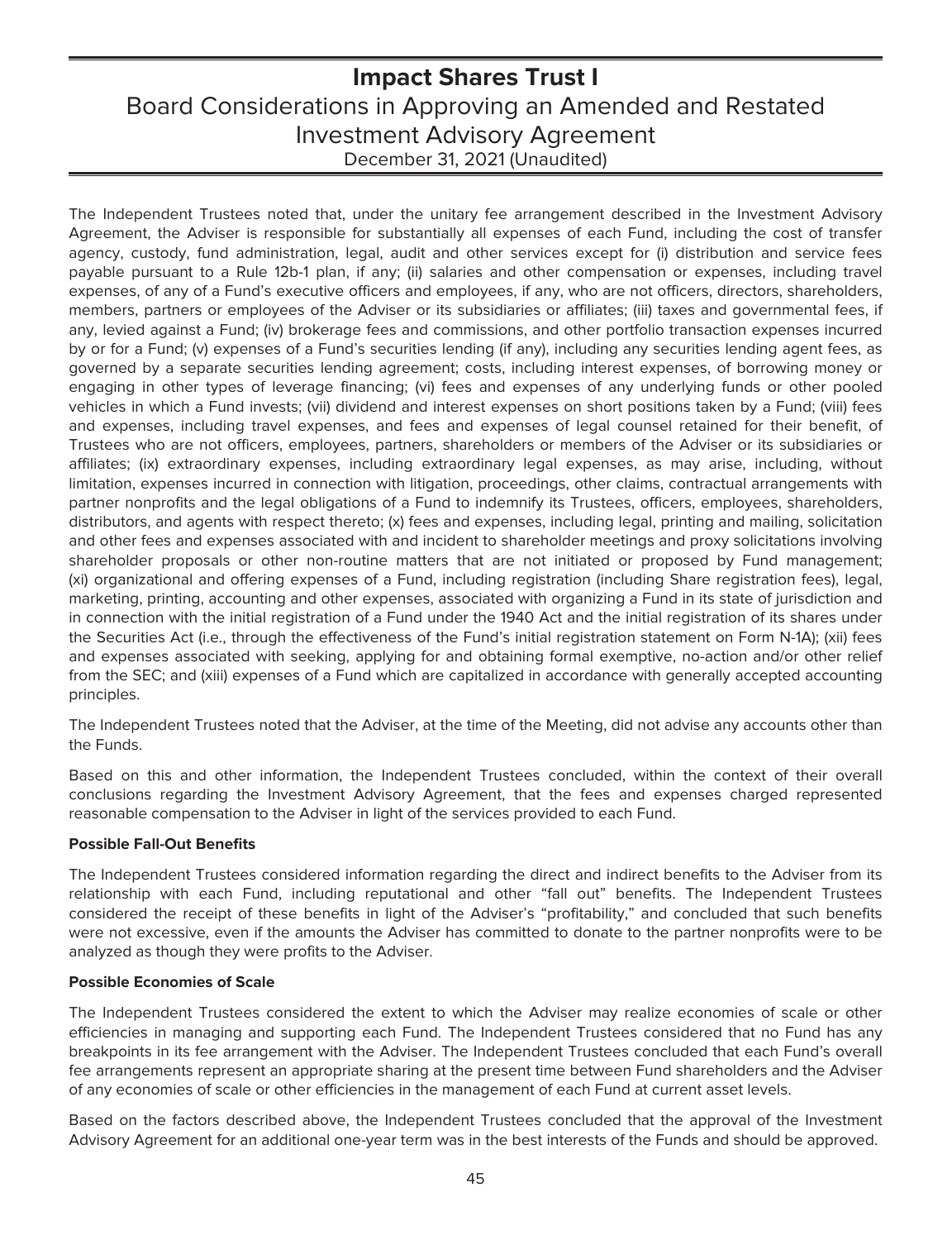# <span id="page-47-0"></span>**Impact Shares Trust I** Approval of Impact Shares Affordable Housing MBS ETF Advisory and Sub-Advisory Agreements December 31, 2021 (Unaudited)

At a meeting held on July 16, 2021, the Trustees of the Trust who are not "interested persons" (as such term is defined in Section 2(a)(19) of the Investment Company Act of 1940) of the Trust (collectively, the "Trustees" or the "Board"), met to consider the proposed investment advisory agreement between the Trust and the Adviser and the proposed sub-advisory agreement between the Adviser and Community Capital Management, Inc. (the "Sub-Adviser), each for an initial two-year period (together, the "Investment Advisory Agreements"). The following summarizes the Trustees' process of requesting and evaluating the information they believed to be reasonably necessary to determine whether to approve the Investment Advisory Agreements. In their deliberations, the Trustees did not identify any particular information that was all-important or controlling, and each Trustee may have attributed different weights to the various factors.

### **The Nature, Extent, and Quality of the Services**

In considering the Investment Advisory Agreements, the Independent Trustees evaluated the nature, extent and quality of the advisory services to be provided to the Fund by the Adviser. They considered the terms of the Investment Advisory Agreements and received and considered information provided by management that described, among other matters:

- the nature and scope of the advisory and sub-advisory services to be provided to the Fund and information regarding the number, experience, qualifications and adequacy of the personnel providing those services,
- the investment program to be used by the Sub-Adviser to manage the Fund,
- possible fall-out benefits and potential conflicts of interest,
- anticipated brokerage practices,
- the compliance functions of the Adviser and Sub-Adviser, and
- the financial resources of the Adviser and Sub-Adviser.

They also took into account information concerning the investment processes to be used by the Adviser and Sub-Adviser in managing the Fund. The Independent Trustees considered, among other matters, that the Adviser provides the Trust with office space and personnel. They also took into account the Adviser's and Sub-Adviser's compliance and operational functions, as well as the resources being devoted by each of the Adviser and Sub-Adviser to such functions.

The Independent Trustees noted that the Adviser had limited personnel and financial resources, but had received a grant from a charitable foundation to support its initial operations and additional funding from the foundation in the form of an operating capital credit agreement. The Independent Trustees also noted the Sub-Adviser's financial resources and financial performance history.

The Independent Trustees concluded, within the context of their overall conclusions regarding the Investment Advisory Agreements, that the scope of the services to be provided to the Fund under the Investment Advisory Agreements was consistent with the Fund's operational requirements; that each of the Adviser and Sub-Adviser has the capabilities, resources and personnel necessary to provide the advisory services required by the Fund; and that, overall, the nature, extent and quality of the services to be provided by the Adviser and Sub-Adviser to the Fund were sufficient to warrant approval of the Investment Advisory Agreements.

### **Performance**

The Independent Trustees noted that the Fund was new and had no performance history. The Independent Trustees concluded, within the context of their overall conclusions regarding the Investment Advisory Agreement, that the absence of a performance history for the Fund was not inconsistent with approval of the Investment Advisory Agreements.

### **The Costs of the Services Provided by the Adviser and the Profits Realized by the Adviser**

The Independent Trustees considered the cost of services provided and to be provided by the Adviser and Sub-Adviser and the impact of the proposals on the anticipated profitability of the Adviser and Sub-Adviser. The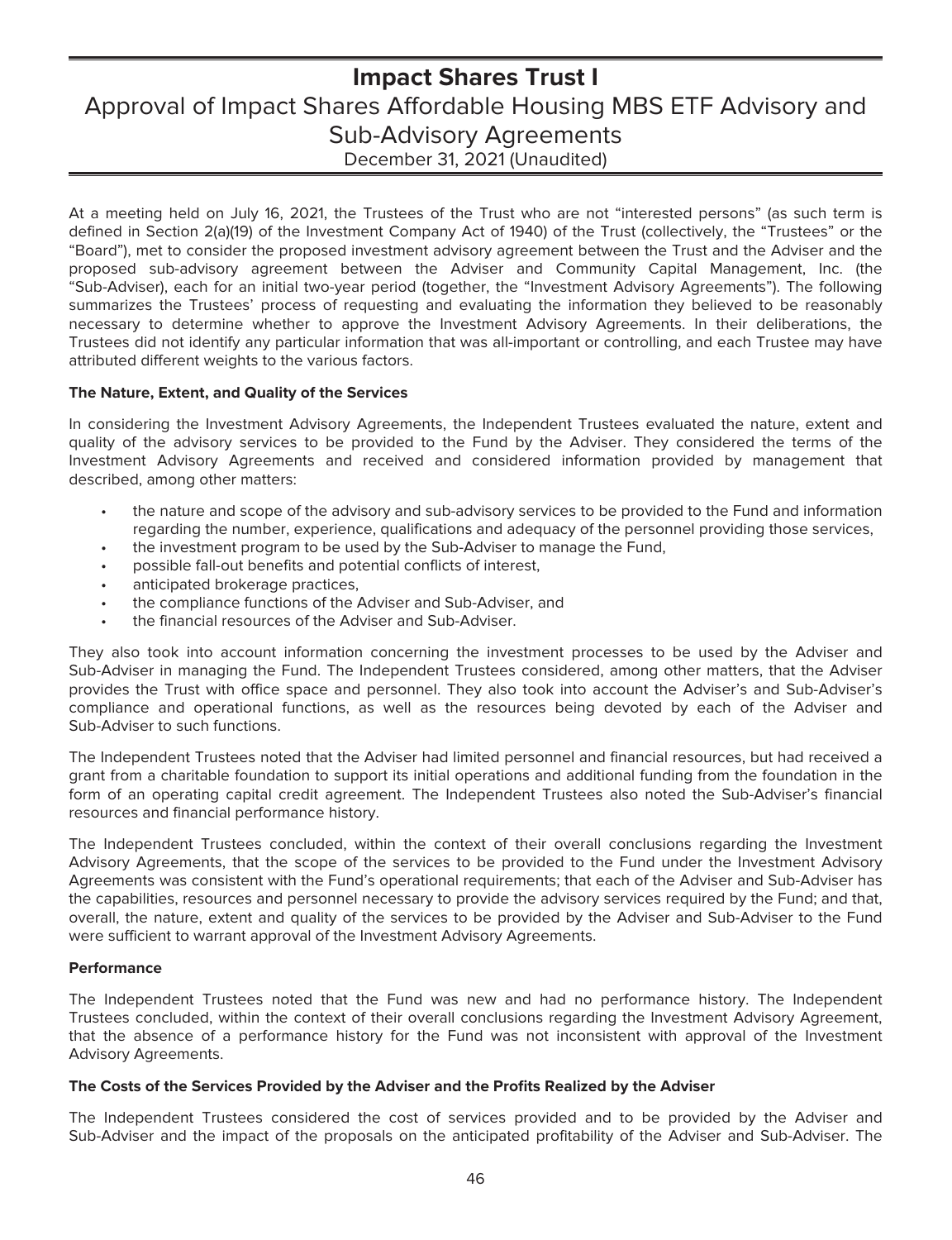# **Impact Shares Trust I** Approval of Impact Shares Affordable Housing MBS ETF Advisory and Sub-Advisory Agreements December 31, 2021 (Unaudited)

Independent Trustees recognized that the Adviser should, in the abstract, be entitled to earn a reasonable level of profit for the services provided and to be provided to the Fund, and that it is difficult to make comparisons of profitability from advisory contracts because comparative information is not generally available and is affected by numerous factors, including the structure of the particular adviser, the types and sizes of funds it manages, its business mix, numerous assumptions about cost allocations and the adviser's capital structure and cost of capital.

The Independent Trustees considered the fees to be charged by the Sub-Adviser relative to the fees charged by the Sub-Adviser to another client. The Independent Trustees also considered the compensation payable by the Adviser to the Sub-Adviser for sub-advisory services for the Fund, including the portion of the contractual fee rate that is to be paid to the Sub-Adviser, as compared to the compensation to be paid to the Adviser.

The Independent Trustees also considered that the Adviser is a 501(c)(3) nonprofit and that the Adviser expects to utilize any net profits from the Affordable Housing ETF to fund operating costs associated with the continued growth of the Fund. The Independent Trustees noted that the Adviser agreed to waive all advisory fees payable by the Affordable Housing ETF in excess of the amount of the fee paid to the Sub-Adviser until the Fund's net assets were greater than \$100 million. The Independent Trustees considered it was therefore unlikely that the fees paid to the Adviser by a Fund would significantly exceed the Adviser's cost of providing services to that Fund in the near term, and concluded that, even if any such excess were to be analyzed as though it were profit to the Adviser, the expected "profitability" was not excessive and supported the approval of the Investment Advisory Agreement.

### **Fees and Other Expenses**

The Independent Trustees considered the proposed advisory fee to be paid by the Fund to the Adviser, as well as the Fund's proposed distribution and service (Rule 12b-1) plan, "other expenses" and total expenses. In doing so, the Independent Trustees reviewed information provided by Impact Shares comparing the projected expenses of the Fund relative to those of other exchange traded Funds that invest in mortgage backed securities. The Independent Trustees considered that the Sub-Adviser had entered into an expense limitation agreement with the Fund pursuant to which it will pay or reimburse the Fund for any expenses in excess of 0.30% of average net assets, subject to certain exceptions set forth in the expense limitation agreement.

Based on this and other information, the Independent Trustees concluded, within the context of their overall conclusions regarding the Investment Advisory Agreements, that the fees and expenses to be charged represented reasonable compensation to the Adviser in light of the services provided and to be provided to the Fund.

### **Possible Fall-Out Benefits**

The Independent Trustees considered information regarding the direct and indirect benefits to each of the Adviser and Sub-Adviser from its relationship with the Fund, including reputational and other "fall out" benefits. The Independent Trustees considered the receipt of these benefits in light of the Adviser and Sub-Adviser's estimated "profitability," and concluded that such benefits were not excessive.

### **Possible Economies of Scale**

The Independent Trustees considered the extent to which the Adviser or Sub-Adviser may realize economies of scale or other efficiencies in managing and supporting the Fund. The Independent Trustees considered that the Fund did not have any breakpoints in its fee arrangement with the Adviser or the Adviser's fee arrangement with the Sub-Adviser. The Independent Trustees concluded that the Fund's overall fee arrangements represent an appropriate sharing at the present time between Fund shareholders and the Adviser of any economies of scale or other efficiencies in the management of the Fund.

Based on the factors described above, the Independent Trustees concluded that the approval of the Investment Advisory Agreements was in the best interests of the Fund and should be approved.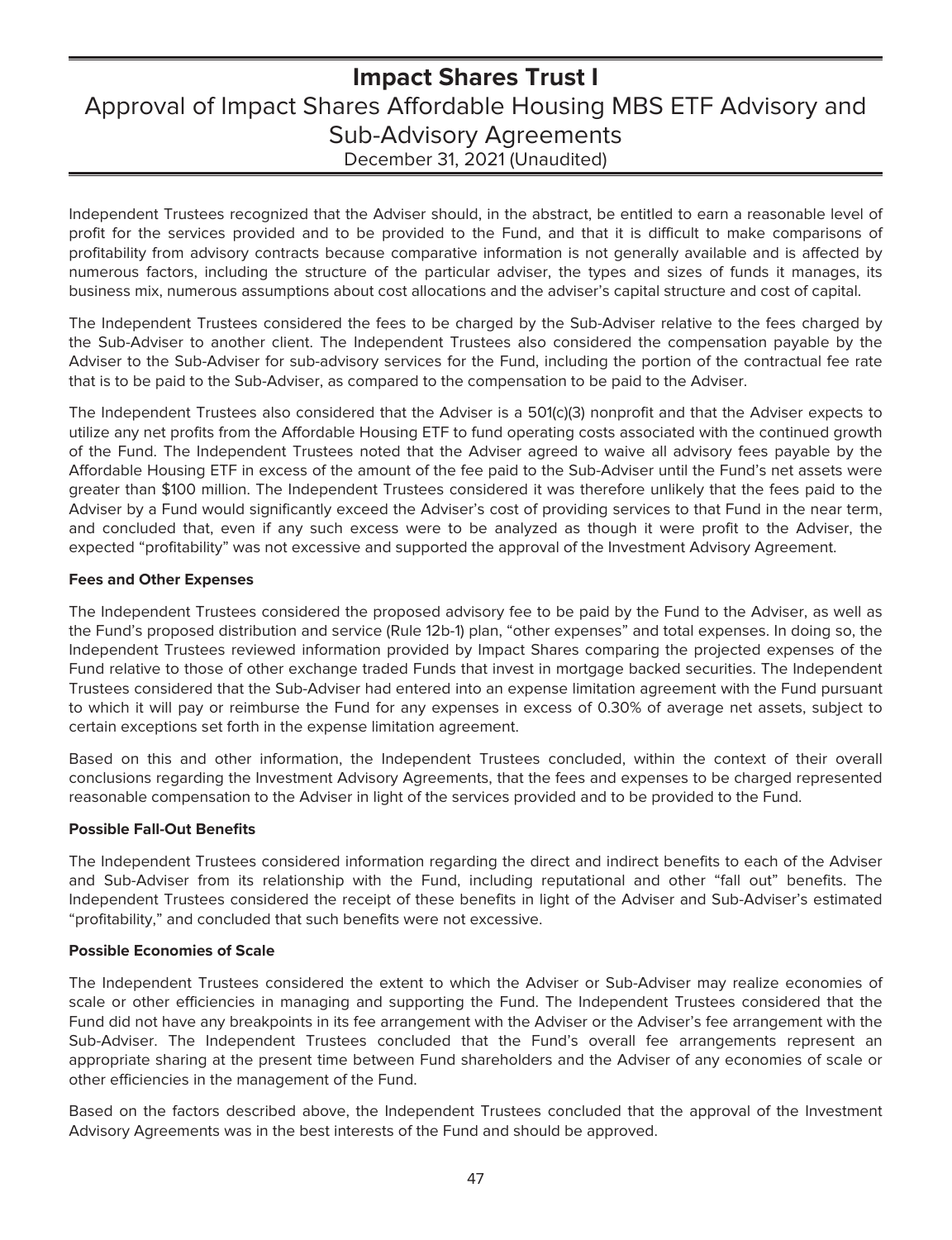# <span id="page-49-0"></span>**Impact Shares Trust I** Approval of Impact Shares MSCI Global Climate Select ETF Advisory Agreement December 31, 2021 (Unaudited)

At a meeting held on September 20, 2021, the Trustees of the Trust who are not "interested persons" (as such term is defined in Section 2(a)(19) of the Investment Company Act of 1940) of the Trust (collectively, the "Trustees" or the "Board"), met to consider the proposed investment advisory agreement between the Trust and the Adviser on behalf of the Impact Shares MSCI Global Climate Select ETF (the "Fund") for an initial two-year period (the "Investment Advisory Agreement"). The following summarizes the Trustees' process of requesting and evaluating the information they believed to be reasonably necessary to determine whether to approve the Investment Advisory Agreement. In their deliberations, the Trustees did not identify any particular information that was all-important or controlling, and each Trustee may have attributed different weights to the various factors.

### **The Nature, Extent, and Quality of the Services**

In considering the Investment Advisory Agreement, the Independent Trustees evaluated the nature, extent and quality of the advisory services to be provided to the Fund by the Adviser. They considered the terms of the Investment Advisory Agreement and received and considered information provided by management that described, among other matters:

- the nature and scope of the advisory services to be provided to the Fund and information regarding the number, experience, qualifications and adequacy of the personnel providing those services,
- the investment program to be used by the Adviser to manage the Fund,
- possible fall-out benefits and potential conflicts of interest,
- anticipated brokerage practices,
- the compliance functions of the Adviser, and
- the financial resources of the Adviser.

They also took into account information concerning the investment processes to be used by the Adviser in managing the Fund. The Independent Trustees considered, among other matters, that the Adviser provides the Trust with office space and personnel. They also took into account the Adviser's compliance and operational functions, as well as the resources being devoted by the Adviser to such functions.

The Independent Trustees noted that the Adviser had limited personnel and financial resources, but had received a grant from a charitable foundation to support its initial operations and additional funding from the foundation in the form of an operating capital credit agreement.

The Independent Trustees concluded, within the context of their overall conclusions regarding the Investment Advisory Agreement, that the scope of the services to be provided to the Fund under the Investment Advisory Agreement was consistent with the Fund's operational requirements; that the Adviser has the capabilities, resources and personnel necessary to provide the advisory services required by the Fund; and that, overall, the nature, extent and quality of the services to be provided by the Adviser to the Fund were sufficient to warrant approval of the Investment Advisory Agreement.

### **Performance**

The Independent Trustees noted that the Fund was new and had no performance history. The Independent Trustees concluded, within the context of their overall conclusions regarding the Investment Advisory Agreement, that the absence of a performance history for the Fund was not inconsistent with approval of the Investment Advisory Agreement.

### **The Costs of the Services Provided by the Adviser and the Profits Realized by the Adviser**

The Independent Trustees considered the cost of services provided and to be provided by the Adviser and the impact of the proposals on the anticipated profitability of the Adviser. The Independent Trustees recognized that the Adviser should, in the abstract, be entitled to earn a reasonable level of profit for the services provided and to be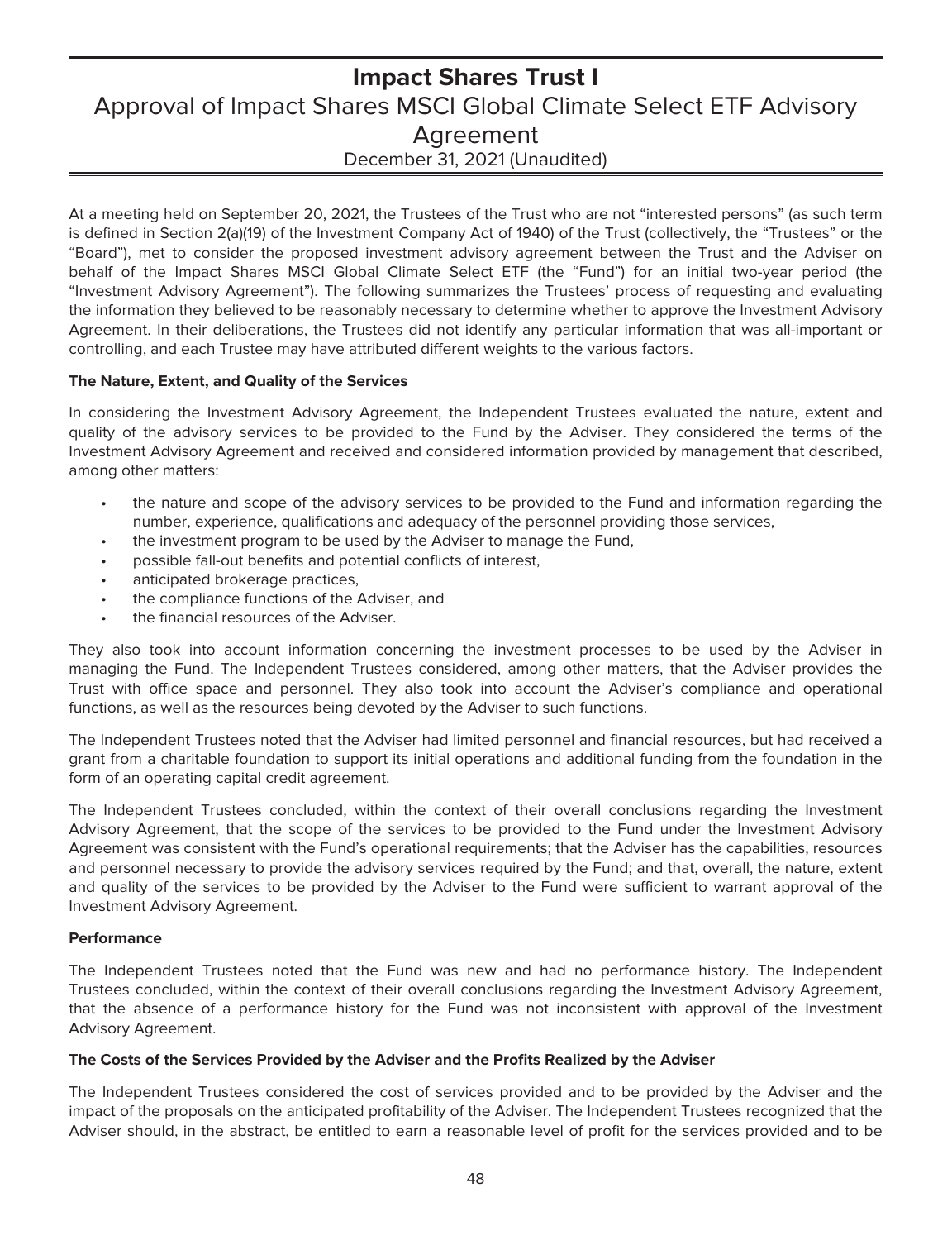# **Impact Shares Trust I** Approval of Impact Shares MSCI Global Climate Select ETF Advisory Agreement December 31, 2021 (Unaudited)

provided to the Fund, and that it is difficult to make comparisons of profitability from advisory contracts because comparative information is not generally available and is affected by numerous factors, including the structure of the particular adviser, the types and sizes of funds it manages, its business mix, numerous assumptions about cost allocations and the adviser's capital structure and cost of capital.

The Independent Trustees also considered that the Adviser is a 501(c)(3) nonprofit and that the Adviser expects to utilize any net profits from the Fund to fund operating costs associated with the continued growth of the Fund. The Independent Trustees noted that the Adviser agreed to limit the total annual operating expenses (exclusive of fees paid by the Fund pursuant to its distribution plan under Rule 12b-1 under the Investment Company Act of 1940, as amended, taxes, brokerage commissions and other transaction costs, interest payments, acquired fund fees and expenses, extraordinary expenses and dividend expenses on short sales) of the Fund to 0.30% for at least a year from the effective date of the Fund's initial registration statement. The Independent Trustees considered it was therefore unlikely that the fees paid to the Adviser by a Fund would significantly exceed the Adviser's cost of providing services to that Fund in the near term, and concluded that, even if any such excess were to be analyzed as though it were profit to the Adviser, the expected "profitability" was not excessive and supported the approval of the Investment Advisory Agreement.

### **Fees and Other Expenses**

The Independent Trustees considered the proposed advisory fee to be paid by the Fund to the Adviser, as well as the Fund's proposed distribution and service (Rule 12b-1) plan, "other expenses" and total expenses. In doing so, the Independent Trustees reviewed information provided by Impact Shares comparing the projected expenses of the Fund relative to those of other exchange traded Funds that invest in mortgage backed securities.

Based on this and other information, the Independent Trustees concluded, within the context of their overall conclusions regarding the Investment Advisory Agreement, that the fees and expenses to be charged represented reasonable compensation to the Adviser in light of the services provided and to be provided to the Fund.

### **Possible Fall-Out Benefits**

The Independent Trustees considered information regarding the direct and indirect benefits to the Adviser from its relationship with the Fund, including reputational and other "fall out" benefits. The Independent Trustees considered the receipt of these benefits in light of the Adviser's estimated "profitability," and concluded that such benefits were not excessive.

### **Possible Economies of Scale**

The Independent Trustees considered the extent to which the Adviser may realize economies of scale or other efficiencies in managing and supporting the Fund. The Independent Trustees considered that the Fund did not have any breakpoints in its fee arrangement with the Adviser. The Independent Trustees concluded that the Fund's overall fee arrangements represent an appropriate sharing at the present time between Fund shareholders and the Adviser of any economies of scale or other efficiencies in the management of the Fund.

Based on the factors described above, the Independent Trustees concluded that the approval of the Investment Advisory Agreement was in the best interests of the Fund and should be approved.